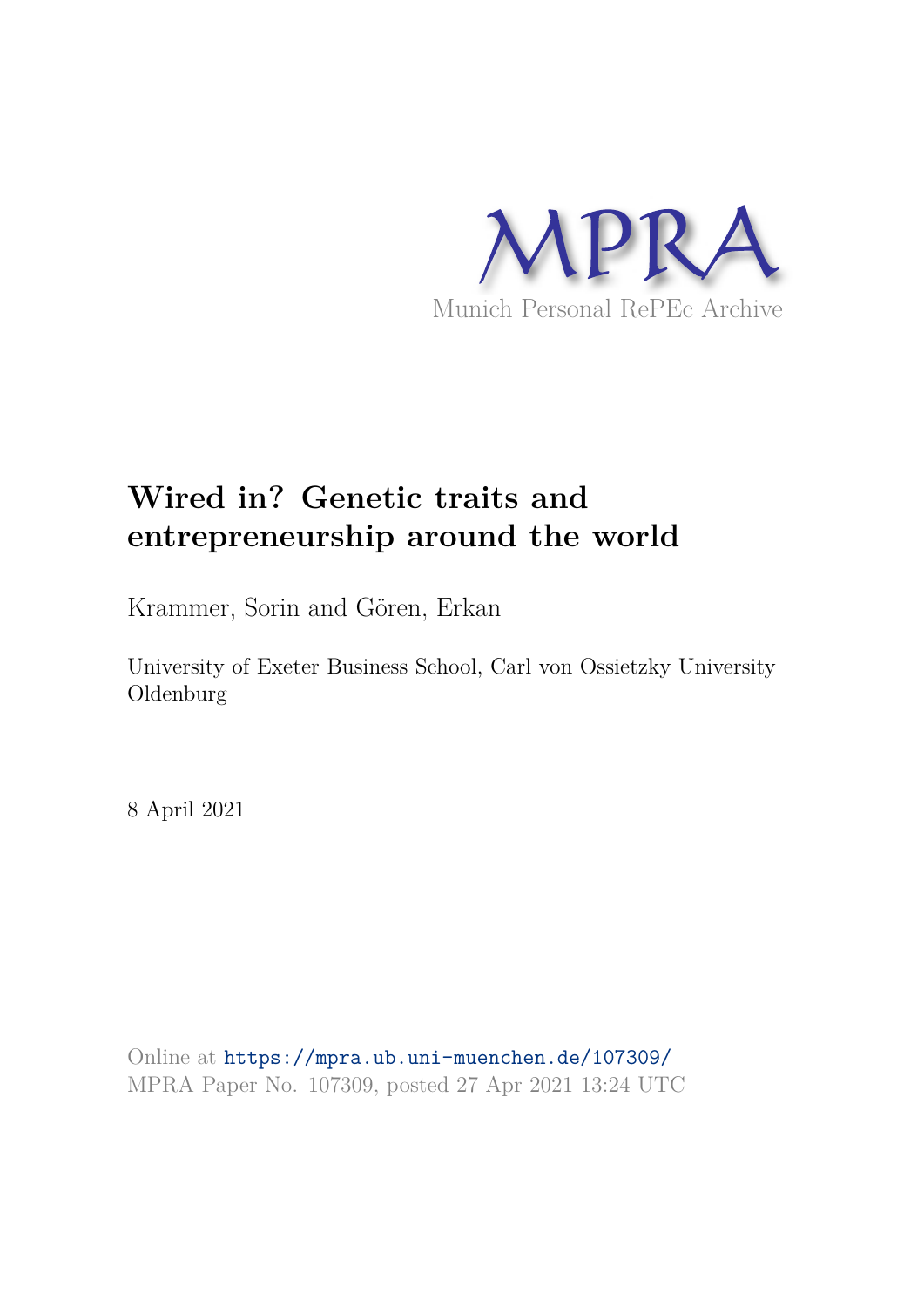#### RESEARCH NOTE:

# **WIRED IN? GENETIC TRAITS AND ENTREPRENEURSHIP AROUND THE WORLD**

Prof. Sorin M.S. Krammer *University of Exeter Business School*  S.Krammer@exeter.ac.uk

Dr. Erkan Gören *Carl von Ossietzky University Oldenburg*  erkan.goeren@uni-oldenburg.de

#### **Abstract**

Entrepreneurship is a cornerstone of technological innovation and economic development. We posit that the genetic make-up of countries (populations) will affect the extent of their engagement in entrepreneurial activities, in addition to the factors showcased by prior literature (e.g., institutions, culture, socio-economic, demographic, or historical). To test this conjecture we employ a country-level genetic measure that is commonly associated with novelty- and risk- seeking behaviours using the frequency of the 2- and 7-repeat allele variants of the DRD4 exon III gene. Our results confirm a systematic, positive association between genetics and entrepreneurial activities across 97 countries using a large set of controls and battery of robustness tests. These findings reconcile the "nature versus nurture" debate with respect to entrepreneurial activities around the world and provide some valuable insights on the significance of different determinants of entrepreneurship.

*Keywords: Entrepreneurship, Genetic Diversity, Novelty-Seeking, DRD4 Exon III*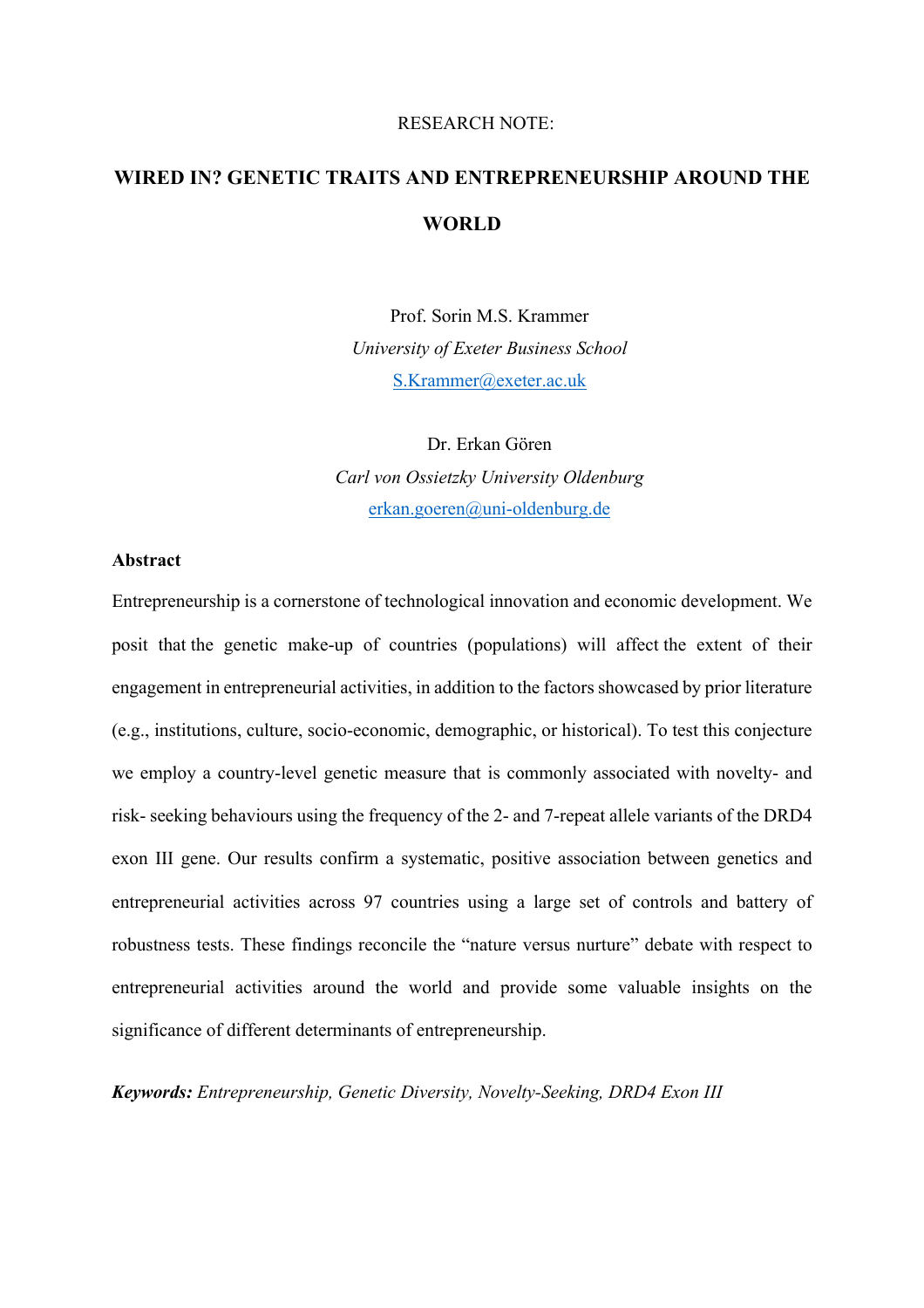**Acknowledgements:** We would like to thank Erno Tornikovski, Tom Vanacker, Nicole Coviello, Deniz Ucbasaran, and Ute Stephan for feedback on earlier drafts of this work. We are grateful to the Editor (Mei-Chih Hu) and two anonymus reviewers for excellent suggestions on previous drafts of this work. The usual disclaimers apply.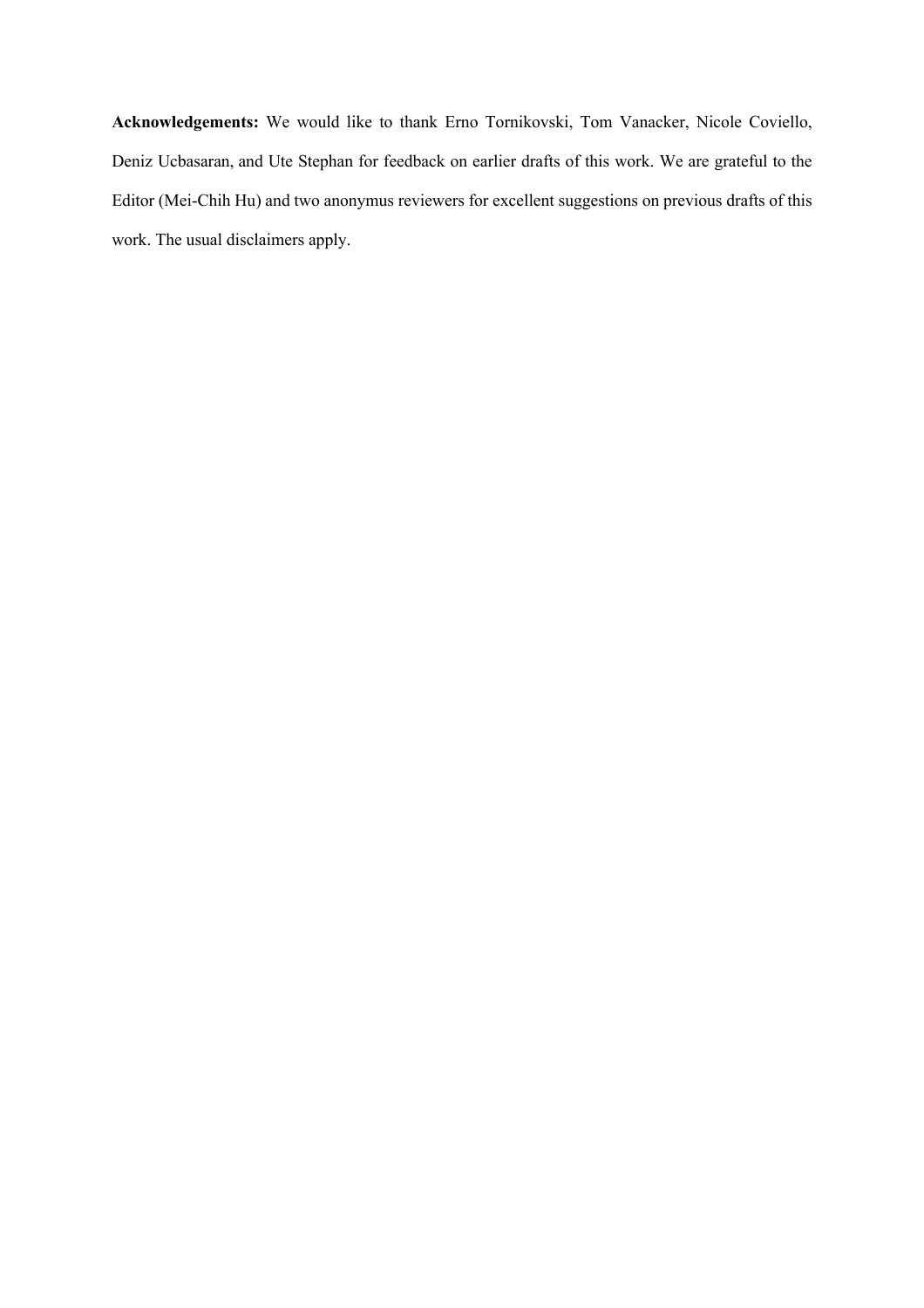#### RESEARCH NOTE:

# **WIRED IN? GENETIC TRAITS AND ENTREPRENEURSHIP AROUND THE WORLD**

#### **1. INTRODUCTION**

Entrepreneurship is a prerequisite for technological innovation (Anokhin and Wincent, 2012; Surie, 2017), productivity growth (Bjørnskov and Foss, 2016), and socio-economic development (Audretsch 2007; Coulibaly, Erbao and Mekongcho, 2018; Aparicio, Audretsch, and Urbano, 2020). Given these important benefits, the question of what drives entrepreneurial activities has received a lot of interest both in academia and policy circles (Bruton, Filatochev and Wright, 2013; Terjessen, Hessels and Li, 2016).

One set of explanations (the "*nurture hypothesis*") focuses on the effect of economic (Hessels, van Gelderen, and Thurik, 2008; Dionisio, Júnior, and Fischer, 2021), institutional (Acs, Autio, and Szerb, 2018), legal (Djankov et al. 2002; Cumming, Schmidt, and Walz, 2010), religious (Dana, 2007; Audretsch, Boente and Tamvada, 2013; Audretsch et al., 2017; Dana, 2021) and geographical factors (Acs and Armington, 2006; Massón-Guerra and Ortín-Ángel, 2019) on entrepreneurial activities across different countries. In parallel, micro-level studies at the level of individuals have found support for the so-called "*nature hypothesis*" (Nicolaou et al., 2008; Shane and Nicolaou, 2015), namely that genetic factors are also determining the probability of individuals to become entrepreneurs via psychological characteristics (e.g., extraversion, risk aversion), selection of environment, as well as individual reactions triggered by biological factors (e.g., testosterone, cortisol, epinephrine). While these two bodies of knowledge offer distinct and complementary insights as for what stimulates new ventures and entrepreneurial activities, they remain both theoretically disjointed (Nofal,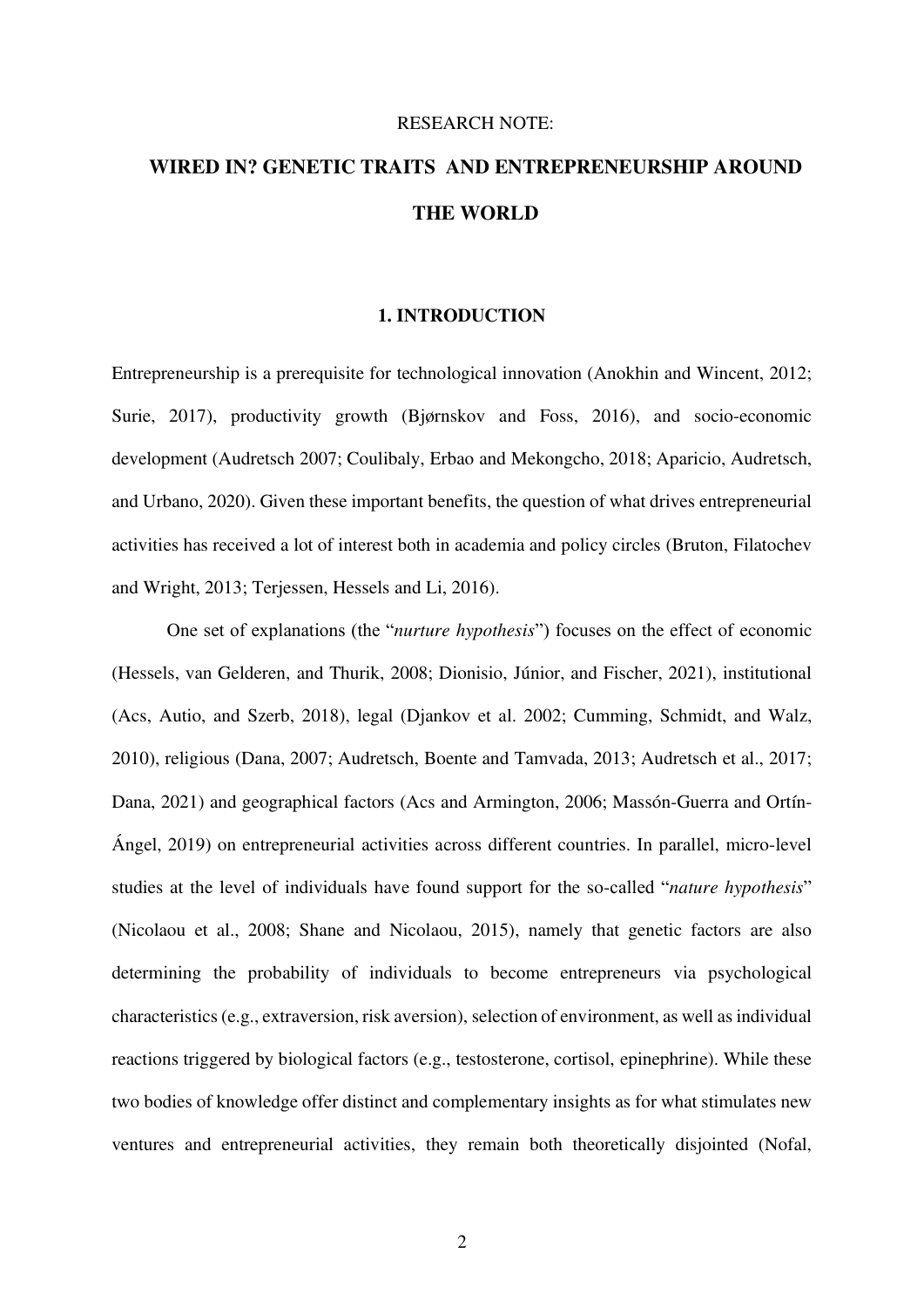Nicolaou, Symeonidou and Shane, 2018) and empirically difficult to appease (Bjørnskov and Foss 2016; Terjessen et al., 2016) given the differences in terms of contexts (i.e., developed vs. developing) and levels of analysis (individual vs. region or country) involved.

 We provide an attempt at reconciling these two hypotheses in a comparative and multicountry context which is particularly interesting for developing nations seeking to spur entrepreneurial activities (Coulibaly et al., 2018). To this end, we build our theoretical arguments on micro-level insights from the behavioural genetics literature (Shane et al., 2010; Shane and Nicolaou, 2015) and advance the idea that, in addition to the usual explanations in this literature, the genetic makeup of a country's population will predict entrepreneurial engagement. We conjecture that this effect will manifest itself via several behavioural mechanisms at the level of individuals, namely novelty-seeking, risk-seeking, extraversion, and responsiveness to external stimuli.

To test this hypothesis, we focus on the DRD4 exon III gene and the frequency of the 2- and 7- repeat allele variants, as they are responsible for elevated dopamine signals in the human brain, which are commonly associated with novelty- and risk-seeking behaviour of individuals (Asghari et al., 1995; Wang et al., 2004). We construct a country-level measure from the frequency of the DRD4 exon III gene by matching the distribution of ethnic groups within countries around the world (Alesina et al., 2003) using existing language classifications (World Language Mapping System, 2007). We then analyze the effects of this country-level genetic measure on entrepreneurship using a large cross-section of 97 countries, a wide range of social, political, institutional and regulatory covariates and an extensive battery of robustness checks. Overall, we find very robust effects of the prevalence of this gene on entrepreneurial activities across the world.

 Subsequently, we propose several contributions. First, we advance the entrepreneurship research by generalizing the micro-foundations of entrepreneurial activities to include genetic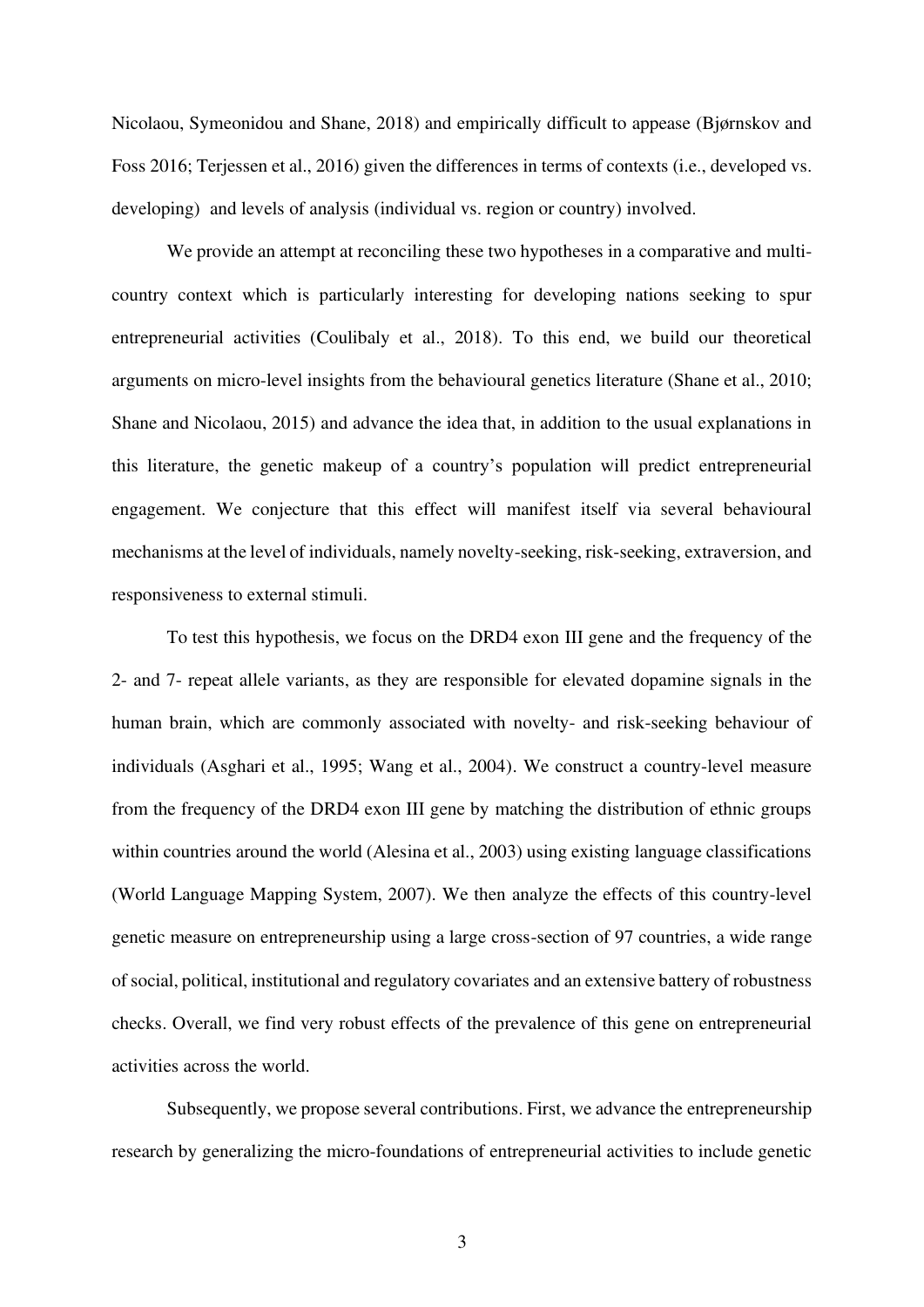factors. We do so by providing robust evidence that links genetic traits to entrepreneurship in a largen cross-country context that complements recent scholarly work in this vein (Acs and Lappi, 2019) and ongoing conversations in the field (Rietveld, Slob, and Thurik, 2020).

Second, our findings extend prior work on individual entrepreneurs carried out exclusively in developed country contexts like the USA or UK (Nicolaou et al., 2008; Shane et al., 2010; Shane and Nicolaou, 2015), by testing prima facie this link between genetics and entrepreneurial activities in a large cross-country and heterogenous setting. In doing so, we answer recent calls in the greater management literature to examine the role of biological factors in determining business outcomes (Nofal et al., 2018), and notably entrepreneurial endeavours (Karlsson, Rickardsson, and Wincent, 2019).

Finally, our results confirm that entrepreneurial activities are a result of combining both exogenous conditions (e.g., genetic traits, geography, or culture) and endogenous factors (e.g., formal regulatory prescriptions, socio-economic policies) that fall directly under the mandate of policy-makers. As such, we highlight the importance of contextual factors across different levels of analysis that impact entrepreneurship (Block, Fisch and Rehan, 2020). Moreover, the impact of genetic traits appears robust, pervasive, and one that trumps the effects of cultural features, demographic factors or historical conditions. These findings reconcile the two opposing views in the literature (the "nature" versus "nurture" hypotheses), suggesting that exogenous and endogenous drivers of entrepreneurship are complements rather than substitutes (Rietveld et al., 2020). They are also indicative of the limitations in terms of scope for policy interventions meant to spur new business activities solely through formal institutional mechanisms (Aparicio, Urbano and Audretsch, 2016).

#### **2. LITERATURE REVIEW AND THEORY**

#### **2.1 Drivers of Entrepreneurship**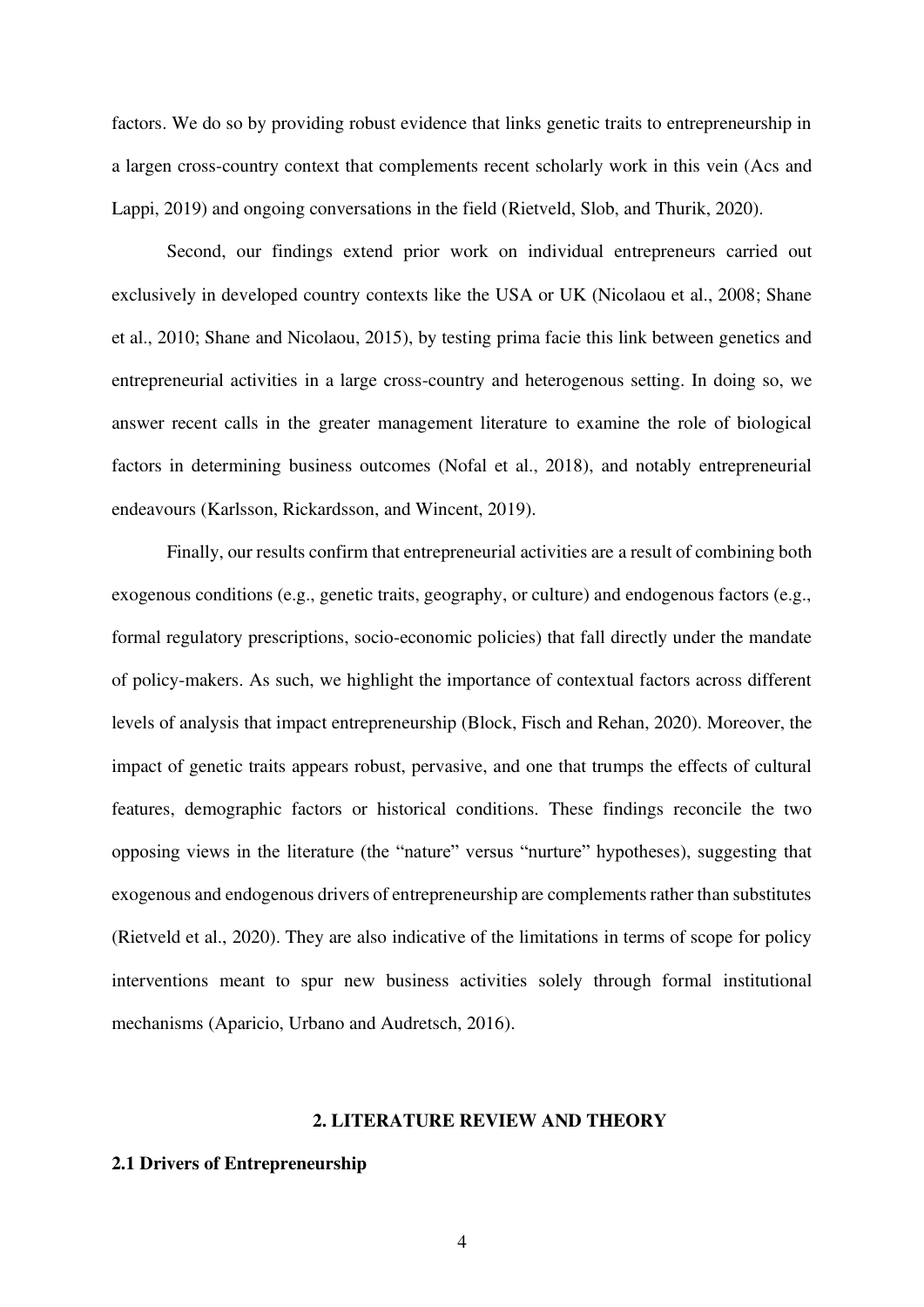The extant literature has identified a large number of determinants which can be brought together under an eclectic theory of entrepreneurship (Thai and Turkina, 2014). Roughly these factors can be classified into economic drivers (related to opportunities or necessities available in given countries) that affect both the demand and the supply of entrepreneurs, institutional features (of formal nature—like rules and regulations that govern businesses and/or new venture activities in a country—or informal nature—most notably cultural factors such as individualism or risk avoidance captured using global survey datasets, e.g., Hofstede, GLOBE or World Value Surveys) and geographic characteristics (exogenous in nature that provide access to or stimulate such endeavours). In the following we will review some of the key concepts and findings of this literature.

Traditionally, the focus has been on economic factors responsible for entrepreneurial opportunities that are available for individuals in a given country. Thus, prior studies have linked the intensity of entrepreneurial activities in a country to different economic indicators such as GDP growth (Bjørnskov and Foss, 2016; Klaaper et al, 2007), economic integration (Shane, 2005), financial development (Black and Strahan, 2002) the extant of avaible services (Acs, 2006), unemployment rate (Koellinger and Minniti, 2009), innovation (Anokhin and Schulze, 2009; Audretsch and Link, 2012) or availability of physical and social resources (Mthanti and Ojah, 2017).

In addition, other studies have focused on the role of formal and informal institutions as the rules which govern economic interactions within a country (North, 1990). Specifically, in terms of formal institutions prior studies have examined the quality of governance (Kaufmann and Kraay, 2007), political environments (Audretsch and Link, 2012), control of corruption (Anokhin and Schulze, 2009), labour legislation (Kreft and Sobel, 2005), property rights and business friendly regulations (Thai and Turkina, 2014). Overall, despite mixed empirical support, the general consensus is that better or more developed formal institutions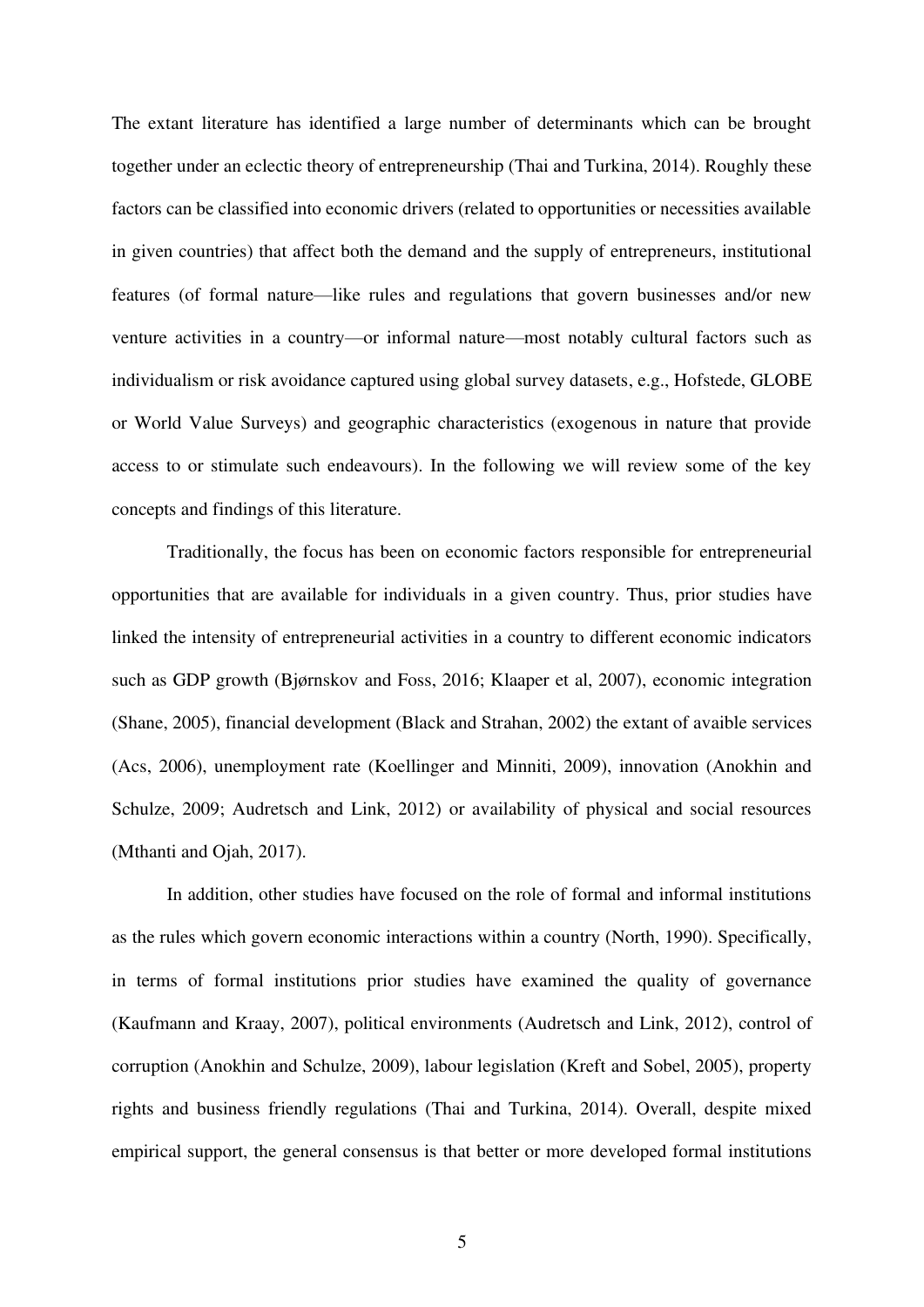which provide transparent, competitive and clear regulations are conducive of entrepreneurial endeavours. This is also consistent with the National Entrepreneurship Systems view which takes a systemic approach at the country level focusing on institutional prescriptions and the interactions between various actors in these systems (Acs et al., 2014)

 In turn, when formal institutions are weak, bureaucratic, or hard to follow, informal institutions (e.g., norms and accepted behaviours) are responsible with reducing uncertainty and governing the relationship between different economic actors in these markets (Krammer, 2019). Among them, cultural factors have been most widely examined in both international management (Krammer, 2018) and international entrepreneurship literature (Thai and Turkina, 2014). Formally defined as a set of shared values, beliefs and norms which guide indirectly behaviours of individuals (Hofstede, 1980), cultural values have been linked to the notion of risk acceptance and independent thinking which trigger engagement in entrepreneurial endeavours. Empirically, the bulk of these studies have employed Hofstede's (2001) cultural framework, while others have opted for related ones, such as GLOBE or World Value Surveys (Terjesen et al., 2016). The results support the general assertion that some cultural dimensions are relevant for entrepreneurship. For instance, individualism has been linked to promotion of start-ups (Gorodnichenko and Roland, 2011) while more masculine societies appear to encourage engagement in entrepreneurial endeavours via technological collaboration (Steensma et al., 2000). However, findings tend to diverge pending on the cultural dimensions considered and their subsequent conceptualization (Autio, Pathak and Wennberg, 2013).

 Another important aspect of informal institutions emphasized by prior literature is religion (Dana, 2021). Values and beliefs propagated by religion shape both the environment in which entrepreneurs operate as well as provide them with both opportunities and impediments for engaging in business activities (Block et al., 2020). Previous work in this area has found that religion promotes certain values (e.g., in the case of Amish communities these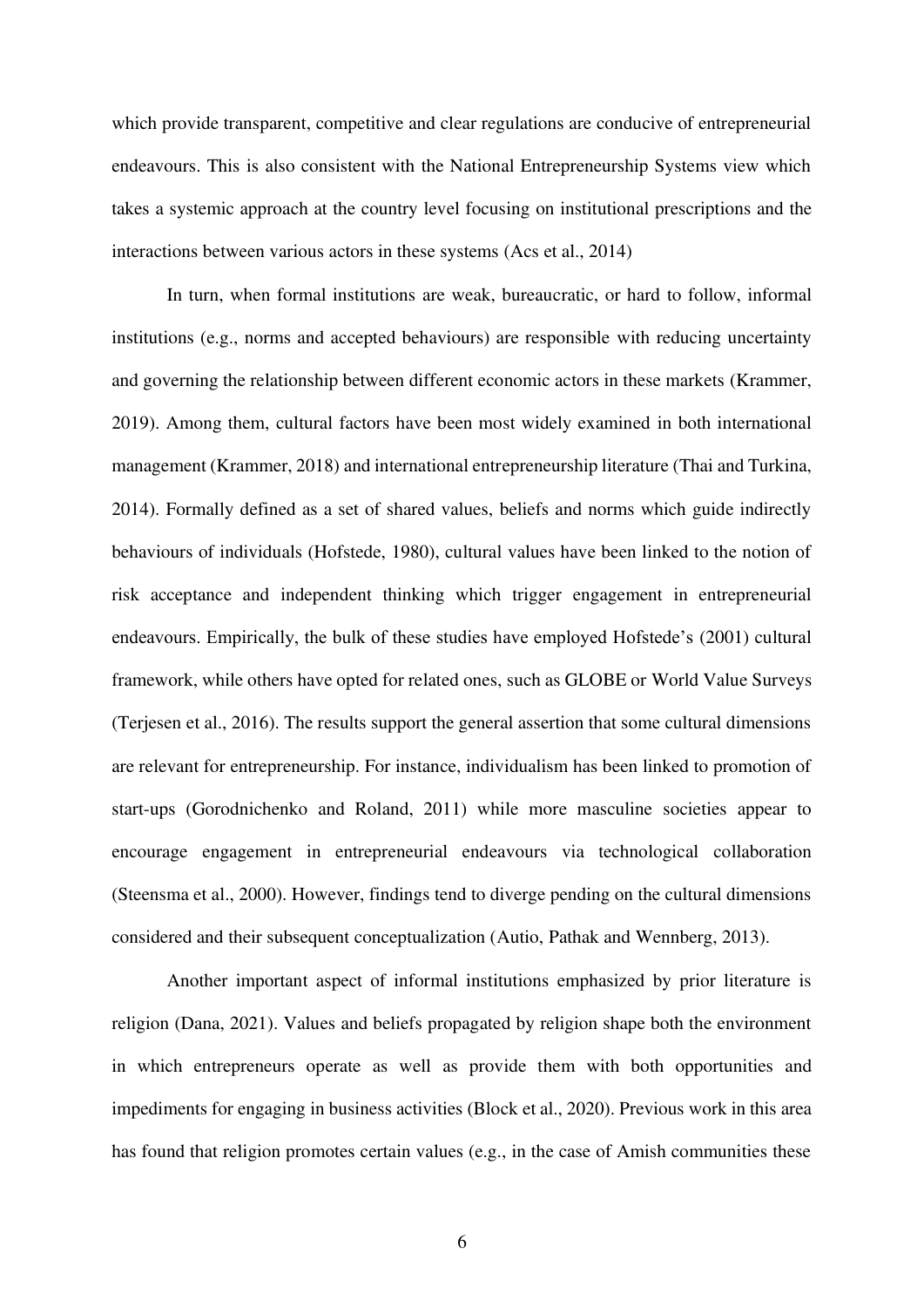were asceticism, frugality, thrift, work and humility) that in turn stimulate entrepreneurial engagement (Dana, 2007). Such linkages between religion and the choice for self-employment have been documented across different national contexts (e.g., Audretsch et al., 2017; Audretsch et al, 2013) that span all regions of the world (Block et al., 2020; Table 6, p.604), reinforcing the pivotal role played by informal institutions in determining entrepreneurship across countries (Dana, 2021).

 Finally, two issues which have received less attention in this literature but have considerable merits in terms of influencing a wide array of socio-economic outcomes, are legal origins and geographic factors. Legal origins are strong predictors of governmental regulations, judicial institutions and financial freedom (La Porta, Lopez-de-Silanez and Shleifer, 2008), which affect indirectly the opportunities and playfields of entrepreneurs in a given country (Djankov et al., 2002). Similarly, geographic and genetic factors have been long recognized by economists to be some of the "deep determinants" of economic development affecting longterm outcomes such as growth, development, and institutional quality (Spolaore and Wacziarg, 2013) which in turn makes them prime candidates in relation to entrepreneurship (Nikolaev, Boudreaux and Palich, 2018).

 Overall, while all these studies provide valuable insights into what make certain countries more prone to exhibit higher levels of entrepreneurial activities and value creation, quantifying and studying entrepreneurship cross-nationally has proven to be a difficult task considering the dearth of reliable and consistent data in many countries (Bjørnskov and Foss, 2016). Building on these ideas, in this study we focus on the role of another potential "deep determinant", namely the genetic make-up of individuals in the population, as an element of the micro-foundations of entrepreneurship in a given country.

#### **2.2 The Genetic Base of Entrepreneurship**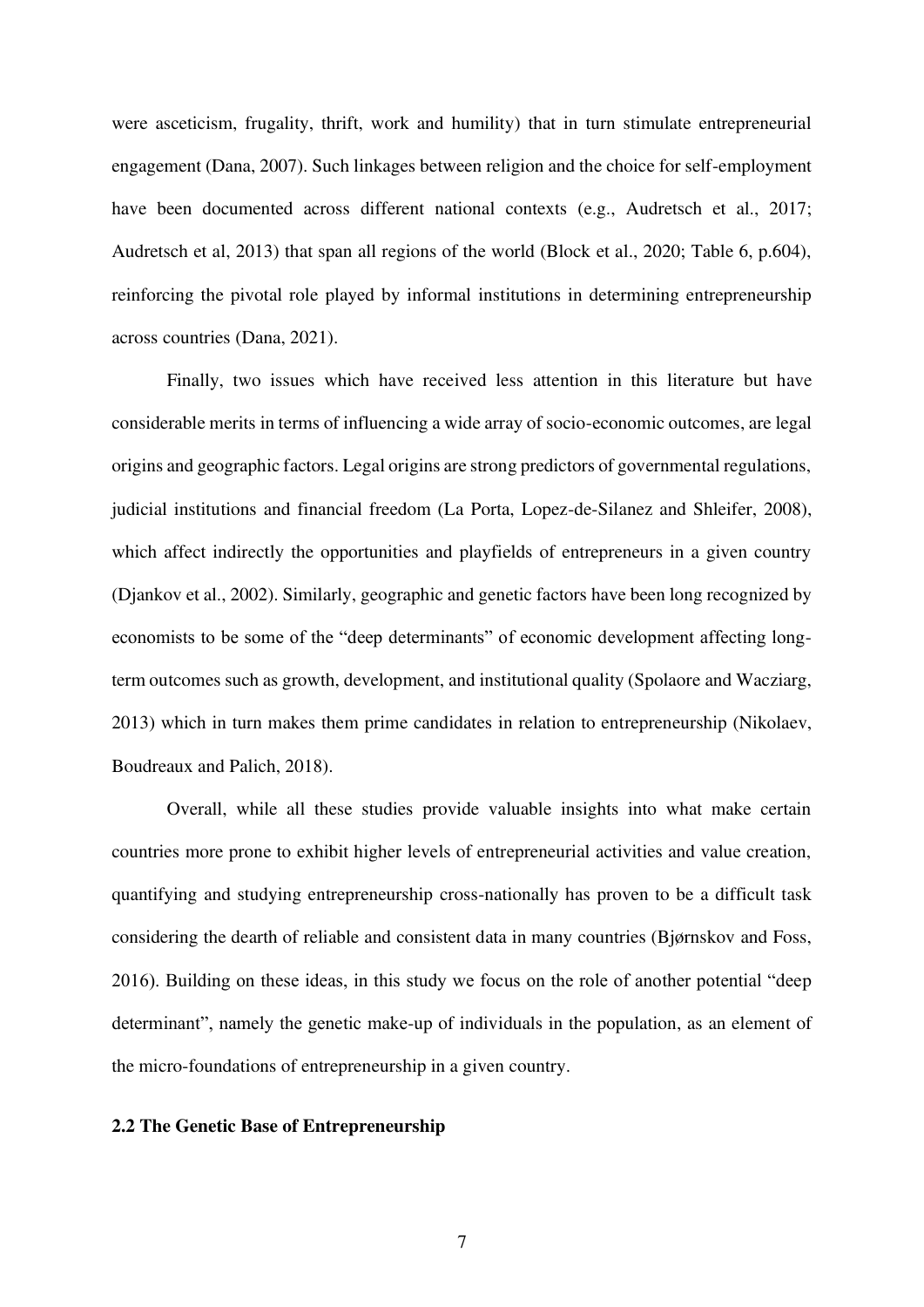One view in the literature is that entrepreneurship emerges as a result of conducive environments and available resources (the "nurture hypothesis"). A second view suggests that people are born with specific traits and personality which makes them more likely to become entrepreneurs (the "nature hypothesis"). In the support of the latter, multiple studies comparing monozygotic and dizygotic twins provide compelling evidence for these genetic underpinnings (Nicolaou et al., 2008; Shane et al., 2010). Furthermore, these factors only are able to explain a large proportion (e.g., between 40 to 60 percent) of the variance in individuals' propensity to become entrepreneurs (Nicolaou, Shane, Cherkas and Spector, 2008; Cesarini et al., 2009).

There are several potential mechanisms through which genetic configurations affect individuals' likelihood of engaging in entrepreneurial activities, and thus the average entrepreneurship in a country or region. First, genetic traits trigger certain behaviours through chemical mechanisms including neurotransmitters, neuropeptides and other processes that occur in the brain. Subsequently, neurotransmitters have been linked to novelty and sensation seeking (Thiel, Huston and Schwarting, 1998). Entrepreneurs are more likely to be both sensation-seeking—i.e., have a need for varied, complex experiences which involve higher degrees of risk- and novelty-seeking—i.e., newness in terms of developing products, entering markets, finding consumers, etc.—(Nicolaou et al., 2008). Moreover, both sensation- and novelty-seeking are highly heritable (Cloninger et al., 1998) thereby likely to influence entrepreneurial activities in the long-term.

Second, genetic configurations have behavioural repercussions by influencing risk taking and extraversion of individuals, which in turn may drive or inhibit individuals to act. Personality characteristics such as extraversion and openness to new experiences have been robustly correlated to the tendency to become an entrepreneur using a large sample of twins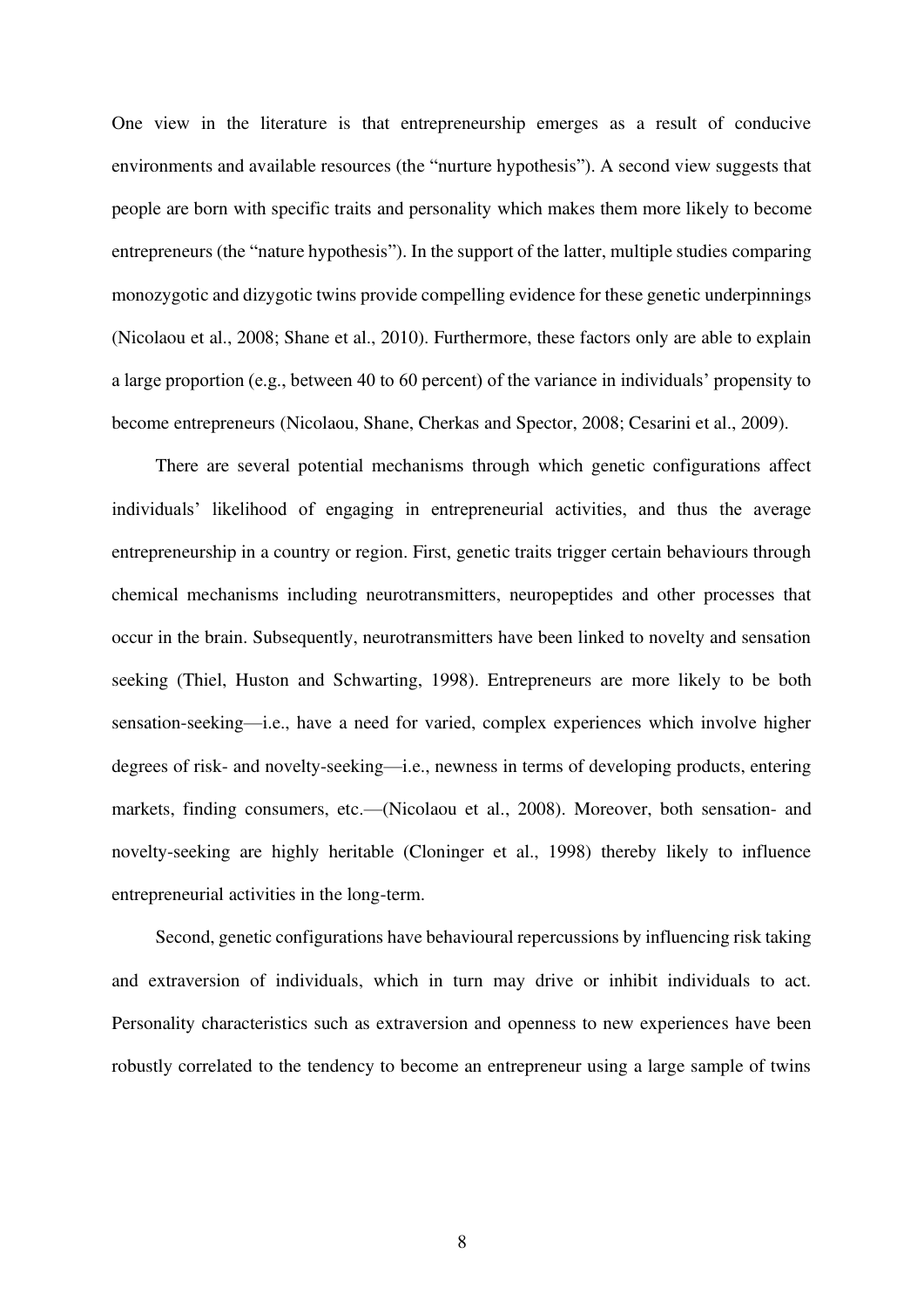from the U.K. and USA (Shane et al., 2010). Moreover, both neuroticism<sup>1</sup> and extraversion have been found to mediate the effect of genetic traits on women' propensity to become entrepreneurs, while extraversion mediated the effects of the environment on men's' propensity to be entrepreneurs (Zhang et al., 2009).

Finally, existing evidence suggests that certain genetic configurations may also make individuals more responsive to environmental stimuli, therefore encouraging entrepreneurial activities. The social environment may reinforce the effect of genetic factors on peoples' tendency to occupy leadership roles, while an unfavourable family environment lowers the impact of genes (Judge et al., 2012). Moreover, education, familial and social environment are all interacting with genetic characteristics influencing individuals' choices to start their own business (Quaye, Nicolaou, Shane and Harris, 2012) or change their current jobs (Chi et al., 2016). Together, these findings reinforce the idea that genes can affect positively entrepreneurship both directly and indirectly.

In this study we focus on genetic configurations that are associated with novelty seeking, namely genetic markers located in the human dopaminergic system of the brain that exert a strong influence in the emergence of cognitive outcomes, reward, and motivation (Oak et al., 2000). Regarding the genetic predisposition of novelty-seeking behaviour, gene studies of personality have identified a positive association between the presence of specific allele variants of the human dopamine D4 receptor gene (hereafter referred to as the DRD4 gene) and individual self-reported novelty-seeking test scores (Benjamin et al., 1996; Ebstein et al., 1997)<sup>2</sup>. Specifically, prior research has shown a robust link between the DRD4 exon III gene

<sup>&</sup>lt;sup>1</sup> Individuals who score high on neuroticism are more likely than average to be moody and to experience such feelings as anxiety, worry, fear, anger, frustration, envy, jealousy, guilt, and depressed.

<sup>&</sup>lt;sup>2</sup> Technically, the DRD4 gene consists of four encoded regions—called exons—of which the third region is highly polymorphic. The set of allelic variants in the DRD4 exon III gene occurs as a variable number of tandem repeats (VNTR) ranging from 2-repeat to 11-repeat (Van Tol et al., 1992). The primary allelic variants—i.e. the 2-repeat, 4-repeat, and 7-repeat variants—exhibit differences in physiological functioning with respect to dopamine releases between synaptic clefts in the human brain. It has been identified that the 7-repeat variant of the DRD4 exon III gene show a suboptimal blunted response to elevated dopamine levels relative to the ancestral 4-repeat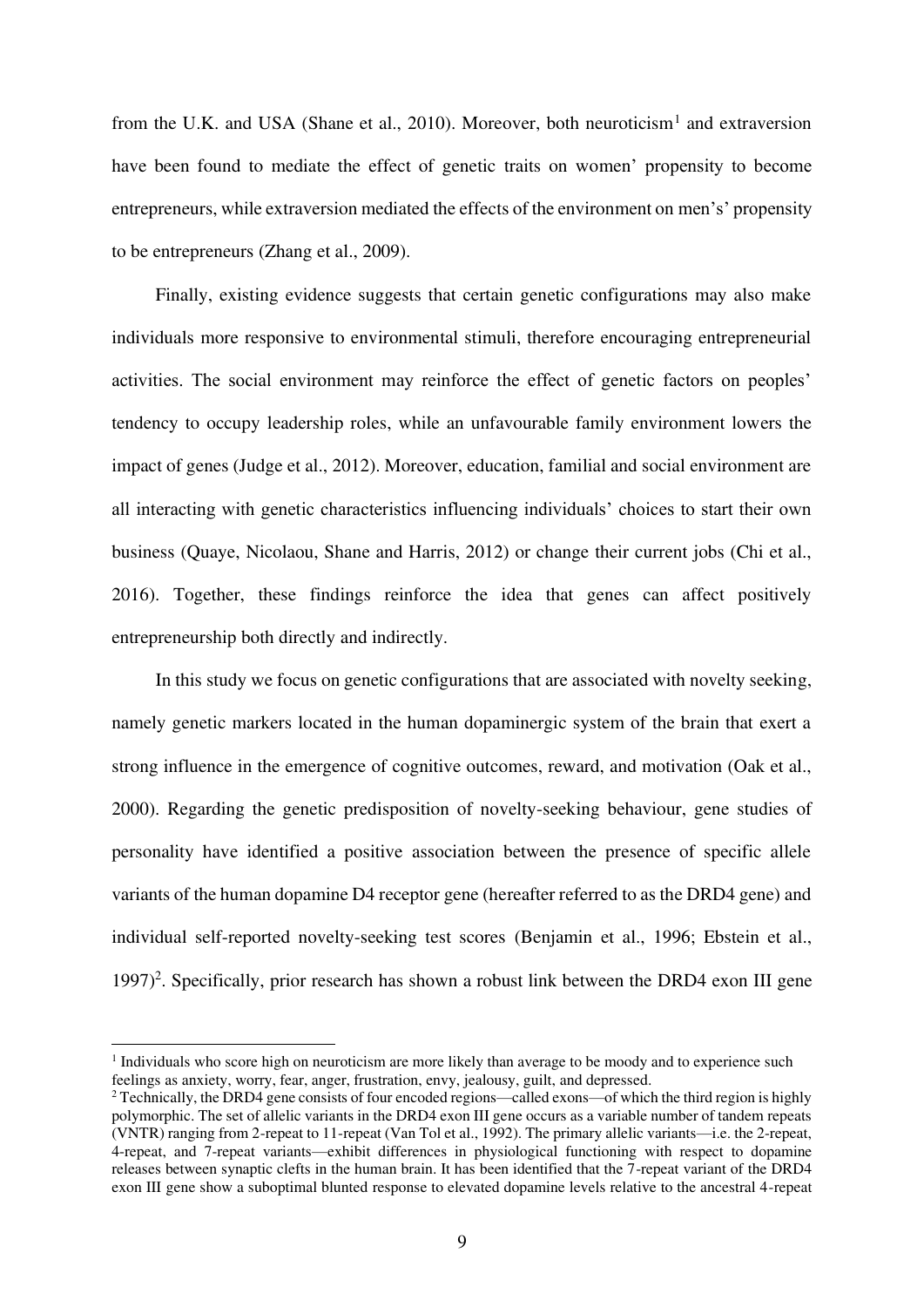and economically-relevant phenotypes at the level of individuals, such as financial risk-taking (Dreber et al., 2009; Kuhnen and Chiao, 2009) or creativity (Mayseless et al., 2013), thereby validating our inquiry into the link between DRD4 exon III and entrepreneurial activities, which require significant levels of novelty, tolerance to risks and creativity to succeed in today's highly competitive markets (Bruton et al., 2013; Mahieu et al., 2019).

Following our theoretical conjectures, we posit a positive correlation between the DRD4 exon III 2- and 7-repeat allele frequency and entrepreneurial activities in a country, as a result of higher orientation towards novelty- and sensation-seeking behaviour of individuals in that population. It is worth mentioning that we do not assert that the presence of various DRD4 exon III alleles determine – in a biological sense – the emergence of complex personality traits such as novelty-seeking behaviour. Instead, we argue that those societies with a higher prevalence of DRD4 exon III 2-and 7-repeat allele frequencies might also display a higher probability of novelty-seeking behaviours (latent outcome) which will trigger higher rates of entrepreneurial activities in these populations / countries (observed outcome).

#### **3. METHOD**

### **3.1 Data and variables**

#### *3.1.1 Dependent Variable (DV).*

To capture entrepreneurial activities across countries we use the *Total-Early Stage Entrepreneurial Activity (TEA)* measure from Global Entrepreneurship Monitor (GEM) surveys conducted between 2001 to 2016 on a sample of 108 countries. The entrepreneurial activity indicator employed throughout the empirical analysis refers to the percentage of adult

variant, whereas the physiological functioning of 2-repeat variant is somewhere in between the 7-repeat and 4 repeat variant (Asghari et al., 1995; Wang et al., 2004).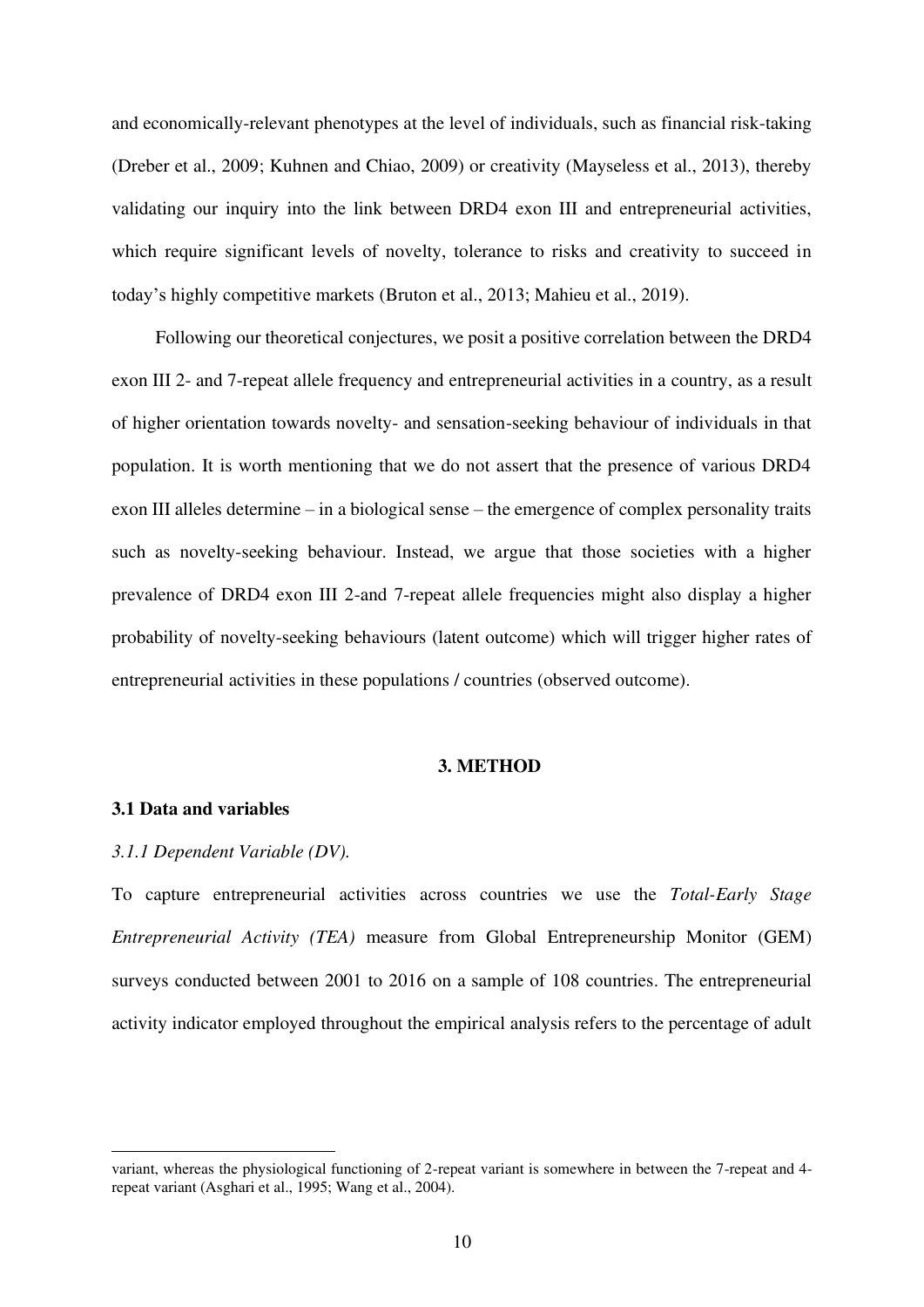population who indicate that they are (i) currently in the process of initiating a new business or (ii) if they currently running a new business as an owner-manager not longer than 3.5 years.

#### *3.1.2 Independent Variable (IDV).*

Our genetic measure ( $DRD4^{R2R7}$ ) refers to the DRD4 exon III 2- and 7-repeat allele frequency across countries. Following studies in other disciplines (Faraone and Bonvicini, 2014; Goeren, 2016) we use the country-level prevalence rates of the  $DRD4^{R2R7}$  as a reliable biomarker capable of identifying the extent of novelty-seeking behaviour in the overall society. This measure follows the methodology of Goeren (2016): it calculates a country-level prevalence of this gene by matching the entire distribution of ethnic groups in the Alesina et al. (2003) ethnicity data to the DRD4 exon III population genome data using information on the historical phylogenetic relationships between the various ethno-linguistic groups (Global Mapping International, 2010). Since countries compose of different ethnic groups with varying population shares, the country-level  $DRD4^{R2R7}$  measure has been ethnicity-weighted to alleviate concerns of population stratification that might bias our main results.<sup>3</sup>

#### *3.1.3 Controls*

We complement our multivariate regression analysis of entrepreneurial activity with an extensive set of control variables. Specifically, the level of economic development (Wennekers et al., 2005) given different opportunities, costs and wages, which in turn may discourage entrepreneurial engagement. Furthermore, we account for the potential negative impact of large-scale capital-intensive economies on new business formation (Stuetzer et al., 2016) and the possible role of globalization on the extent of entrepreneurship in a country through international trade and multinational enterprise (MNE) activities across borders (Norbäck et

<sup>&</sup>lt;sup>3</sup> See the supplemental Appendix A to this paper for additional details on the construction of the country-level DRD4 exon III 2- and 7-repeat allele frequency measure.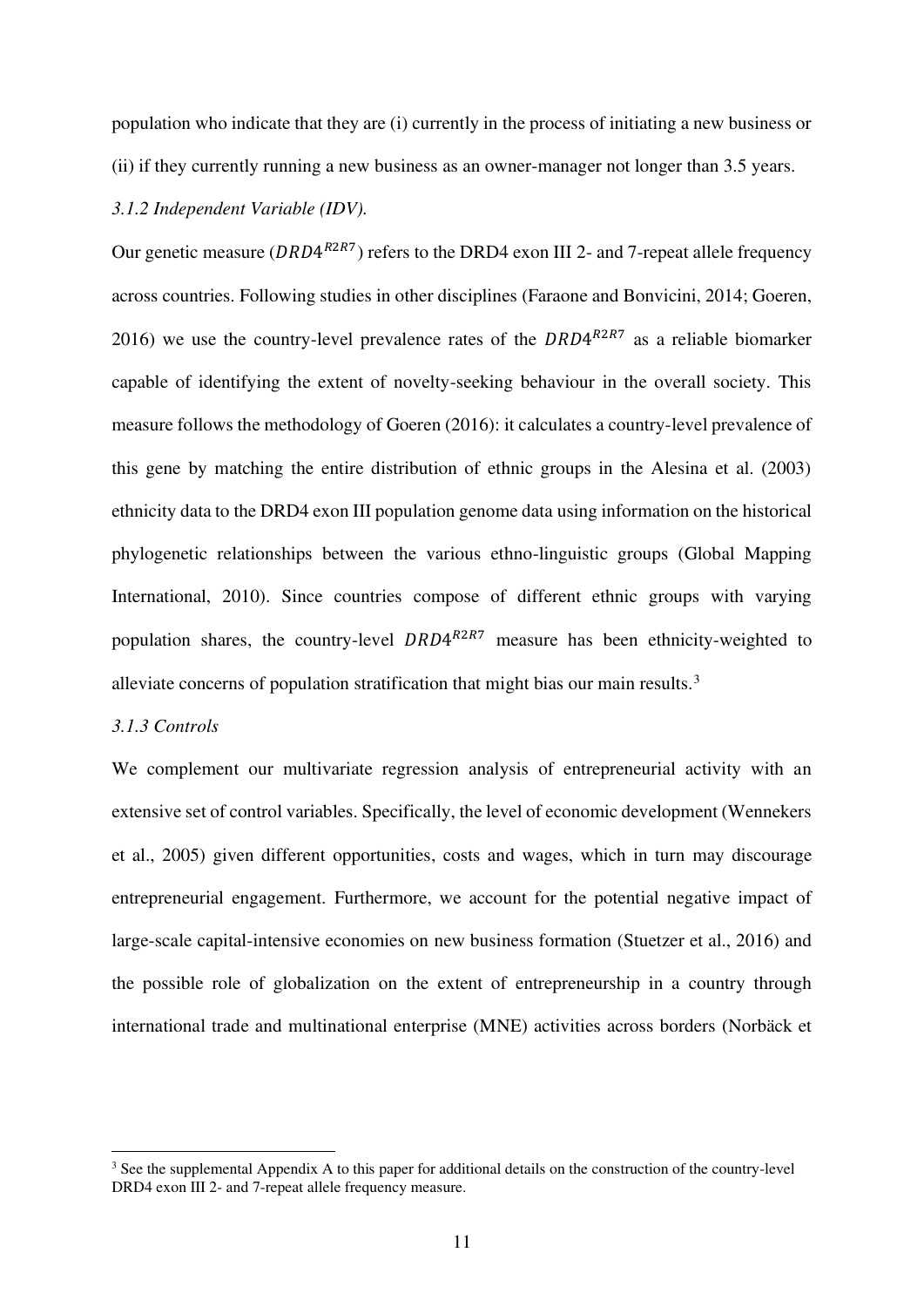al., 2014). Finally, entrepreneurship is intricately related to the level of unemployment (Thurik et al., 2008) and start-up regulations in an economy (Djankov et al., 2002).

#### **3.2 Estimation technique**

To investigate the long-term relationship between the country-level  $DRD4^{R2R7}$  measure and entrepreneurial activity in a cross-section of countries, we estimate the following equation:

$$
TEA_c = \beta_0 + \beta_1 DRD4_c^{R2R7} + \beta_2'X_c + \beta_3'Z_c + \beta_4'R_c + \varepsilon_c
$$

 $TEA_c$  is the average percentage of total early-stage entrepreneurial activity of country c between 2001 to 2016<sup>4</sup>. The variable  $DRD4^{R2R7}$  is the country-level DRD4 exon III 2- and 7repeat allele frequency measure. Vector  $X$  includes a variety of socio-economic controls (i.e., GDP per capita, physical capital stock, number of business days for obtaining the legal status of operating a new firm, trade openness, and the unemployment rate), while  $\bf{R}$  includes regional controls (i.e., continent, island, and landlocked fixed effects).  $\boldsymbol{Z}$  is a vector of additional controls (demographic, business environment, cultural, and economic preferences) which we will test in our sensitivity analysis.  $\varepsilon$  is an idiosyncratic error term. Throughout the regressions, we use cross-sectional averages of the various country-level controls during the period 1980 to 2015. The primary method of estimation is Ordinary Least Squares (OLS) with heteroscedasticity-robust standard errors. Other estimators have also been used for robustness.

#### **4. RESULTS**

#### **4.1 Main Results**

We report summary statistics and bivariate correlations of the main country-level controls in Tables 1 and 2. Table 3 reports the baseline regression on the relationship between entrepreneurial activity and our country-level  $DRD4^{R2R7}$  measure. We first test the simple

<sup>&</sup>lt;sup>4</sup> We take the average over this long period of time in order to capture the long-term trend in entrepreneurship as opposed to some unusual spikes. Our theoretical arguments suggest that cross-country genetic configurations will affect on average the long-term (stable) rates of entrepreneurship.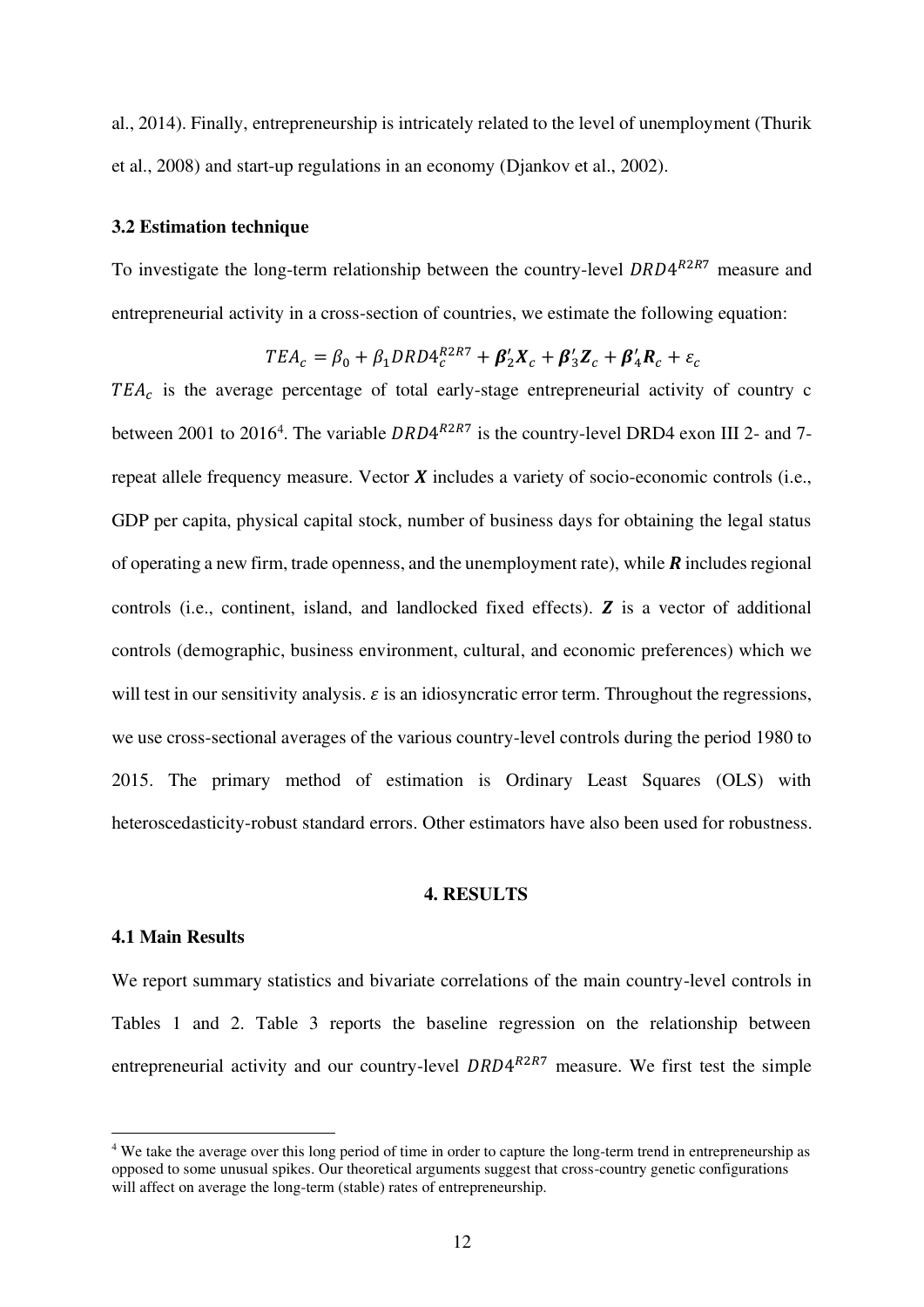effect of our proposed genetic measure (column 1) followed by inclusion of continent, island and landlocked dummies (column 2) and then sequential introduction of our main countrylevel controls (columns 3-7). The corresponding signs of the estimated regression coefficients have the expected negative signs: for example, entrepreneurial activity seems to decline with economic development and in countries where the production process is more capital-intensive. In addition, regulatory barriers to start a new business also have the expected negative sign. The same is true for the influence of globalization, consistent with the view that international market integration increases competition in the domestic market resulting in a corresponding decline of domestic entrepreneurial activity. The coefficient of the  $DRD4^{R2R7}$  variable remains positive and highly significant throughout these estimations. In terms of magnitude, this variable alone explains about 6% of the total variation in entrepreneurial activity across countries and a one standard deviation increase in the country-level  $DRD4^{R2RT}$  measure (about 0.06) results in a 2.33 percentage point increase of entrepreneurial activity in a country. This effect is quite sizeable, corresponding approximately to a 27.22% increase of the standard deviation of the dependent variable. However, it is worth mentioning that our findings are not directly comparable with those from large-scale genome-wide association studies (GWAS) conducted at the individual level and focusing on the overall variation of observed human phenotypes (Chabris et al., 2015). Instead, our country-level  $DRD4^{R2RT}$  measure should be regarded as a proxy for the latent (unobserved) entrepreneurial orientation in the society, which in turn affects involvement of individuals in entrepreneurial activities. This also explains the larger proportion of variance in entrepreneurship we are able to explain across countries by examining the average propensity of DRD4 gene.

In the remaining model specifications, we examine the sensitivity of the main findings to the inclusion of a basic set of country-level controls that have attracted considerable attention regarding the identification of the main determinants in explaining cross-country differences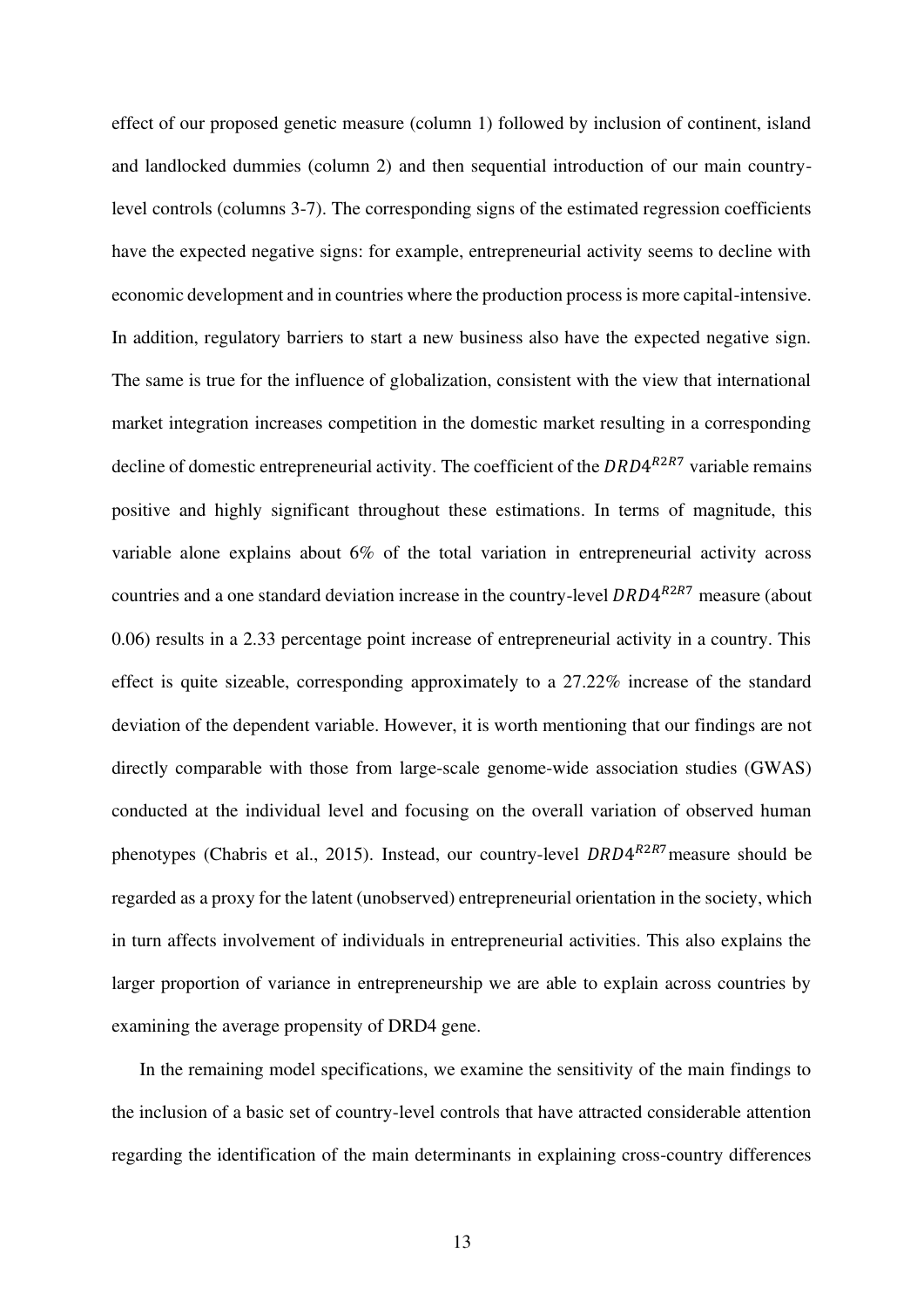in entrepreneurial activity. The corresponding regressions are reported in columns (3) to (7) and are in line with our expectations. Further, decomposition of the relative effects of each regressor on the DV variation (Table 9, Appendix B) suggests that entrepreneurship is driven by regional factors (29%), economic development (19%) and genetics (6%) jointly (Shorrocks, 1982) which is in line with our expectations.

In terms of effect sizes, the point estimate reported in column (7) suggests that, ceteris paribus, a one standard deviation increase of the country-level  $DRD4<sup>R2R7</sup>$  measure (which is comparable with increasing the  $DRD4^{R2R7}$  value in the United States (i.e., 0.26) to the  $DRD4^{R2R7}$  value in Ecuador -i.e., 0.32-) increases total early-stage entrepreneurial activity by about 2.33 percentage points. For comparability, the effect of a similar one standard deviation increase of log GDP per capita results in a reduction of TEA by about 1.59 percentage points (Meyer et al., 2017).

#### **4.2 Robustness Checks**

We test the robustness of our main result by testing it in conjecture with several other potential sets of factors that have been proposed in the literature. Due to the aggregated nature (countrylevel) of our data, we include these analyses sequentially (to avoid multicollinearity) and provide further robustness for our analysis. VIF values are reported in all these tables and, despite some high values in several cases, they usually remain under the critical value (10) for efficient estimators in the presence of collinearity. These results are not reported in the body of this research note, but are available as the Supplementary Materials (i.e., Appendix B).

#### *4.2.1 Demographic Factors*

We account for the population growth and density, and also the effect of the age composition in society on entrepreneurial activity (Armington and Acs, 2002; Wennekers et al., 2005) by including, growth rates and density of population, as well as the share of young (under 15) and old within the working population. Further, we also employ the life expectancy at birth variable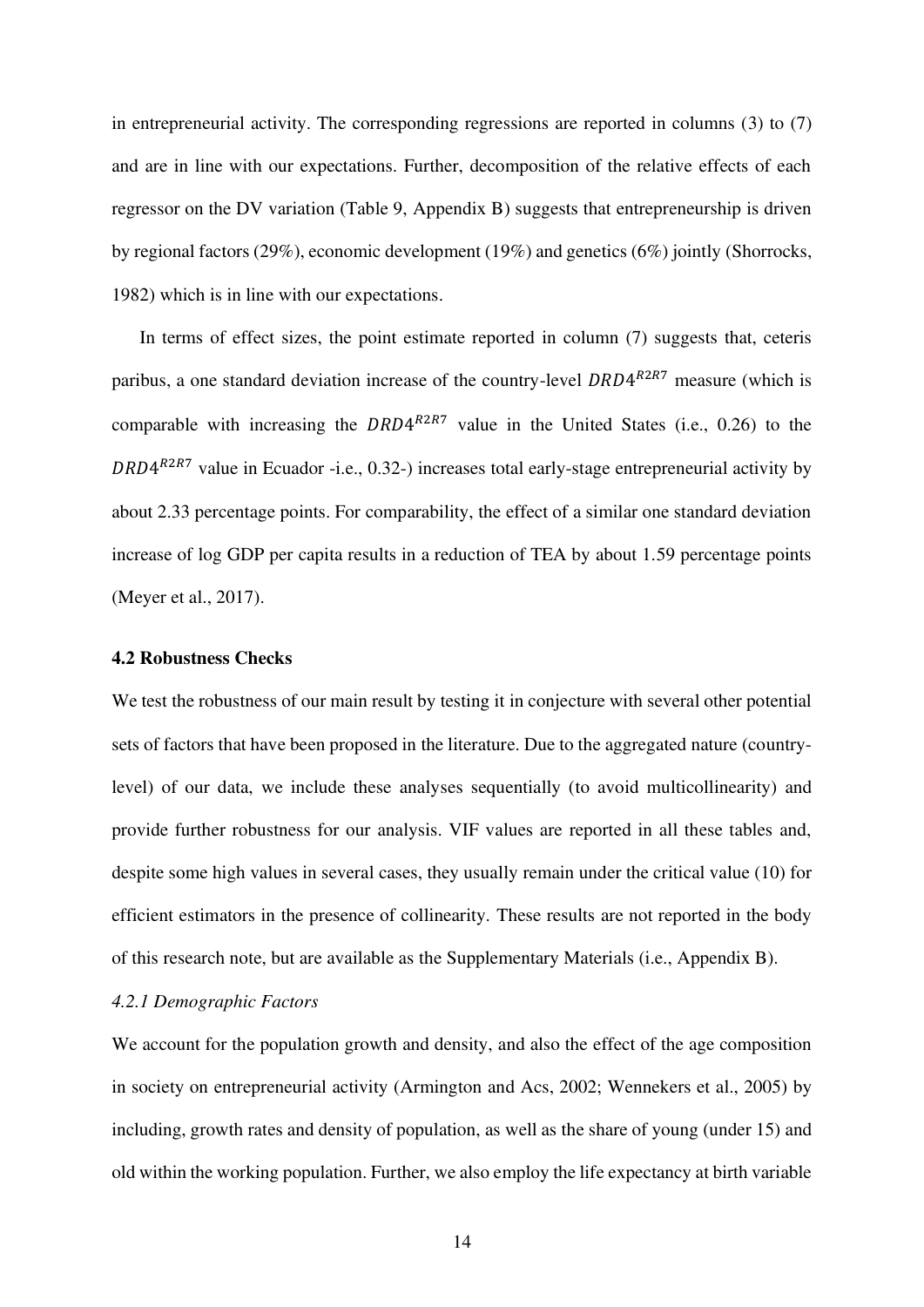to proxy for the differences in the extent of social security benefits across countries (Freytag and Thurik, 2007) and the stock of migrants as a particular category of workers that are more prone to new endeavours and risky activities (Lee and Eesley, 2018). Finally, the share of female participation in the labour force is often seen as a positive boost for entrepreneurship as it triggers a larger pool of labour resources, but also different compositional and quality effects on the types of entrepreneurial activities undertaken (Verheul et al., 2006). The estimates reported in Table 4 (Appendix B) indicate that the main findings regarding the positive influence of our  $DRD4^{R2R7}$  genetic measure on entrepreneurship remains rather robust and precisely estimated at conventional significance levels throughout all model specifications.

#### *4.2.2 Business Environment*

Many studies show that entrepreneurship is highly sensitive to economic environment conditions, such as freedom from corruption, the protection of private property rights, labour market regulation, or access to financial resources (Djankov et al., 2002; van Stel et al., 2007). Therefore, we test the robustness of our results against this types of arguments by including several characteristics of the business environment such freedom from corruption, financial, fiscal, political, investment, monetary and labour as well as the strength of property rights in a country. All these institutional proxies can be related to the opportunities and restrictions in terms of setting up new businesses. Reassuringly, the regression coefficient associated with the country-level  $DRD4^{R2R7}$  measure remains rather robust both in terms of the magnitude and statistical significance (Table 5, Appendix B).

### *4.2.3 Cultural Characteristics*

The role of culture in shaping entrepreneurial attitudes in society has been identified as another important determinant (Reynolds et al., 1999; Mueller and Thomas, 2000). Table 6 (Appendix B) presents a series of additional regressions examining the potential influence of cultural values on entrepreneurial activity. Despite the reduction in sample size (58 countries) due to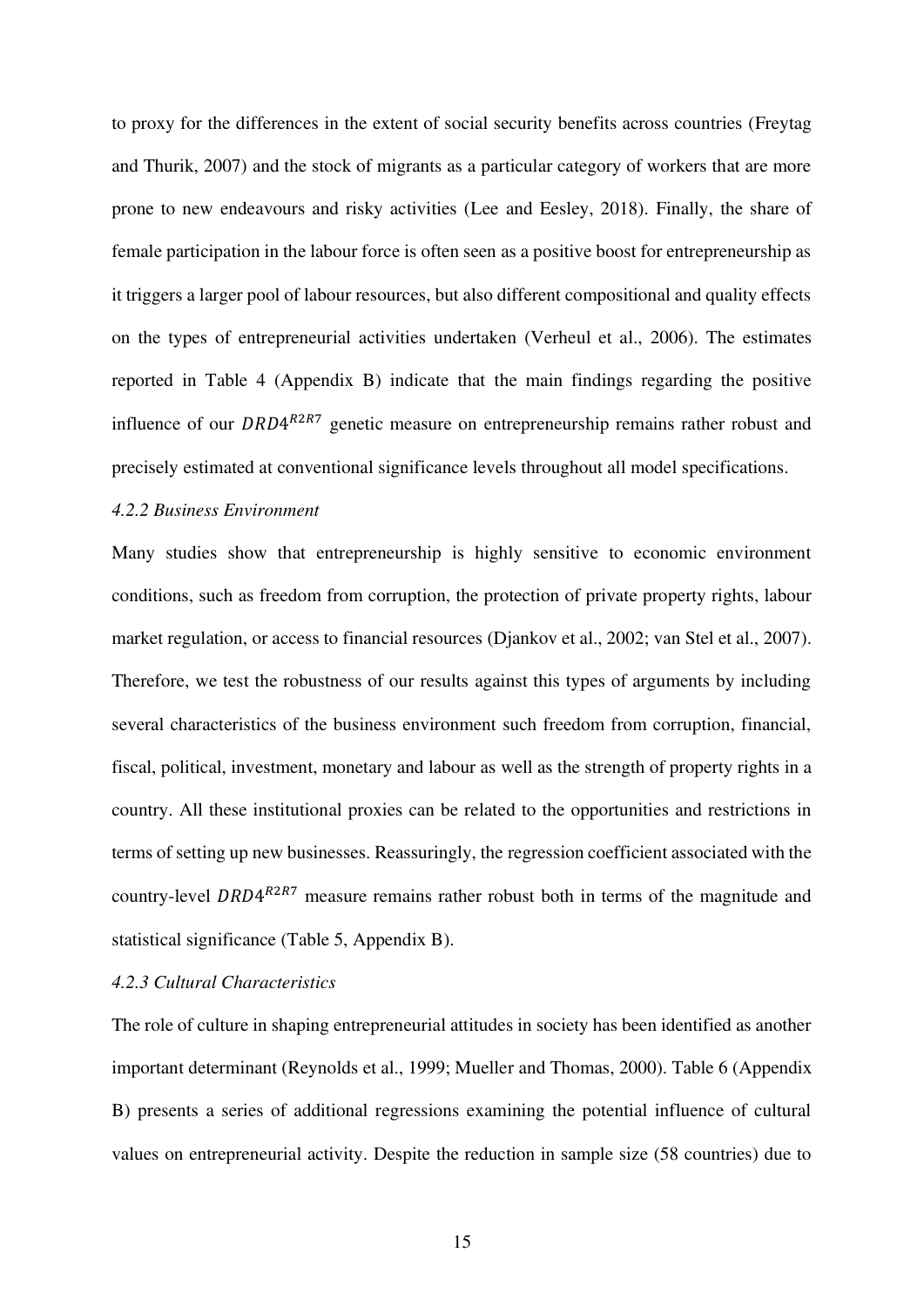restricted availability of cultural data (Hofstede, 2001) our results hold, suggesting that genetic differences have a powerful relationship with entrepreneurial activities around the world.

#### *4.2.4 Economic Preferences*

We complement our discussion using a set of economic preferences that play a pivotal role for individual decision making, such as patience, risk taking, trust, and among other attributes (Falk et al., 2018). Our conjecture remains valid upon inclusion of these additional potential explanations (Table 7, Appendix B).

#### *4.2.5 Historical and biogeographic conditions*

Further, we provide additional estimates to rule out concerns that unobserved historical factors might be correlated with both the extent of entrepreneurial activity and our country-level  $DRD4^{R2RT}$  measure such as local biogeographic conditions, or early historical experience. These results are covered in Table 8 columns 38-44.

#### *4.2.6 Endogeneity*

We employ an instrumental variables (IV) estimation for the potential endogenous variable ( $DRD4^{R2R7}$ ). We follow prior literature and use a set of excludable instrumental variables that have a high predictive power for between-population variation of DRD4 exon III allele frequencies. Specifically migratory distance from East Africa, absolute latitude, terrain ruggedness, and the fraction of pasture land on the natural selection of DRD4 exon III 2- and 7-repeat allele frequencies (Table 8, Appendix B, column 45). Our results remain robust and the standard statistical tests regarding the relevance and validity of the excluded instruments (Kleibergen and Paap's rk LM and the Hansen J statistic) support our IV estimation strategy.

#### *4.2.7 Other issues*

Moreover, we check the robustness of our results by re-estimating it using panel techniques (Table 10 and Table 11, Appendix B), employing different proxies for entrepreneurship such as intentions, perceived opportunities, capabilities etc. (Table 12). In addition, we check that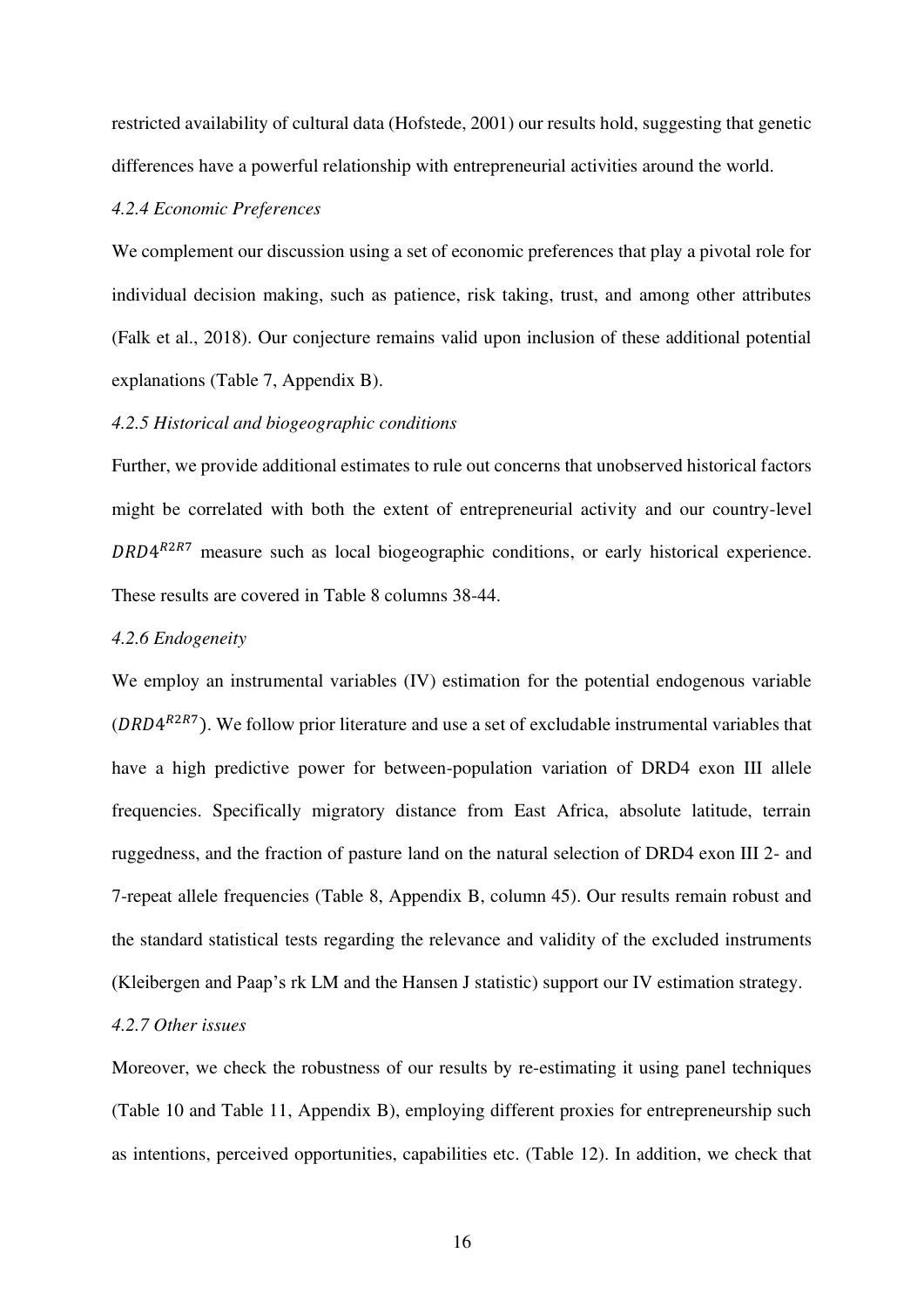our results are not confounded by the presence of nascent entrepreneurship by eliminating it from our DV (columns 68 and 69 in Table 12) using individual-level data available from GEM. In all these instances our conjecture holds robustly.

#### **5. DISCUSSION AND CONCLUSION**

In this study we set out to examine the impact of genetic traits within populations of different countries on the intensity of entrepreneurial activities in that country. Our conjecture was that greater frequency of the 2- and 7-repeat allele variants of the DRD4 exon III gene will be associated with greater average novelty and risk-seeking behaviours of individuals in those societies which in turn will result in more entrepreneurial activities. We find strong, robust support for this hypothesis across 97 countries, a variety or controls, and subsequent robustness tests suggesting that in addition to economic, socio-demographic, institutional, cultural, and political covariates, genetics play also an important role in stimulating entrepreneurship. Finally, these effects are sizeable: our results (Table 9) suggest that our country-level  $DRD4^{R2RT}$  genetic measure explains 4 to 10 percent of the total variation in entrepreneurship rates across countries.

We propose several contributions. First, we provide prima facie evidence that both micro-foundations and macro-environmental factors contribute jointly, although in different proportions, to the success of entrepreneurs in a given country. Future studies could adopt a similar strategy in linking or interacting micro- (individual-) level characteristics with different environmental factors to better understand the contingencies of entrepreneurial activities.

 Second, we answer recent calls in the literature to examine and theorize the role of biology in determining managerial outcomes (Nofal et al., 2018). In this way, we are to the best of our knowledge, the first study to establish a clear link between genetic markers and entrepreneurial activities in a cross-country, international setting. Our findings provide more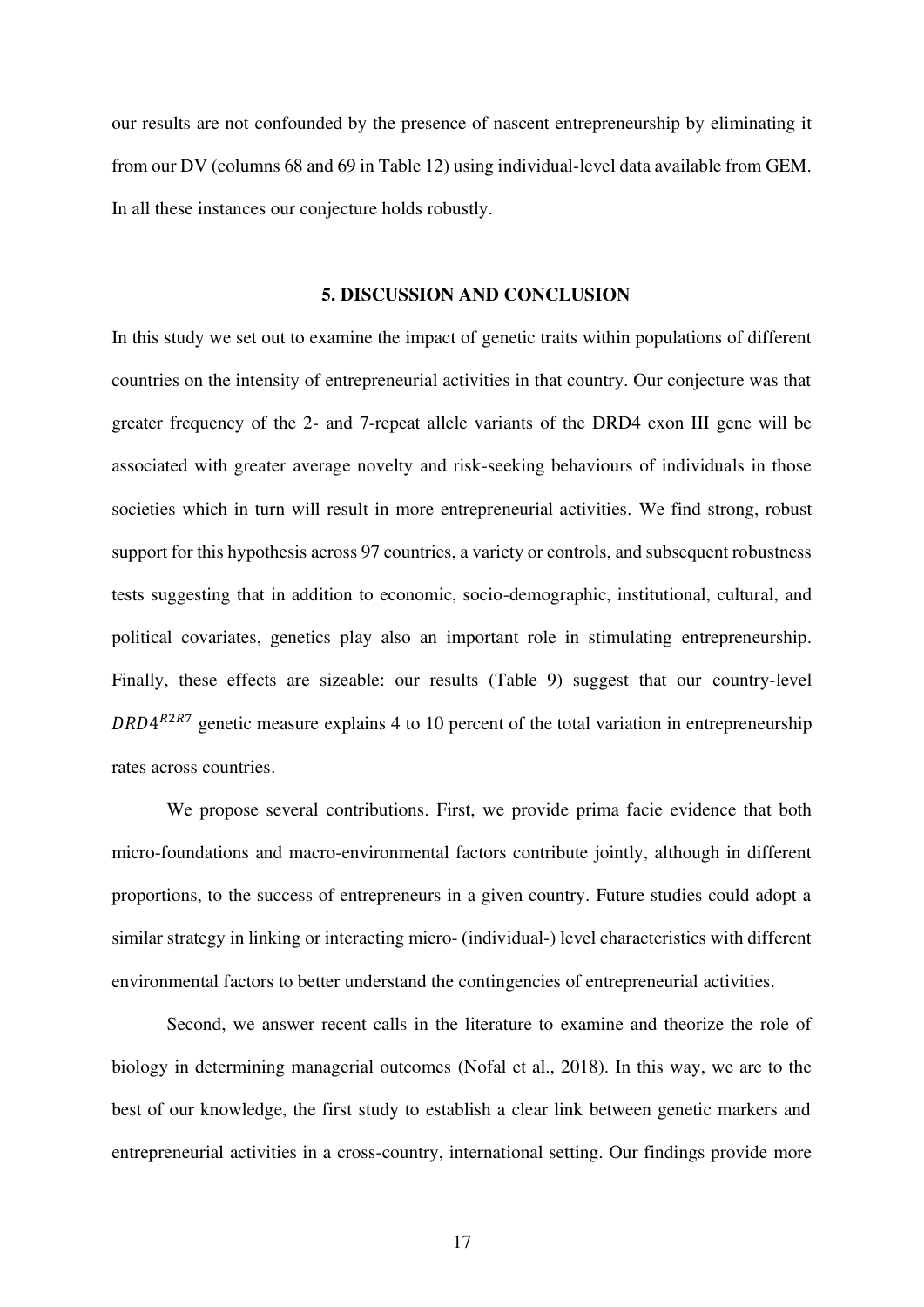generalizability to the existing literature on genetics and entrepreneurship which has been confined to individuals within one or two countries at most. With this study, we show that this micro-macro link remains valid across many countries in the world, irrespective of their level of economic, political, social and institutional development.

 Thirdly, recent calls in the literature emphasize the need to examine contextual factors empirically at different levels of analysis in order to improve our understanding of drivers of entrepreneurship (Block et al., 2020). We take on this opportunity by proposing one such candidate, i.e., prevalence of genetic traits associated with novelty and risk-seeking behaviours, that may complement the effect of other factors at the individual- (e.g., socio-demographics) or country-levels (e.g., business regulations, legal environment, cultural or religious values). Our results confirm a pervasive effect of these genetic traits on total entrepreneurship rates across countries providing also an alternative explanation as for why populations around the world can still be entrepreneurial even when lacking formal institutional support (i.e., conducive policies) or favourable informal settings (i.e., religious or cultural norms that embrace entrepreneurship).

 Finally, we contribute to a longstanding debate in the entrepreneurship literature, one that is emphasizing either factors related to the "nurture hypothesis" (e.g., business regulations, incentives, financial support, education, institutional frameworks, etc.) or those related to the "nature hypothesis" (e.g., genetic traits, personality characteristics, individual circumstances, etc.). While the role of environmental factors is well-established in the cross-country entrepreneurship research, we focus on the role of genetic traits and provide evidence that they also are robustly determining the emergence and success of entrepreneurs worldwide, and this is in addition to environmental factors. Hence, we reconcile these two competing hypotheses.

Our study carries several practical implications. Given the inherent policy relevance of entrepreneurship for innovation and economic development of countries, policy makers need

18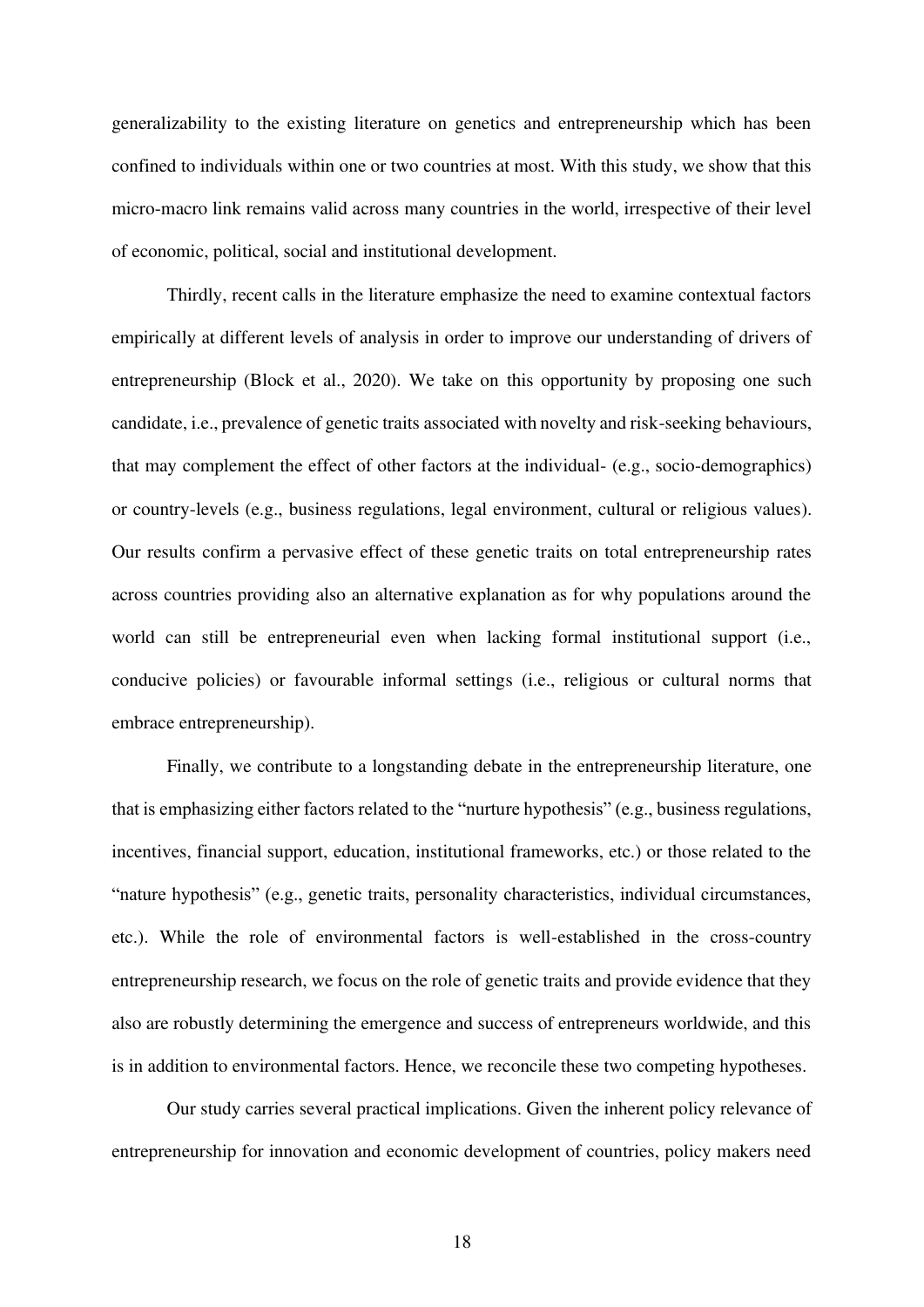to be mindful of its drivers. Overall, our study strengthens the conclusion that there are a large number of factors that contribute to the emergence and success of entrepreneurial activities in a country. Our main insight is that while some of these factors fall under the category of policyrelevant variables, others are inherently exogenous. Therefore, variations in terms of genetic traits fall into the latter category, and our study shows that it has a significant impact on entrepreneurship, explaining by itself about 6 percent of variation in entrepreneurship around the world. This suggest that entrepreneurship has to some extent also a predetermined level of occurrence, as a result of exogenous factors like genetic endowments. Moreover, our results confirm that to stimulate entrepreneurial endeavours a country needs to improve the regulatory framework, protect its domestic small and medium enterprises, encourage female participation in the labour force, and ensure an open and free business environment. While, we do not find any significant effects for the role of informal institutions, as captured by different cultural dimensions developed by Hofstede (2001), we document effects from risk-taking preferences that determine engagement in entrepreneurial activities.

Notwithstanding the robustness of our results, this work is also subject to several limitations. Specifically, the macro- and cross-sectional nature of the data provides a limited setting for testing our hypothesis. In our defence, the composition of our main explanatory variable (genetic traits) does not change significantly over time, and thus a cross-sectional analysis is appropriate for this purpose. Coupled with the fact that we do not find any significant effect from migration, this gives us confidence that indeed there is a robust relationship between our genetic measure and entrepreneurial activities around the world. However, future studies may also want to explore the longitudinal variation across countries, particularly if they manage to develop an explanatory measure that also varies over time. This could greatly advance knowledge in this domain and further attest to the robustness of our results.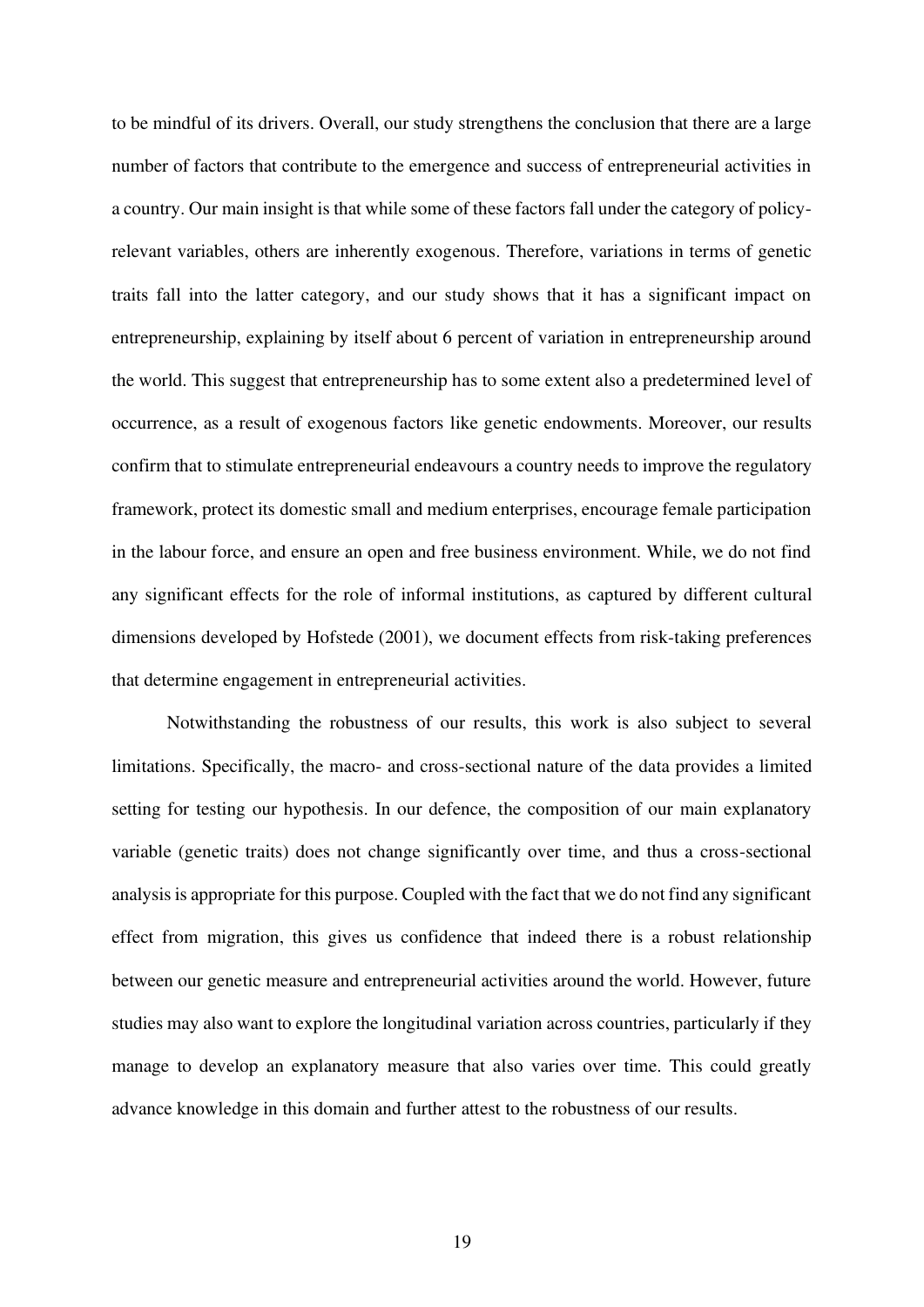Second, the interplay between genetic factors and environmental factors could benefit from future examinations of alternate genetic markers (e.g., DRD4 C521T) that may affect entrepreneurship via individual behaviours such as novelty-seeking or risk-loving actions (Ekelund et al., 2001; Strobel et al., 2002). Our study makes a first attempt at linking genetic configurations to entrepreneurial outcomes in a large, cross-country context. Future studies may focus on alternate genes, various entrepreneurial outcomes as well as contingencies under which "nature" or "nurture" factors become more salient for stimulating entrepreneurship in certain environmental settings.

Last, given the macro-level of this study, econometric issues (e.g., multicollinearity, small samples) have prevented us for throwing together all controls variables used in this study to assess the robustness of our conjectures. Again, future studies adopting a longitudinal design with time-varying explanatory variables could look further into this issue, and test the impact of various orthogonal explanatory variables in a "horse race" to determine the most important drivers of entrepreneurships and for which periods. This could yield important theoretical and practical insights for entrepreneurship research.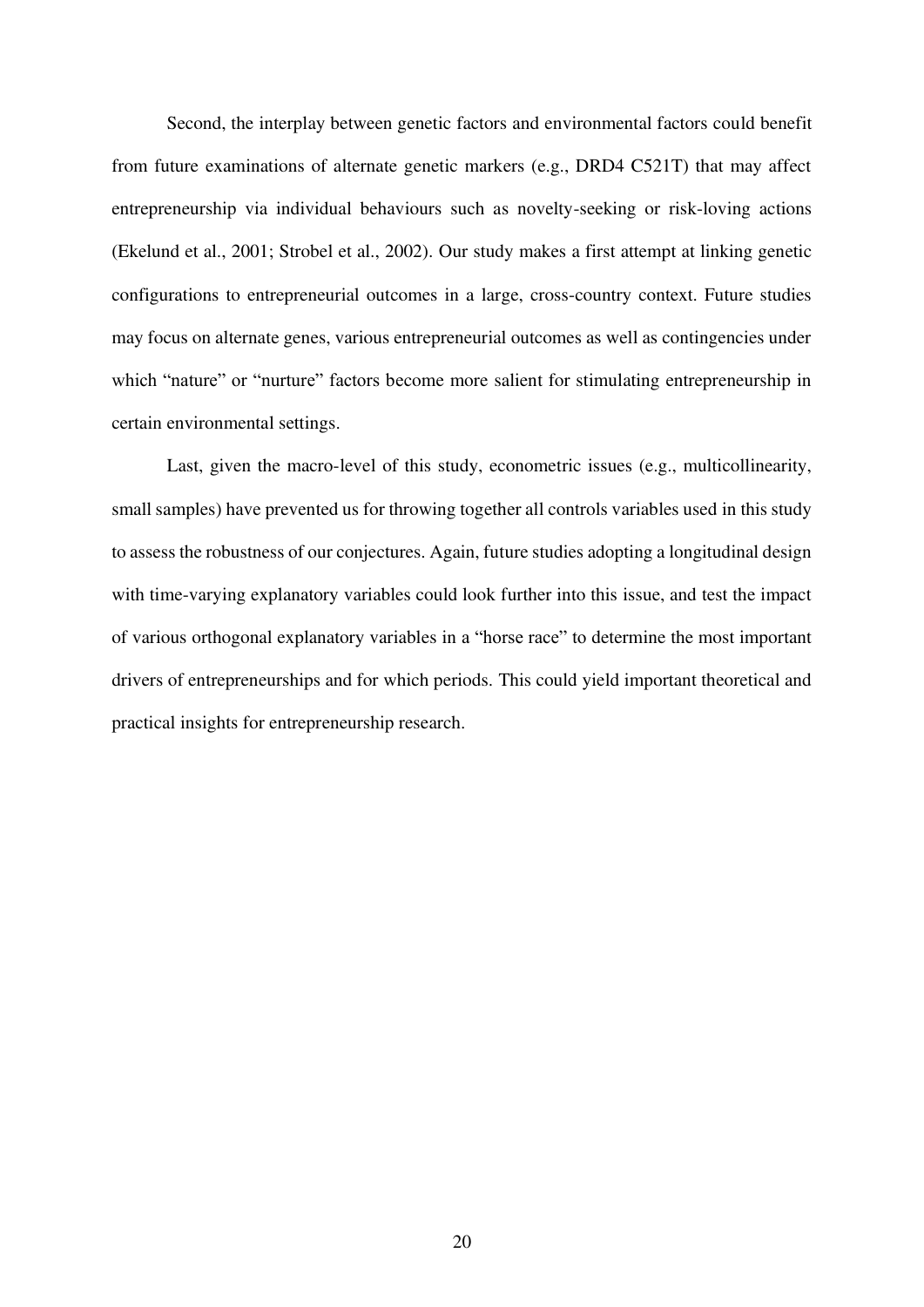#### **REFERENCES**

- Acs, Z. J., & Audretsch, D. B. (2003). Innovation and Technological Change. In Handbook of Entrepreneurship Research (pp. 55-79). Springer, Boston, MA.
- Acs, Z. J., Autio, E., & Szerb, L. (2014). National Systems of Entrepreneurship: Measurement Issues and Policy Implications. *Research Policy*, vol. 43(3), pp. 476-494.
- Acs, Z. J., & Armington, C. (2006). Entrepreneurship, Geography, and American Economic Growth. Cambridge University Press.
- Acs, Z., & Lappi, E. (2019). Entrepreneurship, culture, and the epigenetic revolution: a research note. *Small Business Economics*, 1-21.
- Alesina, A., Devleeschauwer, A., Easterly, W., Kurlat, S., & Wacziarg, R. (2003). Fractionalization. Journal of Economic Growth, vol. 8, pp. 155–194.
- Anokhin, S., & Schulze, W. S. (2009). Entrepreneurship, Innovation, and Corruption. Journal of Business Venturing, vol. 24(5), pp. 465-476.
- Anokhin, S., & Wincent, J. (2012). Start-up rates and innovation: A cross-country examination. Journal of International Business Studies*, 43*(1), 41-60.
- Aparicio, S., Urbano, D., & Audretsch, D. (2016). Institutional factors, opportunity entrepreneurship and economic growth: Panel data evidence. Technological forecasting and social change, 102, 45-61.
- Aparicio, S., Audretsch, D., & Urbano, D. (2020). Why is export-oriented entrepreneurship more prevalent in some countries than others? Contextual antecedents and economic consequences. Journal of World Business, 56(3), 101177.
- Armington, C., & Acs, Z. J. (2002). The Determinants of Regional Variation in New Firm Variation. Regional Studies, vol. 36, pp. 33-45.
- Asghari, V., Sanyal, S., Buchwaldt, S., Paterson, A., Jovanovic, V., & Van Tol, H. H. M. (1995). Modulation of Intracellular Cyclic AMP Levels by Different Human Dopamine D4 Receptor Variants. Journal of Neurochemistry, vol. 65, pp. 1157-1165.
- Audretsch, D. B. (2007). Entrepreneurship Capital and Economic Growth. Oxford Review of Economic Policy, vol. 23(1), pp. 63-78.
- Audretsch, D. B., & Link, A. N. (2012). Entrepreneurship and Innovation: Public Policy Frameworks. The Journal of Technology Transfer, vol. 37(1), pp. 1-17.
- Audretsch, D. B., Boente, W., & Tamvada, J. P. (2013). Religion, social class, and entrepreneurial choice. *Journal of Business Venturing*, *28*(6), 774-789.
- Audretsch, D. B., Obschonka, M., Gosling, S. D., & Potter, J. (2017). A new perspective on entrepreneurial regions: linking cultural identity with latent and manifest entrepreneurship. *Small Business Economics*, *48*(3), 681-697.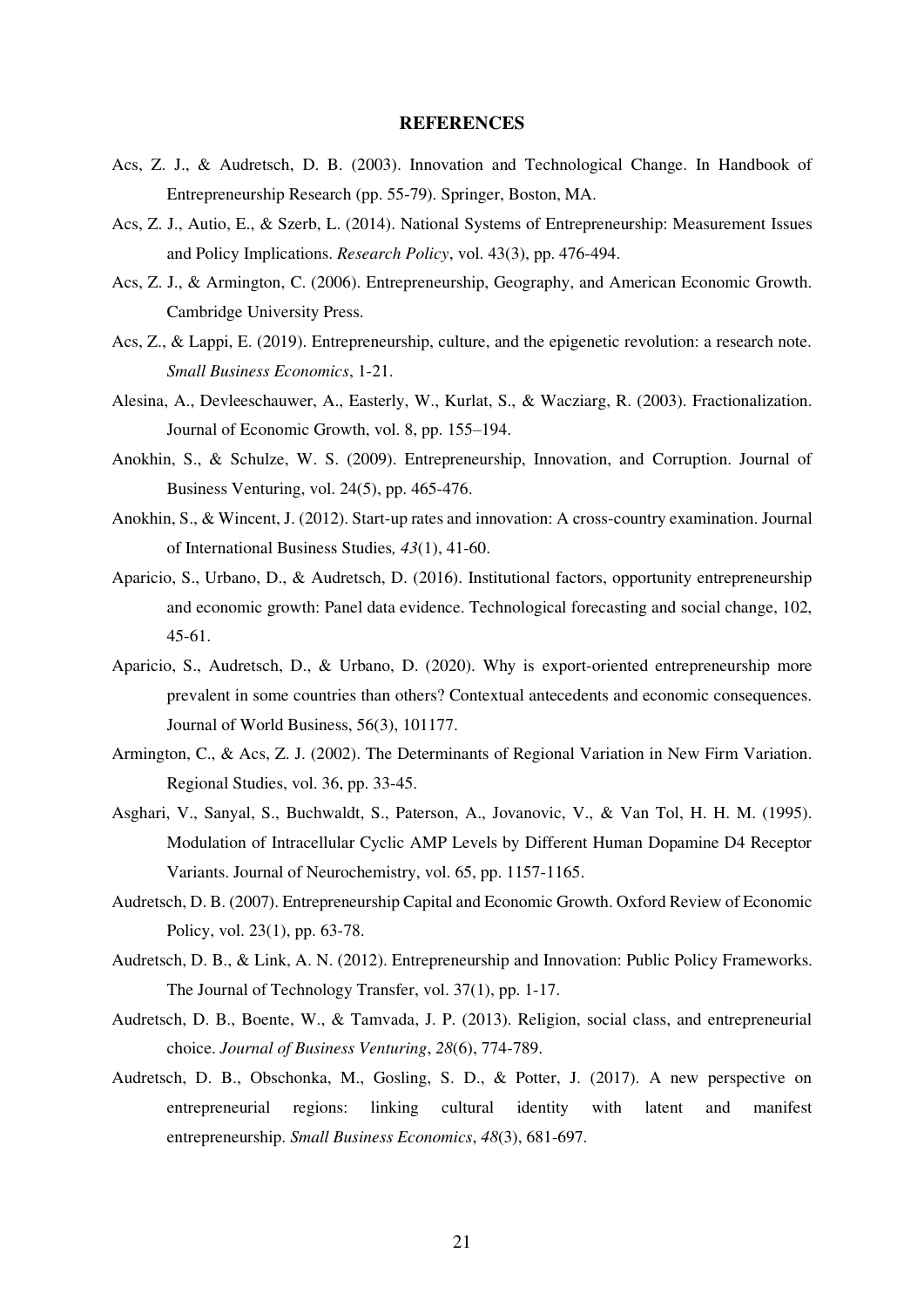- Autio, E., Pathak, S., & Wennberg, K. (2013). Consequences of Cultural Practices for Entrepreneurial Behaviors. Journal of International Business Studies, vol. 44(4), pp. 334-362.
- Benjamin, J., Li, L., Patterson, C., Greenberg, B. D., Murphy, D. L., & Hamer, D. H. (1996). Population and Familial Association Between the D4 Dopamine Receptor Gene and Measures of Novelty Seeking. Nature, vol. 12, pp. 81-84.
- Bjørnskov, C., & Foss, N. J. (2016). Institutions, Entrepreneurship, and Economic Growth: What Do We Know and What Do We Still Need to Know? Academy of Management Perspectives, vol. 30(3), pp. 292-315.
- Black, S. E., & Strahan, P. E. (2002). Entrepreneurship and Bank Credit Availability. The Journal of Finance, vol. 57(6), pp. 2807-2833.
- Block, J., Fisch, C., & Rehan, F. (2020). Religion and entrepreneurship: a map of the field and a bibliometric analysis. *Management Review Quarterly*, *70*(4), 591-627.
- Bruton, G. D., Filatotchev, I., Si, S., & Wright, M. (2013). Entrepreneurship and strategy in emerging economies. Strategic Entrepreneurship Journal, 7(3), 169-180.
- Cesarini, D., Dawes, C. T., Johannesson, M., Lichtenstein, P., & Wallace, B. (2009). Genetic Variation in Preferences for Giving and Risk Taking. The Quarterly Journal of Economics, 124. 809-842.
- Chabris, C. F., Lee, J. J., Cesarini, D., Benjamin, D. J., and Laibson, D. I. (2015). The Fourth Law of Behavior Genetics. Current Directions in Psychological Science, vol. 24, pp. 304–312.
- Chi, W., Li, W. D., Wang, N., & Song, Z. (2016). Can Genes Play a Role in Explaining Frequent Job Changes? An Examination of Gene-Environment Interaction From Human Capital Theory. Journal of Applied Psychology, vol. 101(7), 1030.
- Cloninger, C. R., Van Eerdewegh, P., Goate, A., Edenberg, H. J., Blangero, J., Hesselbrock, V., Reich, T., et al. (1998). Anxiety Proneness Linked to Epistatic Loci in Genome Scan of Human Personality Traits. American Journal of Medical Genetics, vol. 81(4), pp. 313-317.
- Coulibaly, S. K., Erbao, C., & Mekongcho, T. M. (2018). Economic globalization, entrepreneurship, and development. *Technological Forecasting and Social Change*, *127*, 271-280.
- Cumming, D., Schmidt, D., & Walz, U. (2010). Legality and Venture Capital Governance Around the World. Journal of Business Venturing, vol. 25(1), pp. 54-72.
- Dana, L. P. (2007). A humility-based enterprising community: the Amish people in Lancaster County. *Journal of Enterprising Communities*, *1*(2), 142.
- Dana, L. P. (2021). Religion as an explanatory variable for entrepreneurship. In *World Encyclopedia of Entrepreneurship*. Edward Elgar Publishing.
- Djankov, S., La Porta, R., Lopez-de-Silanes, F., & Shleifer, A. (2002). The Regulation of Entry. The Quarterly Journal of Economics, vol. 117(1), pp. 1-37.
- Dionisio, E. A., Júnior, E. I., & Fischer, B. B. (2021). Country-level efficiency and the index of dynamic entrepreneurship: Contributions from an efficiency approach. Technological Forecasting and Social Change, 162, 120406.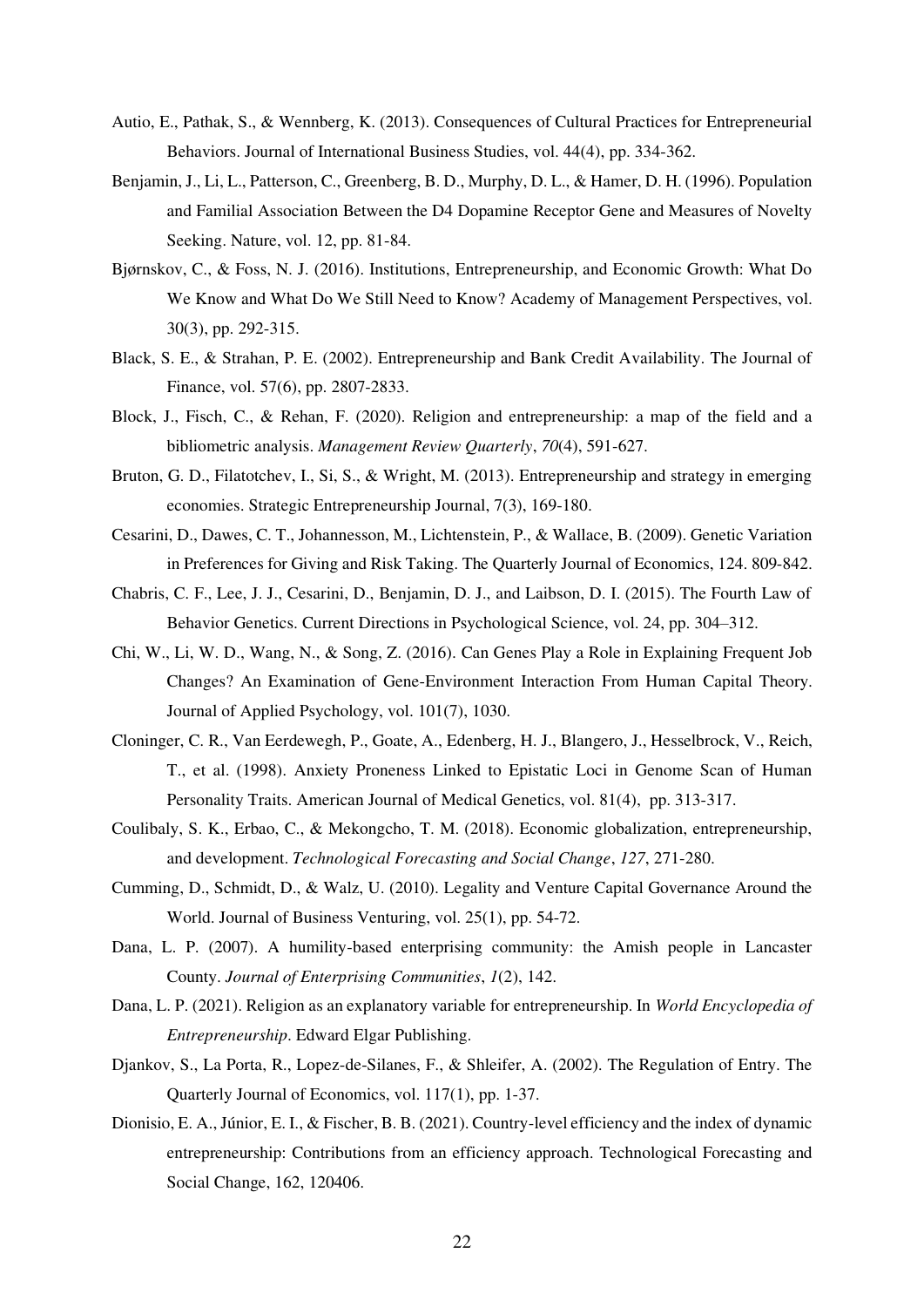- Dreber, A., Apicella, C. L., Eisenberg, D. T. A., Garcia, J. R., Zamore, R. S., Lum, J. K., and Campbell, B. (2009). The 7R Polymorphism in the Dopamine Receptor D4 Gene (DRD4) is Associated With Financial Risk Taking in Men. Evolution and Human Behavior, vol. 30, pp. 85–92.
- Ebstein, R. P., Nemanov, L., Klotz, I., Gritsenko, I., & Belmaker, R. H. (1997). Additional Evidence for an Association Between the Dopamine D4 Receptor (D4DR) Exon III Repeat Polymorphism and the Human Personality Trait of Novelty Seeking. Molecular Psychiatry, vol. 2, pp. 472–477.
- Ekelund, J., Suhonen, J., Järvelin, M.-R., Peltonen, L., and Lichtermann, D. (2001). No Association of the -521 C/T Polymorphism in the Promoter of DRD4 with Novelty Seeking. Molecular Psychiatry, vol. 6, pp. 618–619.
- Falk, A., Becker, A., Dohmen, T., Enke, B., Huffman, D., & Sunde, U. (2018). Global Evidence on Economic Preferences. Quarterly Journal of Economics, vol. 133, pp. 1645-1692.
- Faraone, S. V., Bonvicini, C., & Scassellati, C. (2014). Biomarkers in the Diagnosis of ADHD Promising Directions. Current Psychiatry Reports, vol. 16, pp. 497.
- Freytag, A., & Thurik, R. (2007). Entrepreneurship and its Determinants in a Cross-Country Setting. Journal of Evolutionary Economics, vol. 17, pp. 117-131.
- Goeren, E. (2016). The Biogeographic Origins of Novelty-Seeking Traits. Evolution and Human Behavior, vol. 37, pp. 456-469.
- Gorodnichenko, Y., & Roland, G. (2011). Individualism, Innovation, and Long-Run Growth. Proceedings of the National Academy of Sciences, vol. 108(Supplement 4), pp. 21316-21319.
- Global Mapping International (2010). World Language Mapping System, Version 16. [http://worldgeodatasets.com/language/index.html.](http://worldgeodatasets.com/language/index.html)
- Hessels, J., Van Gelderen, M., & Thurik, R. (2008). Entrepreneurial Aspirations, Motivations, and Their Drivers. Small Business Economics, vol. 31(3), pp. 323-339.
- Hofstede, G. (2001). Culture's Consequences: Comparing Values, Behaviors, Institutions and Organizations Across Nations. 2nd edition, London: Sage.
- Judge, T. A., Ilies, R., & Zhang, Z. (2012). Genetic Influences on Core Self-Evaluations, Job Satisfaction, and Work Stress: A Behavioral Genetics Mediated Model. Organizational Behavior and Human Decision Processes, vol. 117(1), pp. 208-220.
- Karlsson, C., Rickardsson, J., & Wincent, J. (2019). Diversity, innovation and entrepreneurship: where are we and where should we go in future studies?. *Small Business Economics*, 1-14.
- Kaufmann, D., & Kraay, A. (2007). Governance Indicators: Where are We, Where Should We Be Going? The World Bank.
- Koellinger, P., & Minniti, M. (2009). Unemployment Benefits Crowd Out Nascent Entrepreneurial Activity. Economics Letters, vol. 103(2), pp. 96-98.
- Krammer, S. M. (2019). Greasing the wheels of change: Bribery, institutions, and new product introductions in emerging markets. *Journal of Management*, *45*(5), 1889-1926.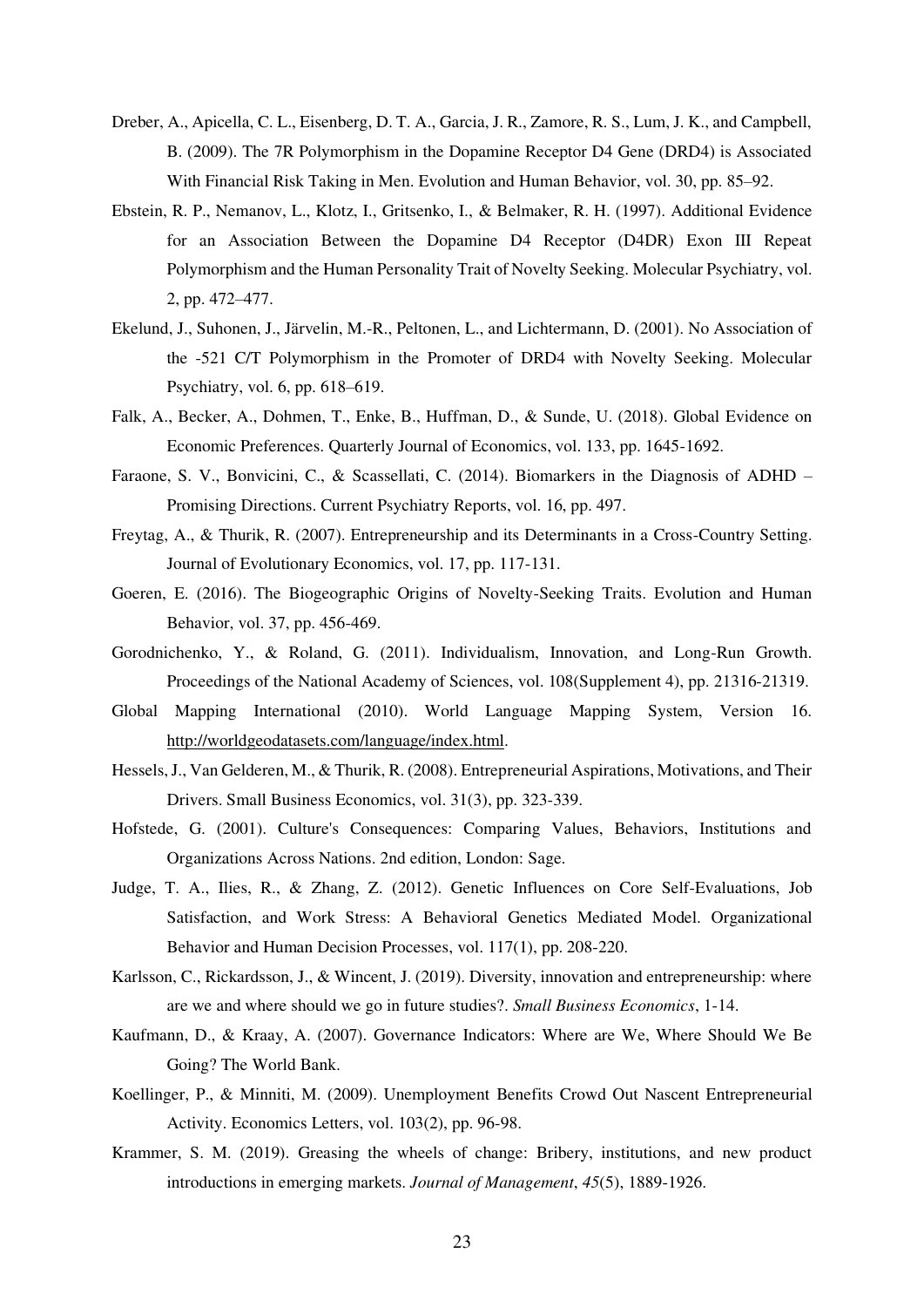- Krammer, S. M. (2018). A double-edged sword? The antipodal effects of institutional distance on partner selection in cross-border alliances. *Journal of World Business*, *53*(6), 930-943.
- Kreft, S. F., & Sobel, R. S. (2005). Public Policy, Entrepreneurship, and Economic Freedom. Cato Journal, vol. 25, pp. 595-616.
- Kuhnen, C. M. and Chiao, J. Y. (2009). Genetic Determinants of Financial Risk Taking. PLoS ONE, vol. 4, pp. 1–4.
- La Porta, R., Lopez-de-Silanes, F., & Shleifer, A. (2008). The Economic Consequences of Legal Origins. Journal of Economic Literature, vol. 46(2), pp. 285-332.
- Lee, Y. S., & Eesley, C. (2018). The persistence of entrepreneurship and innovative immigrants. Research Policy, 47(6), 1032-1044.
- Massón-Guerra, J. L., & Ortín-Ángel, P. (2019). Entrepreneurship Capital Spillovers at the Local Level. Small Business Economics, vol. 52(1), pp. 175-191.
- Mahieu, J., Melillo, F., Reichstein, T., & Thompson, P. (2019). Shooting stars? Uncertainty in hiring entrepreneurs. Strategic Entrepreneurship Journal.
- Mayseless, N., Uzefovsky, F., Shalev, I., Ebstein, R. P., and Shamay-Tsoory, S. G. (2013). The Association Between Creativity and 7R Polymorphism in the Dopamine Receptor D4 Gene (DRD4). Frontiers in Human Neuroscience, vol. 7, pp. 1–7.
- Mthanti, T., & Ojah, K. (2017). Entrepreneurial orientation (EO): Measurement and policy implications of entrepreneurship at the macroeconomic level. Research Policy, 46(4), 724-739.
- Mueller, S. L., & Thomas, A. S. (2000). Culture and Entrepreneurial Potential: a Nine Country Study of Locus of Control and Innovativeness. Journal of Business Venturing, vol. 16, pp. 51-75.
- Nicolaou, N., Shane, S., Cherkas, L., Hunkin, J., & Spector, T. D. (2008). Is the Tendency to Engage in Entrepreneurship Genetic? Management Science, vol. 54(1), pp. 167-179.
- Nicolaou, N., & Shane, S. (2009). Can Genetic Factors Influence the Likelihood of Engaging in Entrepreneurial Activity? Journal of Business Venturing, vol. 24(1), pp. 1-22.
- Nikolaev, B. N., Boudreaux, C. J., & Palich, L. (2018). Cross‐Country Determinants of Early‐Stage Necessity and Opportunity‐Motivated Entrepreneurship: Accounting for Model Uncertainty. Journal of Small Business Management, vol. 56, pp. 243-280.
- Nofal, A. M., Nicolaou, N., Symeonidou, N., & Shane, S. (2018). Biology and Management: A Review, Critique, and Research Agenda. Journal of Management, vol. 44(1), pp. 7-31.
- Norbäck, P.-J., Persson, L., & Douhan, R. (2014). Entrepreneurship Policy and Globalization. Journal of Development Economics, vol. 110, pp. 22-38.
- North, D.C., (1990). Institutional Structure and Institutional Change. Cambridge University Press, New York.
- Oak, J. N., Oldenhof, J., & Tol, H. H. V. (2000). The Dopamine D4 Receptor: One Decade of Research. European Journal of Pharmacology, vol. 405, pp. 303-327.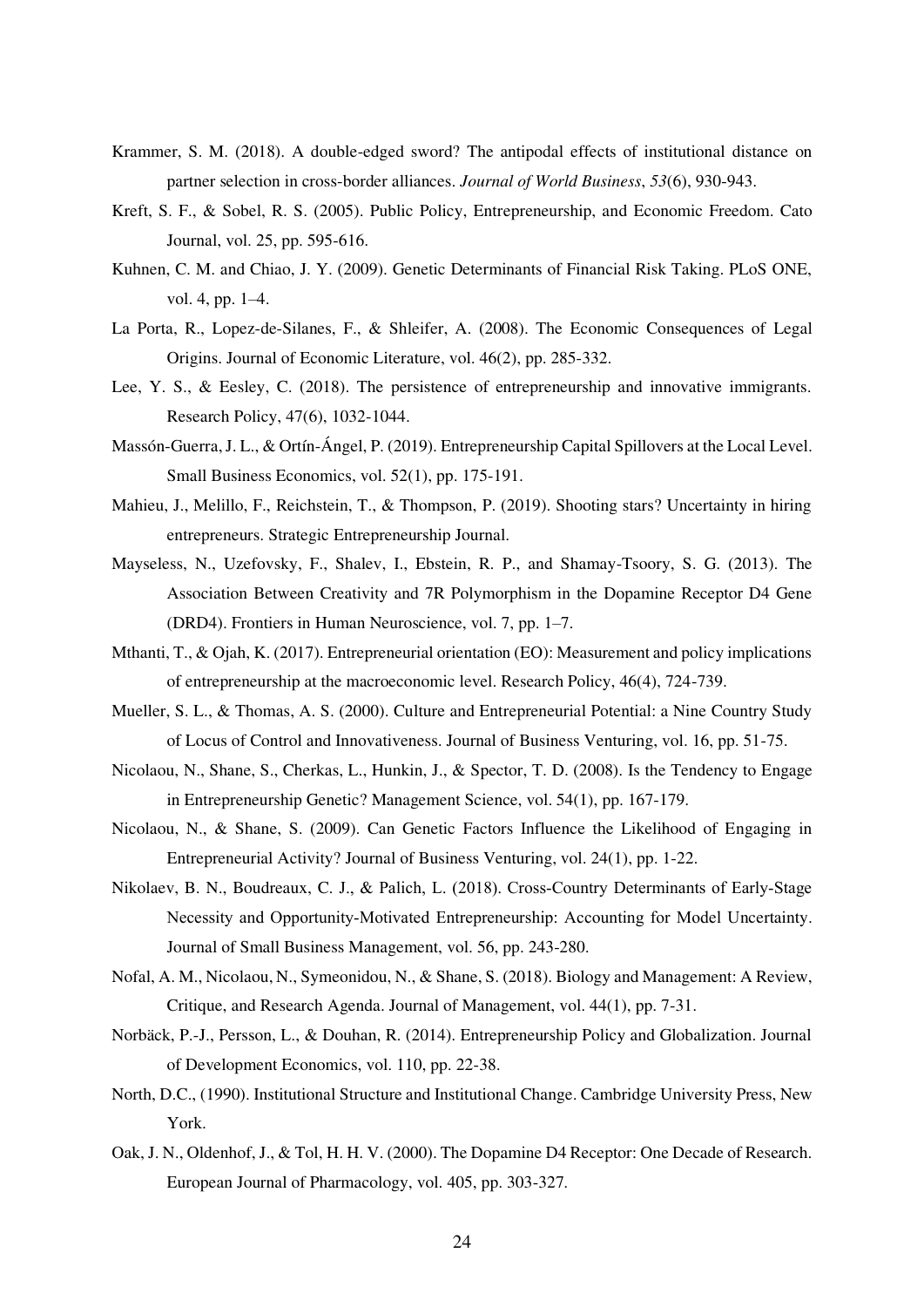- Quaye, L., Nicolaou, N., Shane, S., & Harris, J. (2012). A Study of Gene-Environment Interactions in Entrepreneurship. Entrepreneurship Research Journal, vol. 2(2).
- Reynolds, P.D.,Hay, M., & Camp, S. M. (1999). Global Entrepreneurship Monitor: 1999 Executive Report. Babson College, London Business School and the Kauffman Center for Entrepreneurial Leadership.
- Rietveld, C. A., Slob, E., & Thurik, A. R. (2020). A decade of research on the genetics of entrepreneurship: a review and view ahead. *Small Business Economics.*
- Shane, S.(ed.), (2005). Economic Development through Entrepreneurship. Government, University and Business Linkages, Edward Elgar, Cheltenham.
- Shane, S., Nicolaou, N., Cherkas, L., & Spector, T. D. (2010). Genetics, the Big Five, and the Tendency to be Self-Employed. Journal of Applied Psychology, vol 95(6), pp. 1154-1162.
- Shane, S., & Nicolaou, N. (2015). Creative Personality, Opportunity Recognition and the Tendency to Start Businesses: A Study of Their Genetic Predispositions. Journal of Business Venturing, vol. 30(3), pp. 407-419.
- Shorrocks, A. (1982). Inequality Decomposition by Factor Components. Econometrica, vol. 50, pp. 193-211.
- Spolaore, E., & Wacziarg, R. (2013). How Deep Are the Roots of Economic Development? Journal of Economic Literature, vol. 51(2), pp. 325-69.
- Steensma, H. K., Marino, L., Weaver, K. M., & Dickson, P. H. (2000). The Influence of National Culture on the Formation of Technology Alliances by Entrepreneurial Firms. Academy of Management Journal, vol. 43(5), pp. 951-973.
- Strobel, A., Lesch, K. P., Hohenberger, K., Jatzke, S., Gutzeit, H. O., Anacker, K., and Brocke, B. (2002). No Association Between Dopamine D4 Receptor Gene Exon III and -521C/T Polymorphism and Novelty Seeking. Molecular Psychiatry, vol. 7, pp. 537–538.
- Stuetzer, M., Obschonka, M., Audretsch, D. B., Wyrwich, M., Rentfrow, P. J., Coombes, M., Shaw-Taylor, L., & Satchell, M. (2016). Industry Structure, Entrepreneurship, and Culture: An Empirical Analysis Using Historical Coalfields. European Economic Review, vol. 86, 52-72.
- Surie, G. (2017). Creating the innovation ecosystem for renewable energy via social entrepreneurship: Insights from India. *Technological Forecasting and Social Change*, *121*, 184-195.
- Terjesen, S., Hessels, J., & Li, D. (2016). Comparative International Entrepreneurship: A Review and Research Agenda. Journal of Management, vol. 42(1), pp. 299-344.
- Thai, M. T. T., & Turkina, E. (2014). Macro-Level Determinants of Formal Entrepreneurship Versus Informal Entrepreneurship. Journal of Business Venturing, vol. 29(4), pp. 490-510.
- Thiel, C. M., Huston, J. P., & Schwarting, R. K. W. (1998). Hippocampal Acetylcholine and Habituation Learning. Neuroscience, vol. 85(4), pp. 1253-1262.
- Thurik, A. R., Carree, M. A., van Stel, A., & Audretsch, D. B. (2008). Does Self-Employment Reduce Unemployment? Journal of Business Venturing, vol. 23, pp. 673-686.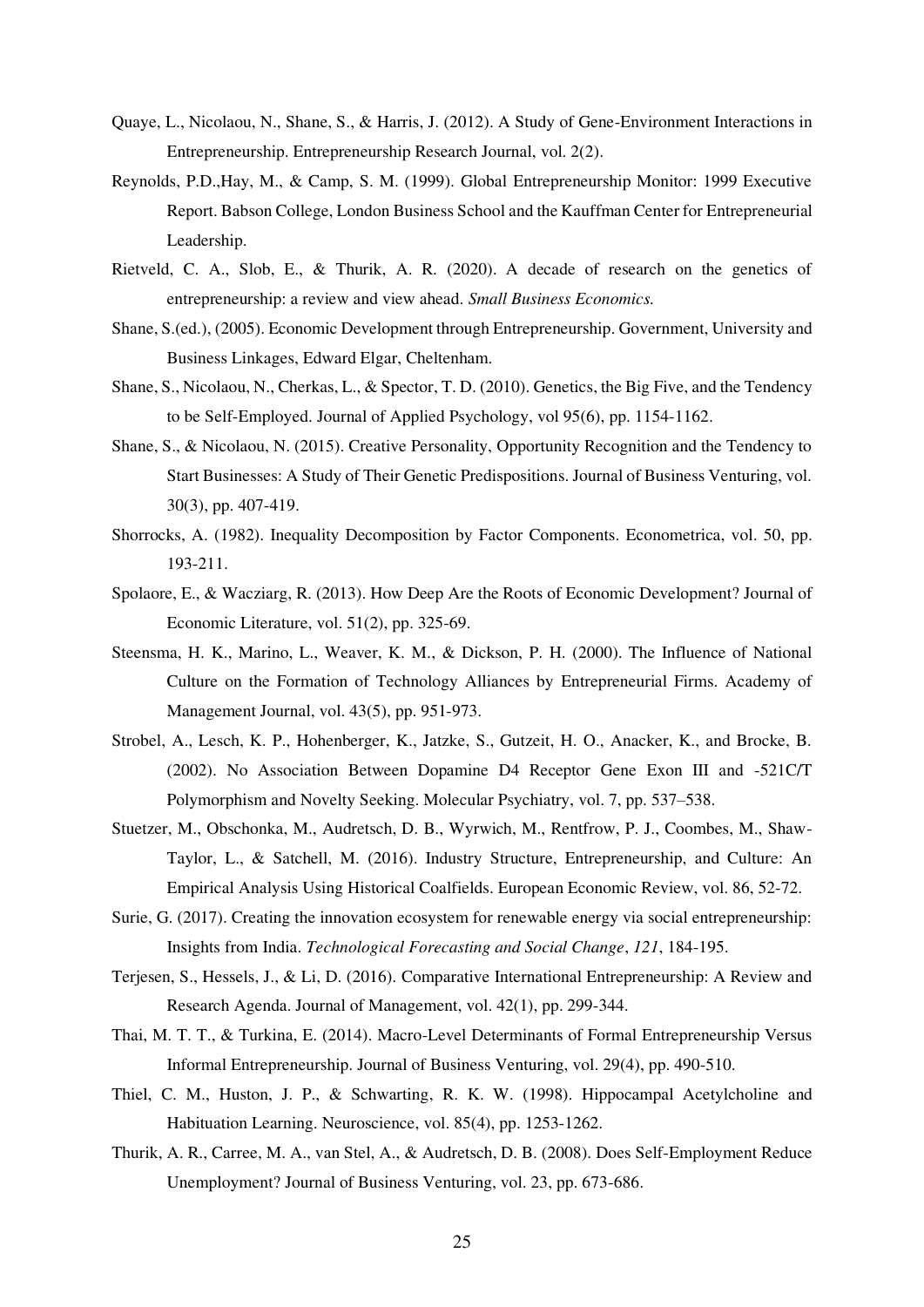- van Stel, A., Storey, D. J., & Thurik, A. R. (2007). The Effect of Business Regulations on Nascent and Young Business Entrepreneurship. Small Business Economics, vol. 28, pp. 171-186.
- Van Tol, H. H. M., Wu, C. M., Guan, H.-C., Ohara, K., Bunzow, J. R., Civelli, O., Kennedy, J., Seeman, P., Niznik, H. B., & Jovanovic, V. (1992). Multiple Dopamine D4 Receptor Variants in the Human Population. Nature, vol. 358, pp. 149–152.
- Verheul, I., van Stel, A., & Thurik, R. (2006). Explaining Female and Male Entrepreneurship at the Country Level. Entrepreneurship & Regional Development, vol. 18, pp. 151-183.
- Wang, E., Ding, Y.-C., Flodman, P., Kidd, J. R., Kidd, K. K., Grady, D. L., Ryder, O. A., Spence, M. A., Swanson, J. M., & Moyzis, R. K. (2004). The Genetic Architecture of Selection at the Human Dopamine Receptor D4 (DRD4) Gene Locus. American Journal of Human Genetics, vol. 74, pp. 931-944.
- Wennekers, S., van Stel, A., Thurik, R., & Reynolds, P. (2005). Nascent Entrepreneurship and the Level of Economic Development. Small Business Economics, vol. 24, pp. 293-309.
- World Language Mapping System (2007). World Language Mapping System, Version 3.2.1.
- Zhang, Z., Ilies, R., & Arvey, R. D. (2009). Beyond Genetic Explanations for Leadership: The Moderating Role of the Social Environment. Organizational Behavior and Human Decision Processes, vol. 110(2), pp. 118-128.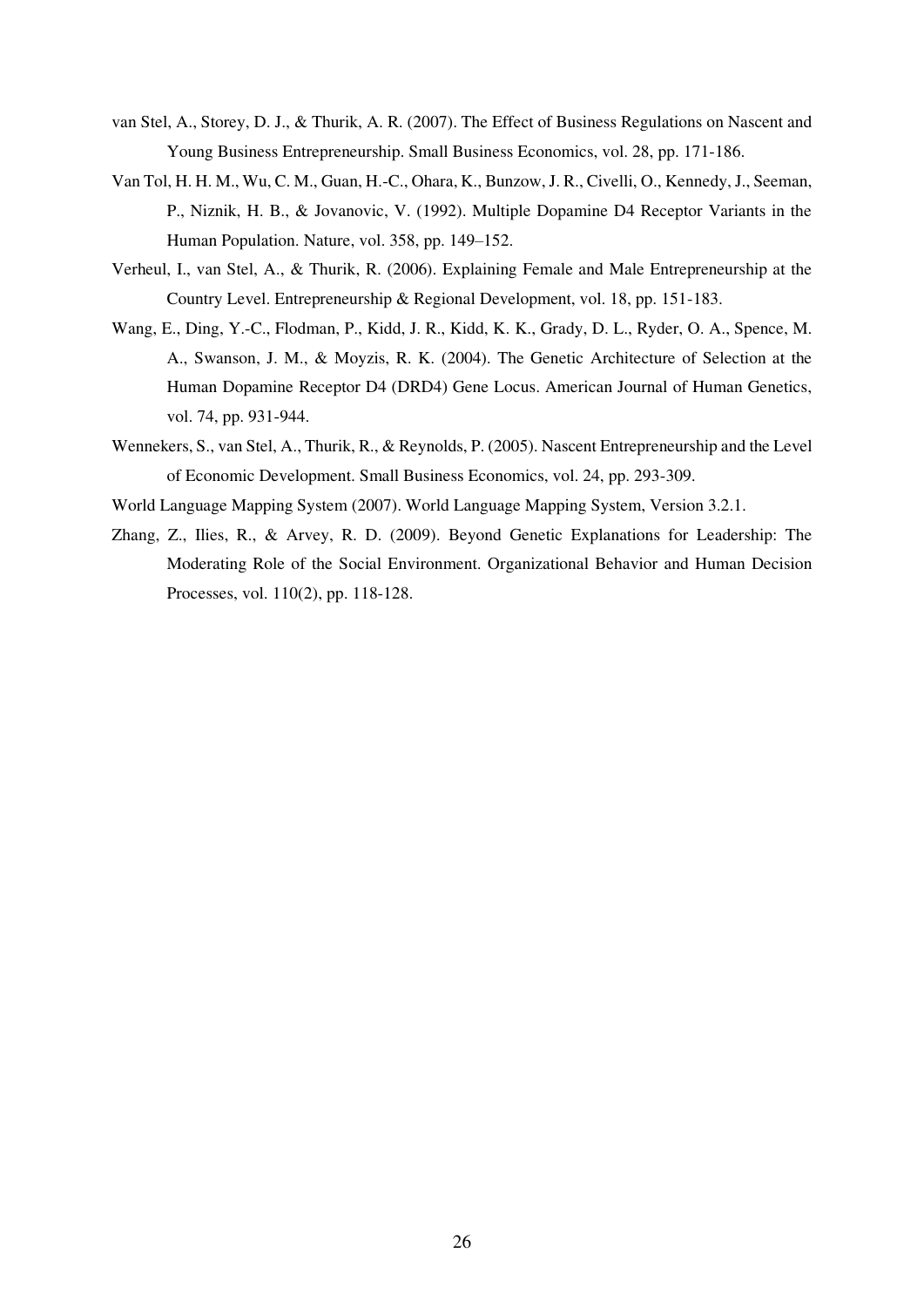| <b>Variable</b>                   | ${\bf N}$ | Mean   | SD     | Minimum          | <b>Maximum</b> |
|-----------------------------------|-----------|--------|--------|------------------|----------------|
| <b>Entrepreneurial Activity</b>   | 97        | 13.57  | 8.56   | 3.37             | 38.55          |
| $DRD4^{R2R7}$                     | 97        | 0.24   | 0.06   | 0.11             | 0.46           |
| In GDP per Capita                 | 97        | 9.37   | 1.02   | 6.65             | 11.7           |
| In Capital Stock                  | 97        | 13.1   | 1.78   | 8.02             | 17.4           |
| Number of Business Days           | 97        | 36.24  | 66.39  | 2.73             | 636.56         |
| <b>Trade Openness</b>             | 97        | 78.14  | 46.05  | 21.17            | 356.31         |
| <b>Unemployment Rate</b>          | 97        | 8.96   | 5.4    | 0.58             | 32.9           |
| Population Growth                 | 97        | 1.37   | 1.35   | $-1.26$          | 6.74           |
| <b>Population Density</b>         | 97        | 169.82 | 568.22 | 2.33             | 5534.03        |
| <b>Urbanization Rate</b>          | 97        | 60.39  | 21.11  | 9.62             | 100            |
| Percentage Population, Ages 0-14  | 97        | 28.16  | 9.9    | 14.34            | 49.29          |
| Percentage Population, Ages 15-64 | 97        | 63.12  | 5.85   | 47.97            | 73.43          |
| Life Expectancy at Birth          | 97        | 4.24   | 0.13   | 3.8              | 4.38           |
| <b>Immigration Stock</b>          | 97        | 8.23   | 12.36  | 0.04             | 78.14          |
| Female Labour Participation Rate  | 97        | 39.64  | 9.52   | 11.86            | 50.28          |
| Freedom from Corruption           | 97        | 48.11  | 22.68  | 17.61            | 94.73          |
| <b>Financial Freedom</b>          | 97        | 56.16  | 16.1   | 10               | 90             |
| <b>Fiscal Freedom</b>             | 97        | 71.06  | 12.55  | 34.76            | 99.83          |
| Freedom from Government           | 97        | 61.82  | 22.3   | 6.19             | 95.32          |
| <b>Investment Freedom</b>         | 97        | 59.03  | 16.23  | 11               | 90             |
| Labour Freedom                    | 97        | 63.27  | 14.91  | 30.85            | 96.74          |
| Monetary Freedom                  | 97        | 74.55  | 9.56   | 36.48            | 90.13          |
| Property Rights Protection        | 97        | 55.49  | 22.42  | 10               | 91.75          |
| Region Dummy: Americas            | 97        | 0.23   | 0.42   | $\overline{0}$   | $\mathbf{1}$   |
| Region Dummy: Africa              | 97        | 0.18   | 0.38   | $\boldsymbol{0}$ | $\mathbf{1}$   |
| Region Dummy: Asia                | 97        | 0.24   | 0.43   | $\boldsymbol{0}$ | $\mathbf{1}$   |
| Region Dummy: Europe              | 97        | 0.34   | 0.48   | $\boldsymbol{0}$ | 1              |
| Region Dummy: Oceania             | 97        | 0.02   | 0.14   | $\boldsymbol{0}$ | 1              |
| Region Dummy: Landlocked          | 97        | 0.15   | 0.36   | $\boldsymbol{0}$ | 1              |
| Region Dummy: Island              | 97        | 0.16   | 0.37   | $\boldsymbol{0}$ | $\mathbf{1}$   |

# **Table 1:** Summary Statistics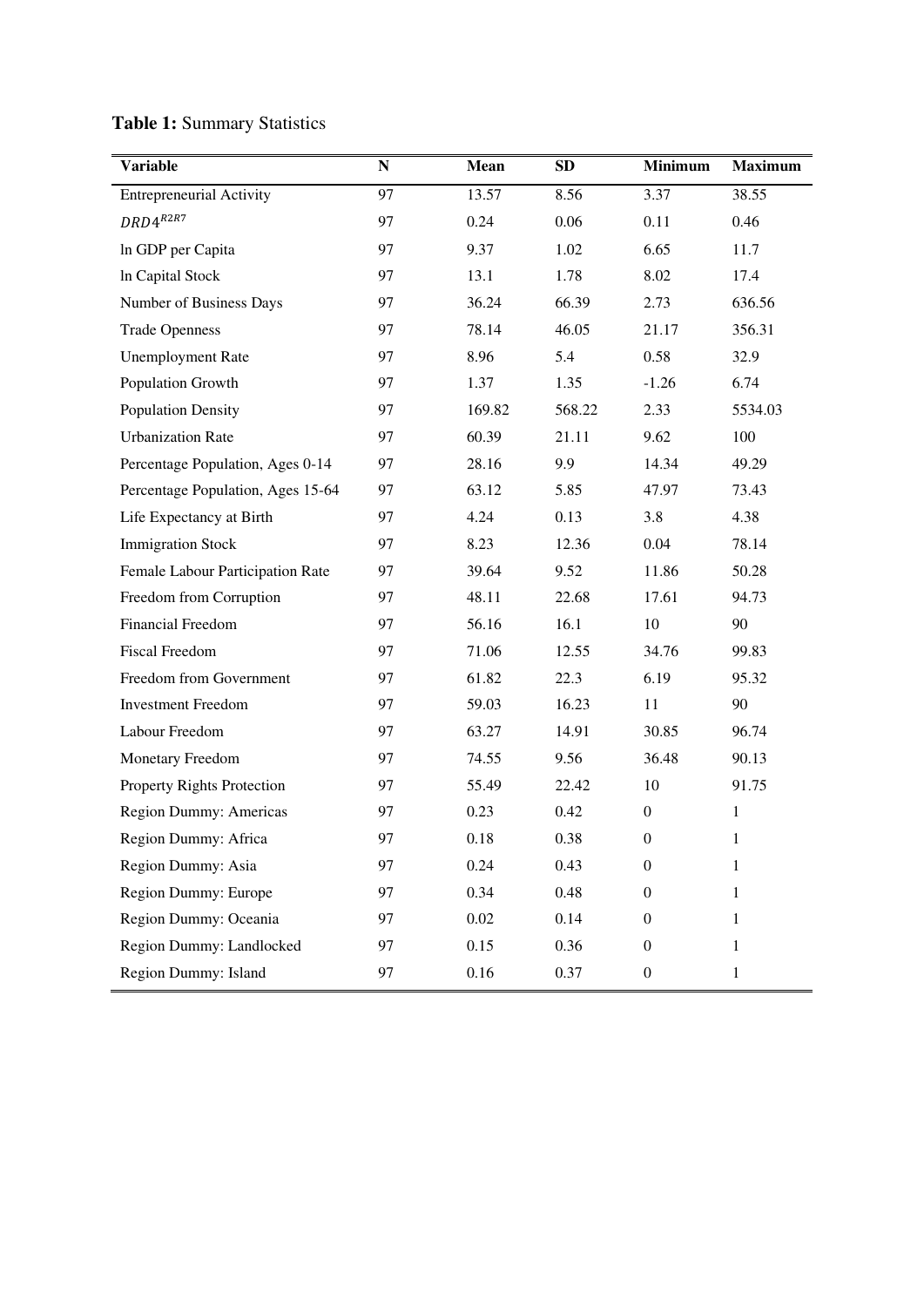### **Table 2:** Pairwise Correlations of the Main Variables

| Variable                      | (1)     | (2)     | (3)     | (4)     | (5)     | (6)     | (7)     | (8)     | (9)     | (10)    | (11)    | (12)    | (13)    | (14) |
|-------------------------------|---------|---------|---------|---------|---------|---------|---------|---------|---------|---------|---------|---------|---------|------|
| (1) Entrepreneurial Activity  | 1.00    |         |         |         |         |         |         |         |         |         |         |         |         |      |
| (2) $DRD4^{R2R7}$             | 0.27    | 1.00    |         |         |         |         |         |         |         |         |         |         |         |      |
| (3) In GDP per Capita         | $-0.64$ | $-0.06$ | 1.00    |         |         |         |         |         |         |         |         |         |         |      |
| (4) In Capital Stock          | $-0.39$ | 0.02    | 0.40    | 1.00    |         |         |         |         |         |         |         |         |         |      |
| (5) Number of Business Days   | 0.02    | 0.12    | $-0.12$ | $-0.17$ | 1.00    |         |         |         |         |         |         |         |         |      |
| (6) Trade Openness            | $-0.19$ | 0.03    | 0.29    | $-0.28$ | $-0.08$ | 1.00    |         |         |         |         |         |         |         |      |
| (7) Unemployment Rate         | $-0.05$ | $-0.19$ | $-0.09$ | $-0.24$ | 0.07    | $-0.01$ | 1.00    |         |         |         |         |         |         |      |
| (8) Region Dummy: Americas    | 0.23    | 0.37    | $-0.05$ | $-0.17$ | 0.28    | $-0.18$ | $-0.02$ | 1.00    |         |         |         |         |         |      |
| (9) Region Dummy: Africa      | 0.56    | $-0.14$ | $-0.57$ | $-0.26$ | $-0.02$ | $-0.13$ | 0.20    | $-0.25$ | 1.00    |         |         |         |         |      |
| (10) Region Dummy: Asia       | $-0.14$ | $-0.22$ | $-0.02$ | 0.23    | $-0.07$ | 0.09    | $-0.28$ | $-0.30$ | $-0.26$ | 1.00    |         |         |         |      |
| (11) Region Dummy: Europe     | $-0.53$ | $-0.04$ | 0.47    | 0.14    | $-0.15$ | 0.22    | 0.13    | $-0.39$ | $-0.33$ | $-0.40$ | 1.00    |         |         |      |
| (12) Region Dummy: Oceania    | $-0.00$ | 0.09    | 0.14    | 0.04    | $-0.07$ | $-0.10$ | $-0.06$ | $-0.08$ | $-0.07$ | $-0.08$ | $-0.10$ | 1.00    |         |      |
| (13) Region Dummy: Landlocked | 0.23    | $-0.03$ | $-0.22$ | $-0.24$ | $-0.04$ | 0.13    | 0.04    | $-0.16$ | 0.25    | $-0.17$ | 0.11    | $-0.06$ | 1.00    |      |
| (14) Region Dummy: Island     | $-0.07$ | 0.17    | 0.10    | $-0.16$ | 0.19    | 0.24    | $-0.05$ | 0.16    | $-0.20$ | 0.08    | $-0.08$ | 0.13    | $-0.19$ | 1.00 |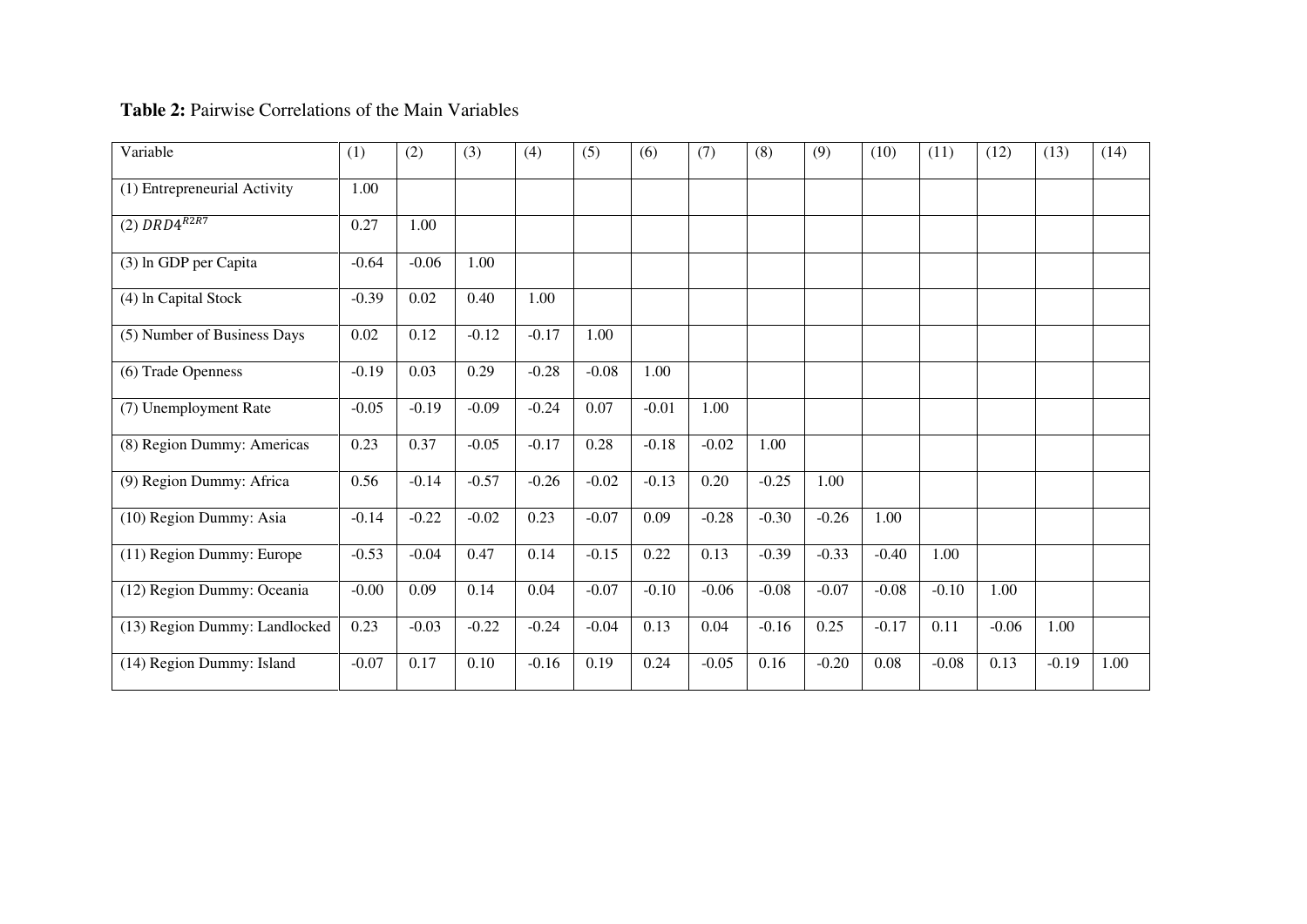|                                                                                                                                                                       | (1)            | (2)      | (3)        | (4)        | (5)        | (6)                                                                      | (7)        |
|-----------------------------------------------------------------------------------------------------------------------------------------------------------------------|----------------|----------|------------|------------|------------|--------------------------------------------------------------------------|------------|
|                                                                                                                                                                       |                |          |            |            |            | DV: Percentage of Total Early-Stage Entrepreneurial Activity (2001-2016) |            |
| $DRD4^{R2R7}$                                                                                                                                                         | 38.77***       | 40.30*** | 34.86***   | 38.62***   | 38.92***   | 42.25***                                                                 | 38.65***   |
|                                                                                                                                                                       | (10.42)        | (10.22)  | (10.08)    | (9.87)     | (9.98)     | (9.97)                                                                   | (10.48)    |
| In GDP per Capita                                                                                                                                                     |                |          | $-2.42***$ | $-1.93***$ | $-2.02***$ | $-1.51**$                                                                | $-1.56**$  |
|                                                                                                                                                                       |                |          | (0.72)     | (0.67)     | (0.69)     | (0.74)                                                                   | (0.75)     |
| In Capital Stock                                                                                                                                                      |                |          |            | $-0.71**$  | $-0.76**$  | $-1.03***$                                                               | $-1.12***$ |
|                                                                                                                                                                       |                |          |            | (0.32)     | (0.31)     | (0.36)                                                                   | (0.36)     |
| Number of Business Days                                                                                                                                               |                |          |            |            | $-0.02**$  | $-0.02**$                                                                | $-0.02*$   |
|                                                                                                                                                                       |                |          |            |            | (0.01)     | (0.01)                                                                   | (0.01)     |
| <b>Trade Openness</b>                                                                                                                                                 |                |          |            |            |            | $-0.02**$                                                                | $-0.02**$  |
|                                                                                                                                                                       |                |          |            |            |            | (0.01)                                                                   | (0.01)     |
| <b>Unemployment Rate</b>                                                                                                                                              |                |          |            |            |            |                                                                          | $-0.17$    |
|                                                                                                                                                                       |                |          |            |            |            |                                                                          | (0.11)     |
|                                                                                                                                                                       |                |          |            |            |            |                                                                          |            |
| Number of Countries                                                                                                                                                   | 97             | 97       | 97         | 97         | 97         | 97                                                                       | 97         |
| Adjusted $R^2$                                                                                                                                                        | 0.06           | 0.56     | 0.60       | 0.61       | 0.62       | 0.63                                                                     | 0.63       |
| Mean VIF                                                                                                                                                              | 1.00           | 6.14     | 5.88       | 5.45       | 5.05       | 5.12                                                                     | 4.81       |
|                                                                                                                                                                       |                |          |            |            |            |                                                                          |            |
| <b>Continent Fixed Effects</b>                                                                                                                                        | No             | Yes      | Yes        | Yes        | Yes        | Yes                                                                      | Yes        |
| <b>Island Dummy</b>                                                                                                                                                   | No             | Yes      | Yes        | Yes        | Yes        | Yes                                                                      | Yes        |
| Landlocked Dummy                                                                                                                                                      | N <sub>o</sub> | Yes      | Yes        | Yes        | Yes        | Yes                                                                      | Yes        |
| Notes: Robust standard errors are reported between parenthesis. *: Significant at the 10% level **: Significant at the 5%<br>level. ***: Significant at the 1% level. |                |          |            |            |            |                                                                          |            |

**Table 3:** Main Results: DRD4 Exon III 2- and 7-Repeat Allele Frequency and Entrepreneurial Activity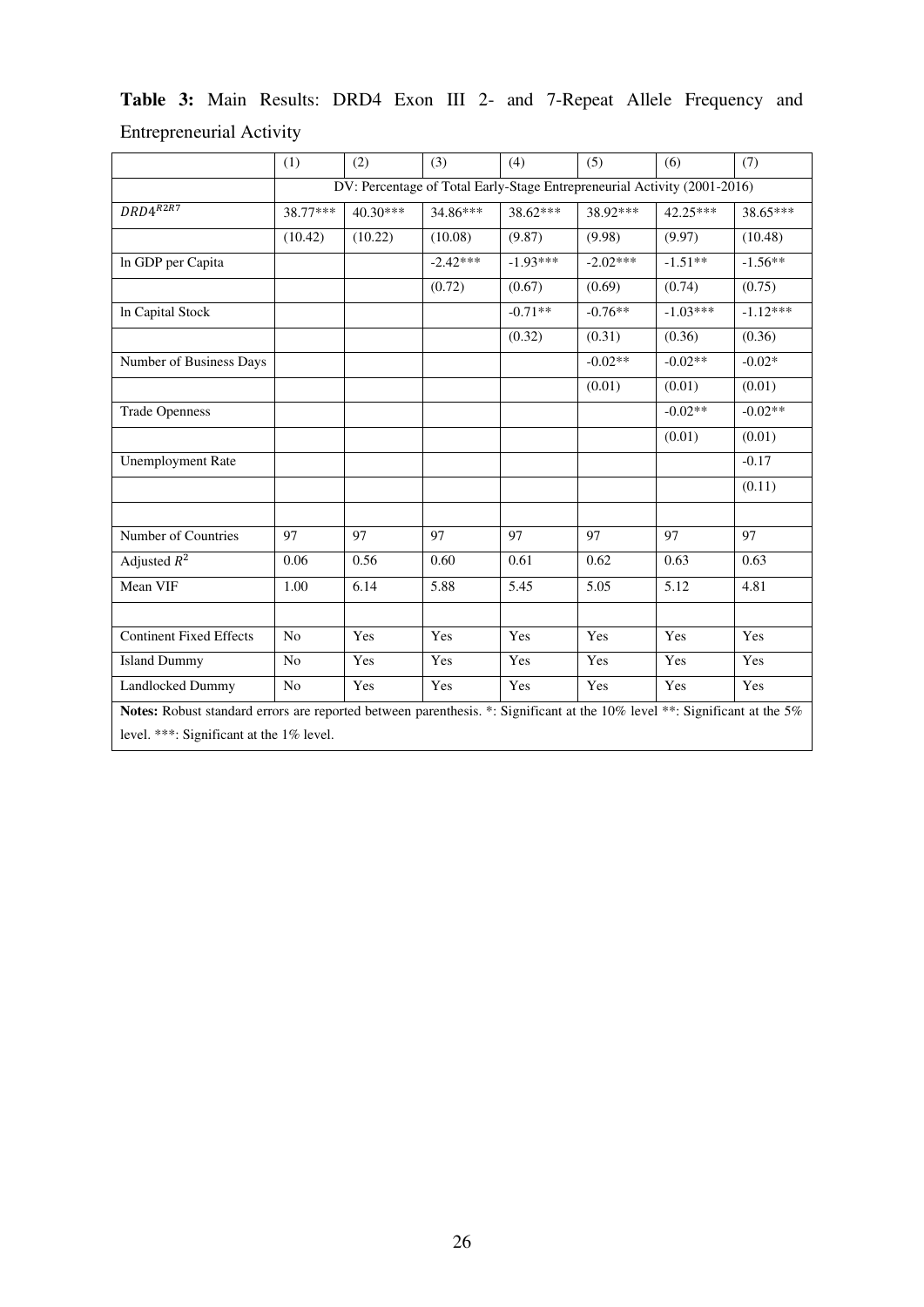**SUPLEMENTARY MATERIAL**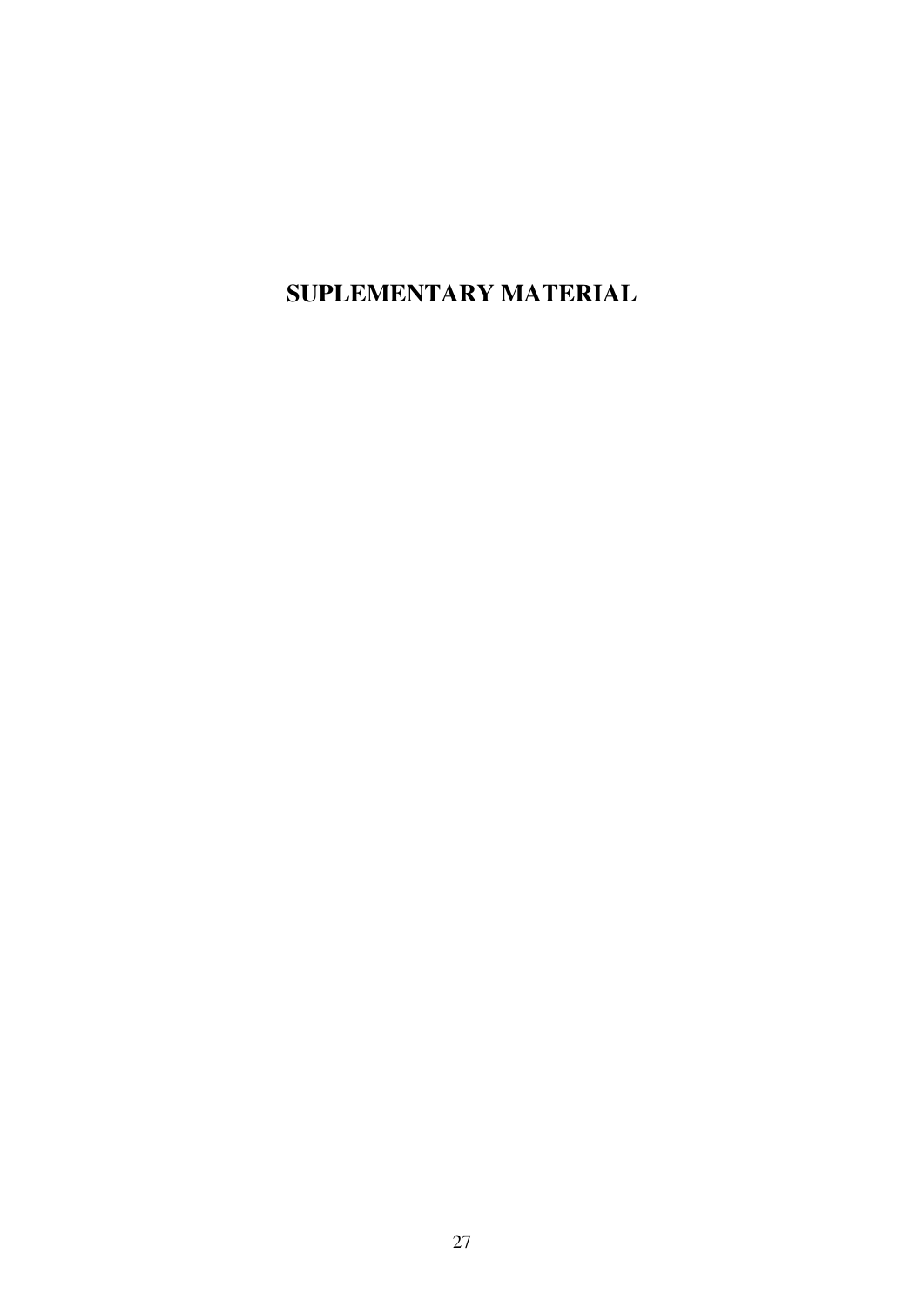#### **APPENDIX A. Details about our main variable**

**DRD4 Exon III 2- and 7-Repeat Allele Frequency.** This variable refers to the country-level DRD4 exon III 2- and 7-repeat allele frequency measure for a global sample of 181 countries following the procedure of Gören (2016). Using an extensive list of relevant molecular genetics, population, and candidate gene association studies, we compile the raw data on DRD4 exon III allele frequencies. Furthermore, we make use of ethnicity, migration and genetic composition of populations and countries from Alesina et al. (2003) and information on linguistic similarities between different ethnic groups from the Ethnologue database to match ethnicity data to the DRD4 exon III population genome data. In cases where the Alesina et al. (2003) ethnicity data refers to universal ethnic groups (e.g., 'White') or groups of mixed ancestry (e.g., 'Mestizo'), we apply weights to arrive at a representative estimate of the genetic composition of these ethnic groups within the population of a country with respect to DRD4 exon III allele frequencies.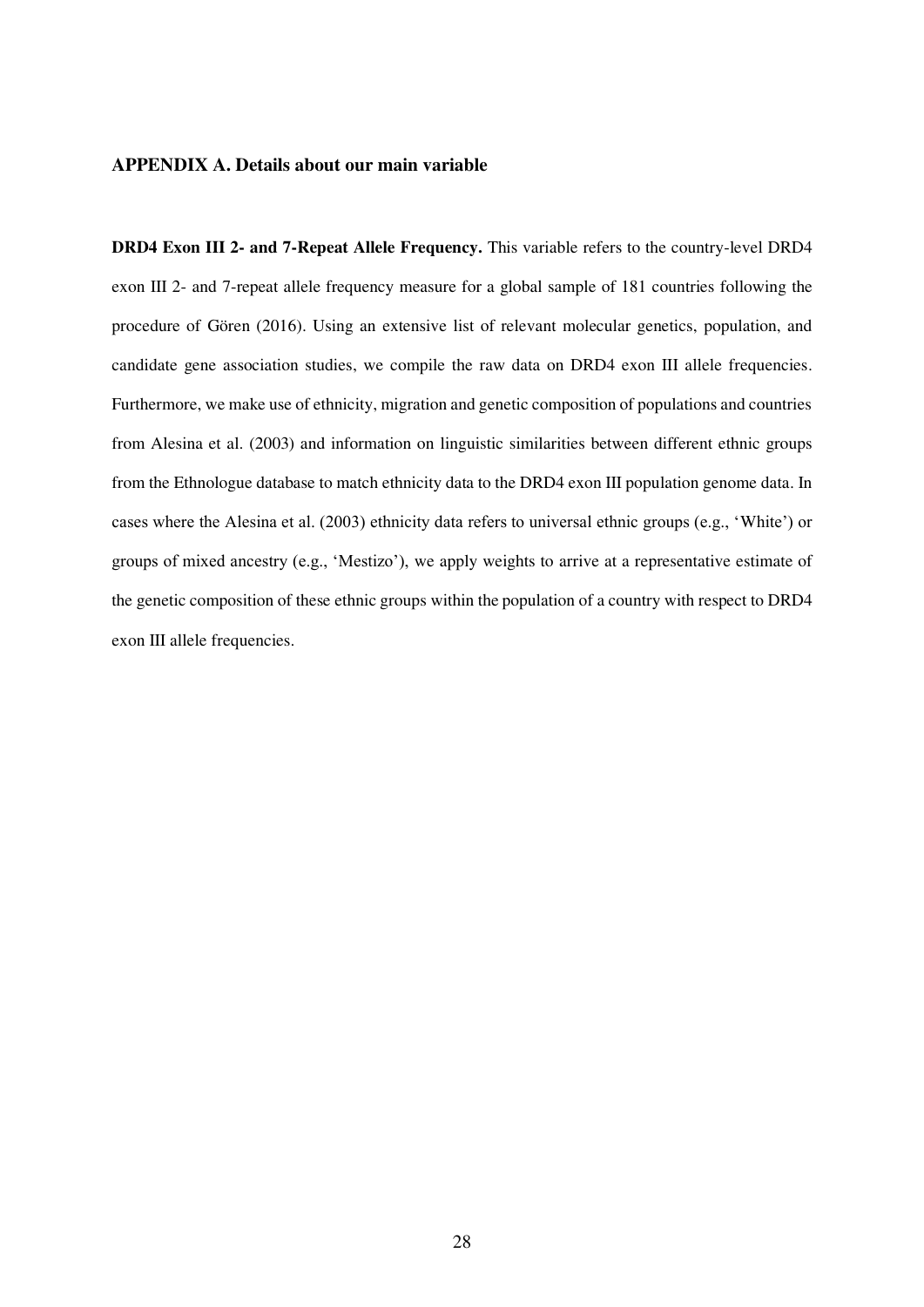## **APPENDIX B. ADDITIONAL RESULTS**

|                                                                                                                           | (8)        | (9)        | (10)       | (11)      | (12)                                                                     | (13)        | (14)        |
|---------------------------------------------------------------------------------------------------------------------------|------------|------------|------------|-----------|--------------------------------------------------------------------------|-------------|-------------|
|                                                                                                                           |            |            |            |           | DV: Percentage of Total Early-Stage Entrepreneurial Activity (2001-2016) |             |             |
| $DRD4^{R2R7}$                                                                                                             | 38.65***   | $34.64***$ | $35.79***$ | 34.41***  | 35.74***                                                                 | 34.60***    | 25.86**     |
|                                                                                                                           | (10.48)    | (11.36)    | (11.60)    | (11.09)   | (10.45)                                                                  | (10.15)     | (10.34)     |
| In GDP per Capita                                                                                                         | $-1.56**$  | $-2.27**$  | $-2.18$    | $-1.24$   | $-0.90$                                                                  | $-0.60$     | $-0.41$     |
|                                                                                                                           | (0.75)     | (0.97)     | (1.32)     | (1.69)    | (1.64)                                                                   | (1.69)      | (1.63)      |
| In Capital Stock                                                                                                          | $-1.12***$ | $-0.89**$  | $-0.97**$  | $-1.01**$ | $-1.27***$                                                               | $-1.43***$  | $-1.25**$   |
|                                                                                                                           | (0.36)     | (0.38)     | (0.44)     | (0.44)    | (0.43)                                                                   | (0.48)      | (0.49)      |
| Number of Business Days                                                                                                   | $-0.02*$   | $-0.02**$  | $-0.02**$  | $-0.02**$ | $-0.02***$                                                               | $-0.02***$  | $-0.02***$  |
|                                                                                                                           | (0.01)     | (0.01)     | (0.01)     | (0.01)    | (0.01)                                                                   | (0.01)      | (0.01)      |
| <b>Trade Openness</b>                                                                                                     | $-0.02**$  | $-0.02*$   | $-0.02$    | $-0.03$   | $-0.03*$                                                                 | $-0.02$     | $-0.02$     |
|                                                                                                                           | (0.01)     | (0.01)     | (0.02)     | (0.02)    | (0.02)                                                                   | (0.02)      | (0.02)      |
| <b>Unemployment Rate</b>                                                                                                  | $-0.17$    | $-0.11$    | $-0.11$    | $-0.15$   | $-0.10$                                                                  | $-0.09$     | $-0.01$     |
|                                                                                                                           | (0.11)     | (0.11)     | (0.11)     | (0.12)    | (0.12)                                                                   | (0.12)      | (0.14)      |
| Population Growth                                                                                                         |            | $1.14**$   | $1.14**$   | 0.14      | 0.49                                                                     | 1.15        | $1.90*$     |
|                                                                                                                           |            | (0.50)     | (0.51)     | (0.82)    | (0.80)                                                                   | (0.98)      | (0.98)      |
| <b>Population Density</b>                                                                                                 |            |            | 0.00       | 0.00      | 0.00                                                                     | 0.00        | $-0.00$     |
|                                                                                                                           |            |            | (0.00)     | (0.00)    | (0.00)                                                                   | (0.00)      | (0.00)      |
| <b>Urbanization Rate</b>                                                                                                  |            |            | 0.00       | $0.01\,$  | 0.06                                                                     | 0.06        | 0.06        |
|                                                                                                                           |            |            | (0.04)     | (0.04)    | (0.04)                                                                   | (0.04)      | (0.04)      |
| % Population, Ages 0-14                                                                                                   |            |            |            | $0.44*$   | 0.08                                                                     | $-0.03$     | 0.21        |
|                                                                                                                           |            |            |            | (0.25)    | (0.25)                                                                   | (0.27)      | (0.29)      |
| % Population, Ages 15-64                                                                                                  |            |            |            | 0.35      | 0.33                                                                     | 0.27        | 0.41        |
|                                                                                                                           |            |            |            | (0.29)    | (0.27)                                                                   | (0.28)      | (0.28)      |
| Life Expectancy at Birth                                                                                                  |            |            |            |           | $-42.12***$                                                              | $-44.30***$ | $-33.94***$ |
|                                                                                                                           |            |            |            |           | (10.79)                                                                  | (11.22)     | (12.71)     |
| <b>Immigration Stock</b>                                                                                                  |            |            |            |           |                                                                          | $-0.08$     | $-0.09$     |
|                                                                                                                           |            |            |            |           |                                                                          | (0.07)      | (0.07)      |
| Female Labour                                                                                                             |            |            |            |           |                                                                          |             | $0.22**$    |
| Participation Rate                                                                                                        |            |            |            |           |                                                                          |             | (0.09)      |
|                                                                                                                           |            |            |            |           |                                                                          |             |             |
| Number of Countries                                                                                                       | 97         | 97         | 97         | 97        | 97                                                                       | 97          | 97          |
| Adjusted $R^2$                                                                                                            | 0.63       | 0.64       | 0.64       | 0.63      | 0.70                                                                     | 0.70        | 0.72        |
| Mean VIF                                                                                                                  | 4.81       | 4.93       | 5.03       | 8.38      | 8.55                                                                     | 9.16        | 9.23        |
|                                                                                                                           |            |            |            |           |                                                                          |             |             |
| <b>Continent Fixed Effects</b>                                                                                            | Yes        | Yes        | Yes        | Yes       | Yes                                                                      | Yes         | Yes         |
| <b>Island Dummy</b>                                                                                                       | Yes        | Yes        | Yes        | Yes       | Yes                                                                      | Yes         | Yes         |
| <b>Landlocked Dummy</b>                                                                                                   | Yes        | Yes        | Yes        | Yes       | Yes                                                                      | Yes         | Yes         |
| Notes: Robust standard errors are reported between parentheses. *: Significant at the 10% level **: Significant at the 5% |            |            |            |           |                                                                          |             |             |
| level. ***: Significant at the 1% level.                                                                                  |            |            |            |           |                                                                          |             |             |

# **Table 4:** Robustness Checks–The Impact of Demographic Characteristics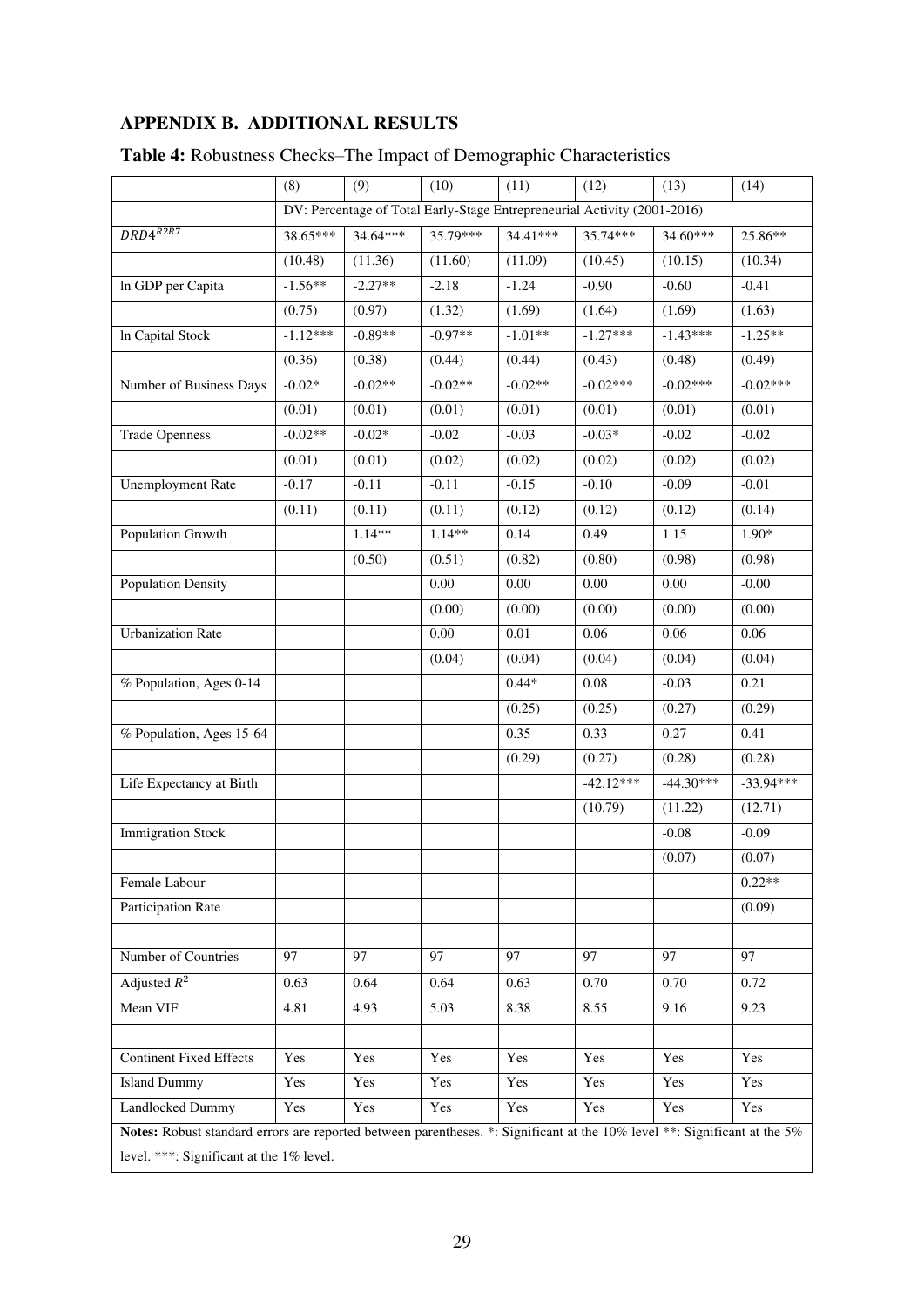|                                                                                                                                  | (15)       | (16)       | (17)                                                                     | (18)       | (19)       | (20)      | (21)       | (22)            | (23)       |
|----------------------------------------------------------------------------------------------------------------------------------|------------|------------|--------------------------------------------------------------------------|------------|------------|-----------|------------|-----------------|------------|
|                                                                                                                                  |            |            | DV: Percentage of Total Early-Stage Entrepreneurial Activity (2001-2016) |            |            |           |            |                 |            |
| $DRD4^{R2R7}$                                                                                                                    | 38.65***   | 38.77***   | 35.15***                                                                 | 35.37***   | $35.21***$ | 32.84***  | $30.28***$ | 33.28***        | 35.06***   |
|                                                                                                                                  | (10.48)    | (10.34)    | (9.39)                                                                   | (9.34)     | (9.30)     | (9.64)    | (10.72)    | (11.15)         | (11.61)    |
| In GDP per Capita                                                                                                                | $-1.56**$  | $-0.49$    | $-0.42$                                                                  | $-0.93$    | $-1.21$    | $-1.60$   | $-1.74$    | $-1.76*$        | $-1.89*$   |
|                                                                                                                                  | (0.75)     | (1.03)     | (0.98)                                                                   | (1.00)     | (1.05)     | (1.09)    | (1.09)     | (1.05)          | (1.10)     |
| In Capital Stock                                                                                                                 | $-1.12***$ | $-1.15***$ | $-1.17***$                                                               | $-1.03***$ | $-0.97**$  | $-0.95**$ | $-0.92**$  | $-1.06**$       | $-1.11***$ |
|                                                                                                                                  | (0.36)     | (0.36)     | (0.36)                                                                   | (0.35)     | (0.38)     | (0.37)    | (0.37)     | (0.40)          | (0.43)     |
| Number of Business Days                                                                                                          | $-0.02*$   | $-0.02**$  | $-0.02*$                                                                 | $-0.01$    | $-0.01$    | $-0.01$   | $-0.01$    | $-0.02**$       | $-0.02**$  |
|                                                                                                                                  | (0.01)     | (0.01)     | (0.01)                                                                   | (0.01)     | (0.01)     | (0.01)    | (0.01)     | (0.01)          | (0.01)     |
| <b>Trade Openness</b>                                                                                                            | $-0.02**$  | $-0.02*$   | $-0.02**$                                                                | $-0.03**$  | $-0.03**$  | $-0.02*$  | $-0.02$    | $-0.03*$        | $-0.02$    |
|                                                                                                                                  | (0.01)     | (0.01)     | (0.01)                                                                   | (0.01)     | (0.01)     | (0.01)    | (0.01)     | (0.01)          | (0.02)     |
| <b>Unemployment Rate</b>                                                                                                         | $-0.17$    | $-0.23*$   | $-0.27**$                                                                | $-0.26**$  | $-0.27**$  | $-0.26**$ | $-0.26**$  | $-0.22*$        | $-0.18$    |
|                                                                                                                                  | (0.11)     | (0.12)     | (0.11)                                                                   | (0.12)     | (0.12)     | (0.12)    | (0.12)     | (0.13)          | (0.12)     |
| Freedom from Corruption                                                                                                          |            | $-0.07*$   | $-0.11***$                                                               | $-0.07*$   | $-0.08*$   | $-0.06$   | $-0.04$    | $-0.00$         | $-0.07$    |
|                                                                                                                                  |            | (0.04)     | (0.04)                                                                   | (0.04)     | (0.04)     | (0.05)    | (0.05)     | (0.06)          | (0.08)     |
| Financial Freedom                                                                                                                |            |            | $0.12**$                                                                 | $0.12**$   | $0.12**$   | $0.18***$ | $0.20***$  | $0.22***$       | $0.20***$  |
|                                                                                                                                  |            |            | (0.05)                                                                   | (0.05)     | (0.05)     | (0.06)    | (0.07)     | (0.07)          | (0.07)     |
| <b>Fiscal Freedom</b>                                                                                                            |            |            |                                                                          | $0.08*$    | $0.10*$    | 0.09      | $0.10*$    | 0.08            | 0.09       |
|                                                                                                                                  |            |            |                                                                          | (0.04)     | (0.06)     | (0.06)    | (0.06)     | (0.06)          | (0.07)     |
| Freedom from Government                                                                                                          |            |            |                                                                          |            | $-0.04$    | $-0.03$   | $-0.03$    | $-0.01$         | $-0.01$    |
|                                                                                                                                  |            |            |                                                                          |            | (0.05)     | (0.05)    | (0.05)     | (0.05)          | (0.05)     |
| <b>Investment Freedom</b>                                                                                                        |            |            |                                                                          |            |            | $-0.09$   | $-0.10$    | $-0.09$         | $-0.13*$   |
|                                                                                                                                  |            |            |                                                                          |            |            | (0.06)    | (0.06)     | (0.06)          | (0.07)     |
| Labour Freedom                                                                                                                   |            |            |                                                                          |            |            |           | $-0.05$    | $-0.04$         | $-0.05$    |
|                                                                                                                                  |            |            |                                                                          |            |            |           | (0.05)     | (0.05)          | (0.05)     |
| Monetary Freedom                                                                                                                 |            |            |                                                                          |            |            |           |            | $-0.15$         | $-0.14$    |
|                                                                                                                                  |            |            |                                                                          |            |            |           |            | (0.09)          | (0.09)     |
| Property Rights                                                                                                                  |            |            |                                                                          |            |            |           |            |                 | 0.10       |
|                                                                                                                                  |            |            |                                                                          |            |            |           |            |                 | (0.07)     |
|                                                                                                                                  |            |            |                                                                          |            |            |           |            |                 |            |
| Number of Countries                                                                                                              | 97         | 97         | 97                                                                       | 97         | 97         | 97        | 97         | $\overline{97}$ | 97         |
| Adjusted $R^2$                                                                                                                   | 0.63       | 0.64       | 0.66                                                                     | 0.66       | 0.66       | 0.66      | 0.66       | 0.67            | 0.67       |
| Mean VIF                                                                                                                         | 4.81       | 5.06       | 5.23                                                                     | 5.19       | 5.27       | 5.51      | 5.39       | 5.42            | 6.34       |
|                                                                                                                                  |            |            |                                                                          |            |            |           |            |                 |            |
| <b>Continent Fixed Effects</b>                                                                                                   | Yes        | Yes        | Yes                                                                      | Yes        | Yes        | Yes       | Yes        | Yes             | Yes        |
| <b>Island Dummy</b>                                                                                                              | Yes        | Yes        | Yes                                                                      | Yes        | Yes        | Yes       | Yes        | Yes             | Yes        |
| <b>Landlocked Dummy</b>                                                                                                          | Yes        | Yes        | Yes                                                                      | Yes        | Yes        | Yes       | Yes        | Yes             | Yes        |
| Notes: Robust standard errors are reported between parenthesis. *: Significant at the 10% level **: Significant at the 5% level. |            |            |                                                                          |            |            |           |            |                 |            |
| ***: Significant at the 1% level.                                                                                                |            |            |                                                                          |            |            |           |            |                 |            |

# **Table 5:** Robustness Checks—The Impact of Business Environment Characteristics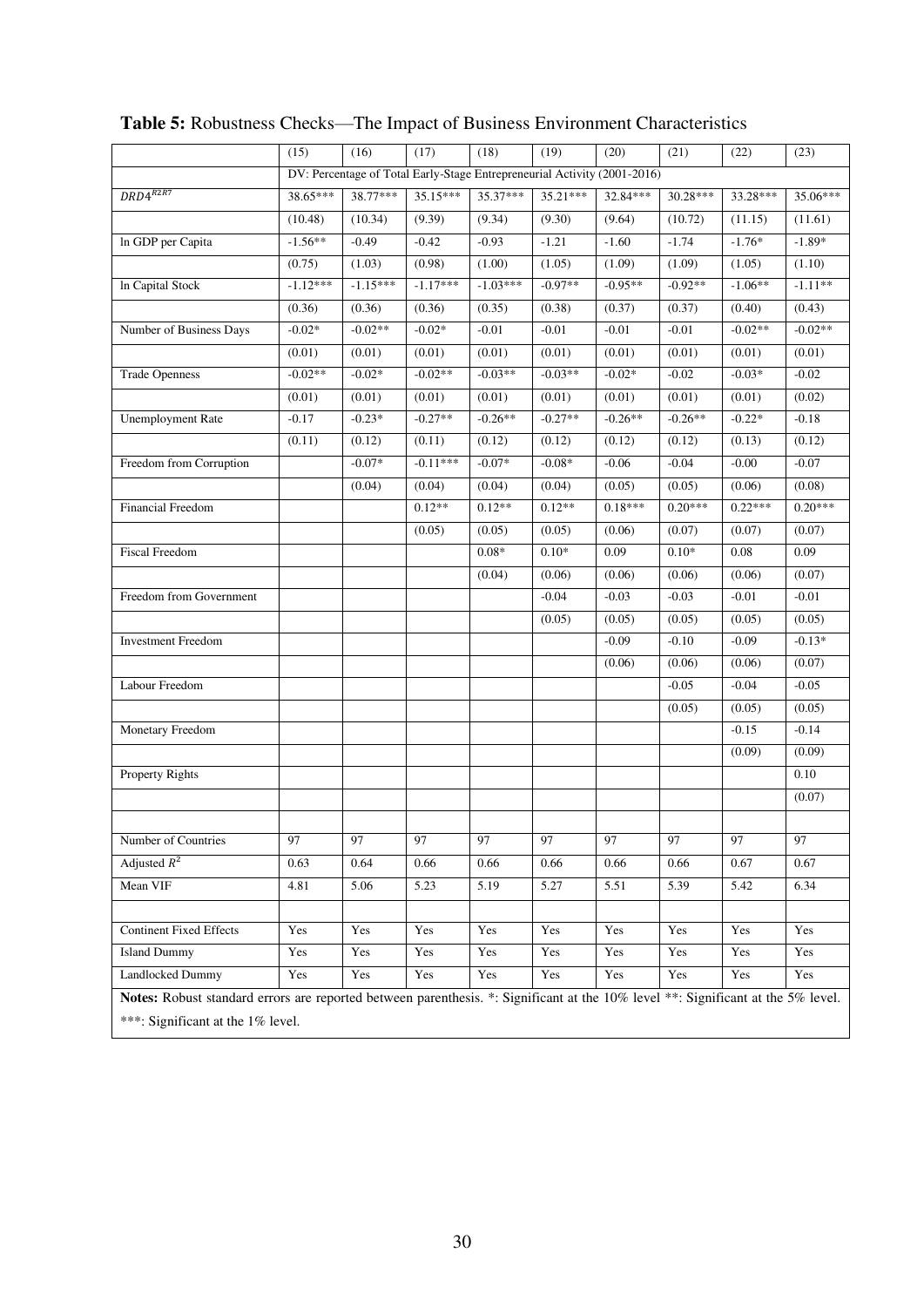|                                                                                                                                  | (24)      | (25)      | (26)                                                                     | (27)      | (28)     | (29)      | (30)      |
|----------------------------------------------------------------------------------------------------------------------------------|-----------|-----------|--------------------------------------------------------------------------|-----------|----------|-----------|-----------|
|                                                                                                                                  |           |           | DV: Percentage of Total Early-Stage Entrepreneurial Activity (2001-2016) |           |          |           |           |
| $DRD4^{R2R7}$                                                                                                                    | $19.28**$ | $20.27**$ | $20.10**$                                                                | 19.34**   | 19.03**  | 18.15**   | $20.26**$ |
|                                                                                                                                  | (8.16)    | (7.53)    | (7.47)                                                                   | (7.56)    | (7.64)   | (7.29)    | (8.18)    |
| In GDP per Capita                                                                                                                | $-1.48*$  | $-2.30**$ | $-2.42**$                                                                | $-2.54**$ | $-2.10*$ | $-2.18**$ | $-1.58$   |
|                                                                                                                                  | (0.82)    | (1.06)    | (1.10)                                                                   | (1.08)    | (1.09)   | (1.08)    | (1.33)    |
| In Capital Stock                                                                                                                 | $-0.69$   | $-0.46$   | $-0.19$                                                                  | $-0.06$   | $-0.22$  | $-0.16$   | $-0.24$   |
|                                                                                                                                  | (0.42)    | (0.45)    | (0.58)                                                                   | (0.61)    | (0.57)   | (0.63)    | (0.67)    |
| Number of Business Days                                                                                                          | $0.03*$   | $0.03*$   | 0.03                                                                     | 0.02      | 0.02     | 0.02      | 0.03      |
|                                                                                                                                  | (0.02)    | (0.02)    | (0.02)                                                                   | (0.02)    | (0.02)   | (0.02)    | (0.02)    |
| <b>Trade Openness</b>                                                                                                            | $-0.00$   | 0.00      | 0.01                                                                     | 0.01      | $-0.00$  | 0.00      | $-0.00$   |
|                                                                                                                                  | (0.01)    | (0.01)    | (0.01)                                                                   | (0.01)    | (0.01)   | (0.01)    | (0.01)    |
| <b>Unemployment Rate</b>                                                                                                         | 0.10      | 0.18      | 0.20                                                                     | 0.23      | 0.23     | 0.22      | 0.17      |
|                                                                                                                                  | (0.14)    | (0.16)    | (0.17)                                                                   | (0.17)    | (0.16)   | (0.17)    | (0.19)    |
| <b>Power Distance</b>                                                                                                            |           | $-0.05$   | $-0.06$                                                                  | $-0.06$   | $-0.05$  | $-0.05$   | $-0.05$   |
|                                                                                                                                  |           | (0.03)    | (0.04)                                                                   | (0.04)    | (0.04)   | (0.04)    | (0.04)    |
| Individualism                                                                                                                    |           |           | $-0.03$                                                                  | $-0.03$   | $-0.05$  | $-0.05$   | $-0.05$   |
|                                                                                                                                  |           |           | (0.03)                                                                   | (0.03)    | (0.03)   | (0.03)    | (0.04)    |
| Masculinity                                                                                                                      |           |           |                                                                          | $-0.02$   | $-0.01$  | $-0.01$   | $-0.00$   |
|                                                                                                                                  |           |           |                                                                          | (0.02)    | (0.02)   | (0.02)    | (0.02)    |
| <b>Uncertainty Avoidance</b>                                                                                                     |           |           |                                                                          |           | $-0.03$  | $-0.03$   | $-0.04$   |
|                                                                                                                                  |           |           |                                                                          |           | (0.02)   | (0.02)    | (0.02)    |
| Long-Term Orientation                                                                                                            |           |           |                                                                          |           |          | $-0.01$   | $-0.02$   |
|                                                                                                                                  |           |           |                                                                          |           |          | (0.03)    | (0.03)    |
| Indulgence                                                                                                                       |           |           |                                                                          |           |          |           | $-0.03$   |
|                                                                                                                                  |           |           |                                                                          |           |          |           | (0.04)    |
|                                                                                                                                  |           |           |                                                                          |           |          |           |           |
| Number of Countries                                                                                                              | 58        | 58        | 58                                                                       | 58        | 58       | 58        | 58        |
| Adjusted $R^2$                                                                                                                   | 0.69      | 0.70      | 0.70                                                                     | 0.70      | 0.70     | 0.69      | 0.69      |
| Mean VIF                                                                                                                         | 3.72      | 3.73      | 4.25                                                                     | 4.55      | 4.59     | 4.56      | 4.72      |
|                                                                                                                                  |           |           |                                                                          |           |          |           |           |
| <b>Continent Fixed Effects</b>                                                                                                   | No        | Yes       | Yes                                                                      | Yes       | Yes      | Yes       | Yes       |
| <b>Island Dummy</b>                                                                                                              | No        | Yes       | Yes                                                                      | Yes       | Yes      | Yes       | Yes       |
| Landlocked Dummy                                                                                                                 | No        | Yes       | Yes                                                                      | Yes       | Yes      | Yes       | Yes       |
| Notes: Robust standard errors are reported between parenthesis. *: Significant at the 10% level **: Significant at the 5% level. |           |           |                                                                          |           |          |           |           |
| ***: Significant at the 1% level.                                                                                                |           |           |                                                                          |           |          |           |           |

**Table 6:** Robustness Checks—The Impact of Cultural Dimensions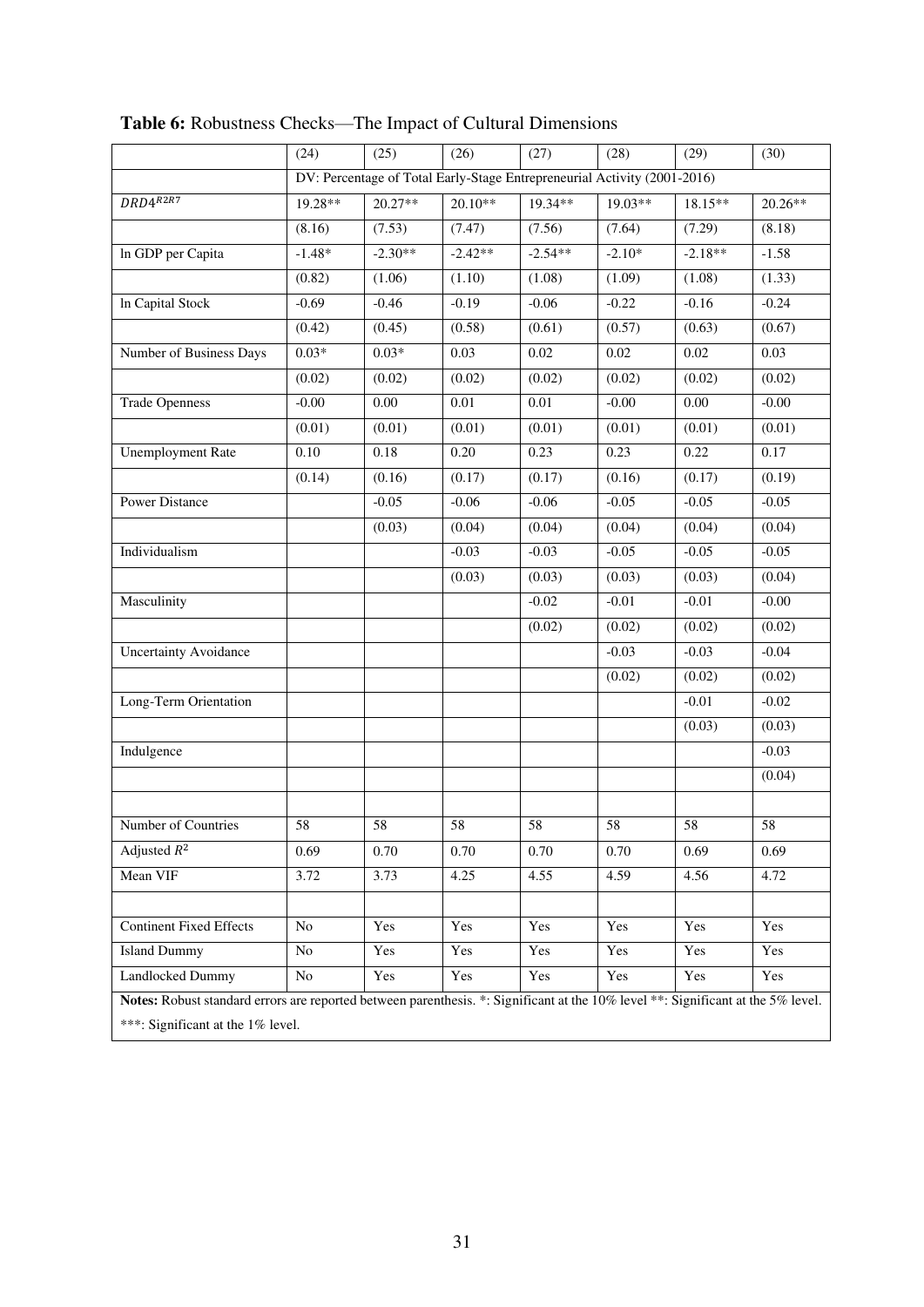|                                                                                                                                  | (31)       | (32)      | (33)                                                                     | (34)       | (35)       | (36)       | (37)       |
|----------------------------------------------------------------------------------------------------------------------------------|------------|-----------|--------------------------------------------------------------------------|------------|------------|------------|------------|
|                                                                                                                                  |            |           | DV: Percentage of Total Early-Stage Entrepreneurial Activity (2001-2016) |            |            |            |            |
| $DRD4^{R2R7}$                                                                                                                    | $41.52***$ | 41.59***  | 37.08***                                                                 | 36.66***   | 35.71***   | 34.14***   | 34.07***   |
|                                                                                                                                  | (10.64)    | (10.66)   | (9.91)                                                                   | (10.63)    | (10.66)    | (11.02)    | (11.78)    |
| In GDP per Capita                                                                                                                | $-2.42**$  | $-2.37**$ | $-2.66***$                                                               | $-2.73***$ | $-2.93***$ | $-3.00***$ | $-3.00***$ |
|                                                                                                                                  | (0.96)     | (0.94)    | (0.95)                                                                   | (0.97)     | (0.99)     | (1.03)     | (1.06)     |
| In Capital Stock                                                                                                                 | $-0.93$    | $-0.91$   | $-0.80$                                                                  | $-0.76$    | $-0.74$    | $-0.70$    | $-0.71$    |
|                                                                                                                                  | (0.62)     | (0.65)    | (0.68)                                                                   | (0.69)     | (0.68)     | (0.70)     | (0.70)     |
| Number of Business Days                                                                                                          | $-0.02**$  | $-0.02**$ | $-0.02**$                                                                | $-0.02**$  | $-0.02**$  | $-0.02**$  | $-0.02**$  |
|                                                                                                                                  | (0.01)     | (0.01)    | (0.01)                                                                   | (0.01)     | (0.01)     | (0.01)     | (0.01)     |
| <b>Trade Openness</b>                                                                                                            | $-0.02$    | $-0.02$   | $-0.02$                                                                  | $-0.01$    | $-0.01$    | $-0.01$    | $-0.01$    |
|                                                                                                                                  | (0.03)     | (0.03)    | (0.03)                                                                   | (0.03)     | (0.04)     | (0.04)     | (0.04)     |
| <b>Unemployment Rate</b>                                                                                                         | $-0.20$    | $-0.21$   | $-0.34*$                                                                 | $-0.35*$   | $-0.35*$   | $-0.36*$   | $-0.36*$   |
|                                                                                                                                  | (0.16)     | (0.17)    | (0.18)                                                                   | (0.19)     | (0.19)     | (0.19)     | (0.20)     |
| Patience                                                                                                                         |            | $-0.37$   | $-2.55$                                                                  | $-2.61$    | $-2.61$    | $-2.33$    | $-2.33$    |
|                                                                                                                                  |            | (1.69)    | (1.91)                                                                   | (1.91)     | (1.96)     | (1.99)     | (2.02)     |
| Risk-Taking                                                                                                                      |            |           | 5.26                                                                     | $5.69*$    | 5.22       | 5.44       | 5.43       |
|                                                                                                                                  |            |           | (3.41)                                                                   | (3.25)     | (3.34)     | (3.32)     | (3.38)     |
| Positive Reciprocity                                                                                                             |            |           |                                                                          | 0.91       | 1.23       | 3.25       | 3.21       |
|                                                                                                                                  |            |           |                                                                          | (2.57)     | (2.72)     | (3.73)     | (4.04)     |
| Negative Reciprocity                                                                                                             |            |           |                                                                          |            | 1.87       | 1.79       | 1.79       |
|                                                                                                                                  |            |           |                                                                          |            | (2.61)     | (2.64)     | (2.64)     |
| Altruism                                                                                                                         |            |           |                                                                          |            |            | $-2.41$    | $-2.41$    |
|                                                                                                                                  |            |           |                                                                          |            |            | (2.30)     | (2.32)     |
| Trust                                                                                                                            |            |           |                                                                          |            |            |            | 0.09       |
|                                                                                                                                  |            |           |                                                                          |            |            |            | (3.82)     |
|                                                                                                                                  |            |           |                                                                          |            |            |            |            |
| Number of Countries                                                                                                              | 63         | 63        | 63                                                                       | 63         | 63         | 63         | 63         |
| Adjusted $R^2$                                                                                                                   | 0.70       | 0.69      | 0.70                                                                     | 0.70       | 0.70       | 0.69       | 0.69       |
| Mean VIF                                                                                                                         | 6.41       | 6.19      | 6.10                                                                     | 5.82       | 5.69       | 5.75       | 5.82       |
|                                                                                                                                  |            |           |                                                                          |            |            |            |            |
| <b>Continent Fixed Effects</b>                                                                                                   | No         | Yes       | Yes                                                                      | Yes        | Yes        | Yes        | Yes        |
| <b>Island Dummy</b>                                                                                                              | $\rm No$   | Yes       | Yes                                                                      | Yes        | Yes        | Yes        | Yes        |
| Landlocked Dummy                                                                                                                 | $\rm No$   | Yes       | Yes                                                                      | Yes        | Yes        | Yes        | Yes        |
| Notes: Robust standard errors are reported between parenthesis. *: Significant at the 10% level **: Significant at the 5% level. |            |           |                                                                          |            |            |            |            |
| ***: Significant at the 1% level.                                                                                                |            |           |                                                                          |            |            |            |            |

**Table 7:** Robustness Checks—The Impact of Economic Preferences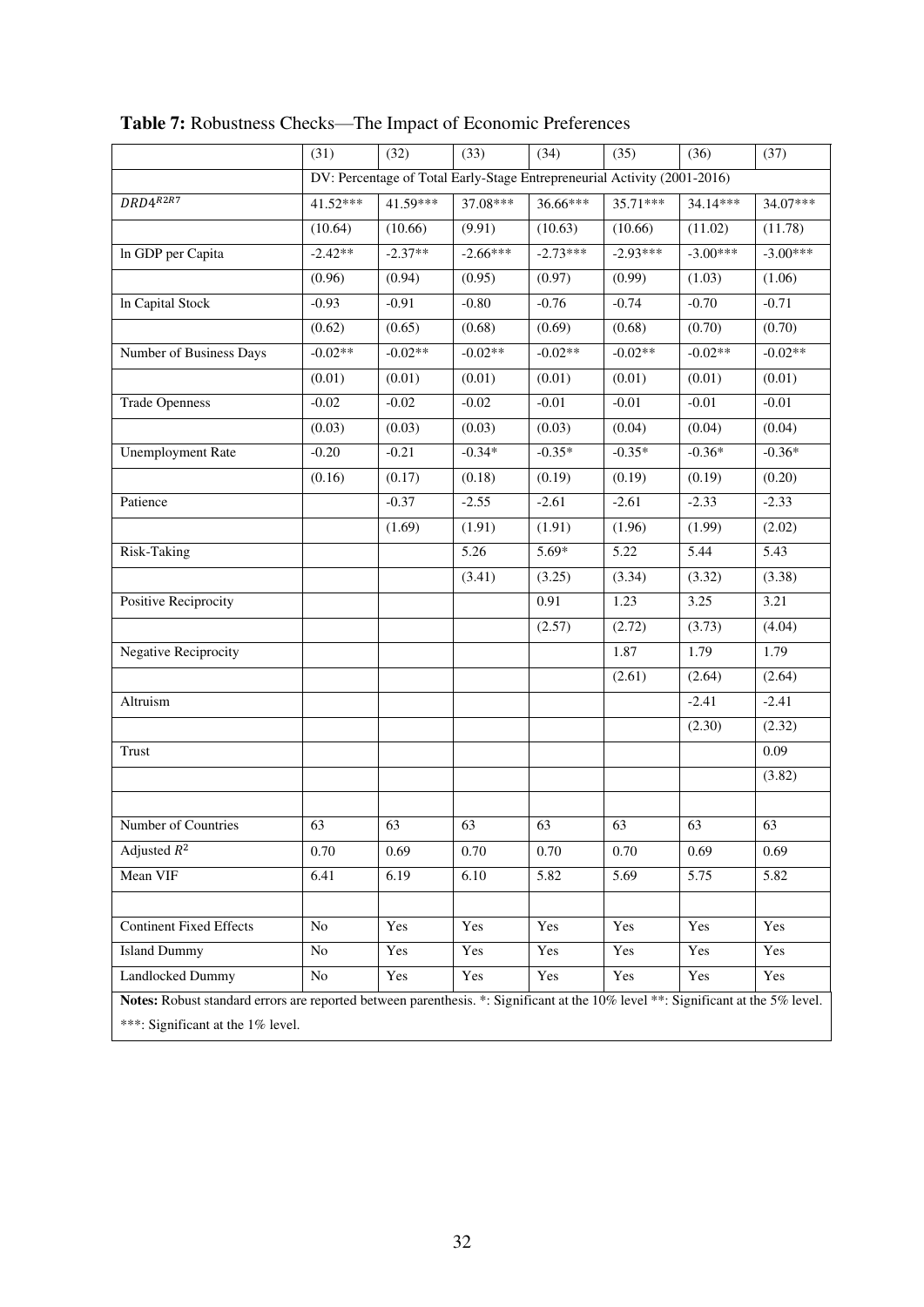|                                                                                                                                       | (38)       | (39)       | (40)                                                                     | (41)       | (42)       | (43)       | (44)       | (45)       |
|---------------------------------------------------------------------------------------------------------------------------------------|------------|------------|--------------------------------------------------------------------------|------------|------------|------------|------------|------------|
|                                                                                                                                       | <b>OLS</b> | <b>OLS</b> | <b>OLS</b>                                                               | <b>OLS</b> | <b>OLS</b> | <b>OLS</b> | <b>OLS</b> | 2SLS       |
|                                                                                                                                       |            |            | DV: Percentage of Total Early-Stage Entrepreneurial Activity (2001-2016) |            |            |            |            |            |
| $DRD4^{R2R7}$                                                                                                                         | 32.96***   | 34.76***   | 34.91***                                                                 | 37.63***   | 36.90***   | 36.56***   | 38.29***   | 83.43***   |
|                                                                                                                                       | (12.13)    | (11.32)    | (11.03)                                                                  | (11.22)    | (11.63)    | (11.48)    | (11.29)    | (20.11)    |
| In GDP per Capita                                                                                                                     | $-1.03$    | $-1.00$    | $-0.68$                                                                  | $-1.06$    | $-1.58$    | $-1.56$    | $-1.62$    | $-1.49$    |
|                                                                                                                                       | (0.81)     | (0.64)     | (0.76)                                                                   | (0.86)     | (1.18)     | (1.23)     | (1.22)     | (1.13)     |
| In Capital Stock                                                                                                                      | $-1.46***$ | $-1.14**$  | $-1.17**$                                                                | $-1.09**$  | $-0.90*$   | $-0.90*$   | $-0.87$    | $-1.30**$  |
|                                                                                                                                       | (0.46)     | (0.46)     | (0.48)                                                                   | (0.49)     | (0.53)     | (0.53)     | (0.57)     | (0.56)     |
| Number of Business Days                                                                                                               | $0.05***$  | $0.04**$   | $0.04***$                                                                | $0.04***$  | $0.03*$    | $0.03*$    | $0.04*$    | 0.04       |
|                                                                                                                                       | (0.02)     | (0.02)     | (0.02)                                                                   | (0.02)     | (0.02)     | (0.02)     | (0.02)     | (0.03)     |
| <b>Trade Openness</b>                                                                                                                 | $-0.03*$   | $-0.04**$  | $-0.04**$                                                                | $-0.04**$  | $-0.04**$  | $-0.04**$  | $-0.05**$  | $-0.07***$ |
|                                                                                                                                       | (0.02)     | (0.02)     | (0.02)                                                                   | (0.02)     | (0.02)     | (0.02)     | (0.02)     | (0.02)     |
| <b>Unemployment Rate</b>                                                                                                              | $-0.26**$  | $-0.25**$  | $-0.22*$                                                                 | $-0.24*$   | $-0.24*$   | $-0.24*$   | $-0.26**$  | $-0.20*$   |
|                                                                                                                                       | (0.11)     | (0.12)     | (0.13)                                                                   | (0.13)     | (0.12)     | (0.12)     | (0.13)     | (0.12)     |
| In State History 1500 AD                                                                                                              |            | $-3.21***$ | $-3.50***$                                                               | $-3.36***$ | $-3.36***$ | $-3.36***$ | $-3.53***$ | $-3.60***$ |
|                                                                                                                                       |            | (1.08)     | (1.13)                                                                   | (1.12)     | (1.11)     | (1.12)     | (1.11)     | (0.90)     |
| In Population Density 1500 AD                                                                                                         |            |            | 0.44                                                                     | 0.66       | 0.85       | 0.85       | 1.04       | $1.57***$  |
|                                                                                                                                       |            |            | (0.44)                                                                   | (0.51)     | (0.54)     | (0.54)     | (0.63)     | (0.59)     |
| Share Indigenous Population                                                                                                           |            |            |                                                                          | $-3.98$    | $-4.38$    | $-4.34$    | $-3.36$    | $-7.09**$  |
|                                                                                                                                       |            |            |                                                                          | (3.33)     | (3.23)     | (3.13)     | (3.51)     | (3.54)     |
| In % Arable Land                                                                                                                      |            |            |                                                                          |            | $-0.84$    | $-0.86$    | $-1.51$    | $-1.05$    |
|                                                                                                                                       |            |            |                                                                          |            | (1.10)     | (1.08)     | (1.12)     | (1.11)     |
| In Agricultural Suitability                                                                                                           |            |            |                                                                          |            | 0.17       | 0.17       | 0.66       | 0.25       |
|                                                                                                                                       |            |            |                                                                          |            | (0.68)     | (0.69)     | (0.73)     | (0.74)     |
| % Population in Tropics                                                                                                               |            |            |                                                                          |            |            | 0.22       | 3.83       | 2.76       |
|                                                                                                                                       |            |            |                                                                          |            |            | (2.67)     | (3.88)     | (3.40)     |
| Mean Temperature                                                                                                                      |            |            |                                                                          |            |            |            | $-0.04$    | $-0.16$    |
|                                                                                                                                       |            |            |                                                                          |            |            |            | (0.11)     | (0.11)     |
| Mean Precipitation                                                                                                                    |            |            |                                                                          |            |            |            | $-0.03$    | $-0.04*$   |
|                                                                                                                                       |            |            |                                                                          |            |            |            | (0.02)     | (0.02)     |
|                                                                                                                                       |            |            |                                                                          |            |            |            |            |            |
| Number of Countries                                                                                                                   | 89         | 89         | 89                                                                       | 89         | 89         | 89         | 89         | 89         |
| Adjusted $R^2$                                                                                                                        | 0.65       | 0.70       | 0.70                                                                     | 0.70       | 0.70       | 0.69       | 0.70       | 0.64       |
| Mean VIF                                                                                                                              | 4.85       | 4.63       | 5.19                                                                     | 5.84       | 5.99       | 5.91       | 6.46       | N/A        |
| Kleibergen-Paap rk LM Statistic                                                                                                       |            |            |                                                                          |            |            |            |            | 24.50      |
| p-value                                                                                                                               |            |            |                                                                          |            |            |            |            | 0.00       |
| Hansen J Statistic                                                                                                                    |            |            |                                                                          |            |            |            |            | 5.45       |
| p-value                                                                                                                               |            |            |                                                                          |            |            |            |            | 0.14       |
| <b>Continent Fixed Effects</b>                                                                                                        | Yes        | Yes        | Yes                                                                      | Yes        | Yes        | Yes        | Yes        | Yes        |
| <b>Island Dummy</b>                                                                                                                   | Yes        | Yes        | Yes                                                                      | Yes        | Yes        | Yes        | Yes        | Yes        |
| Landlocked Dummy                                                                                                                      | Yes        | Yes        | Yes                                                                      | Yes        | Yes        | Yes        | Yes        | Yes        |
| Notes: Robust standard errors are reported between parenthesis. *: Significant at the 10% level **: Significant at the 5% level. ***: |            |            |                                                                          |            |            |            |            |            |

# **Table 8:** Robustness Checks—Additional Confounding Factors and IV Results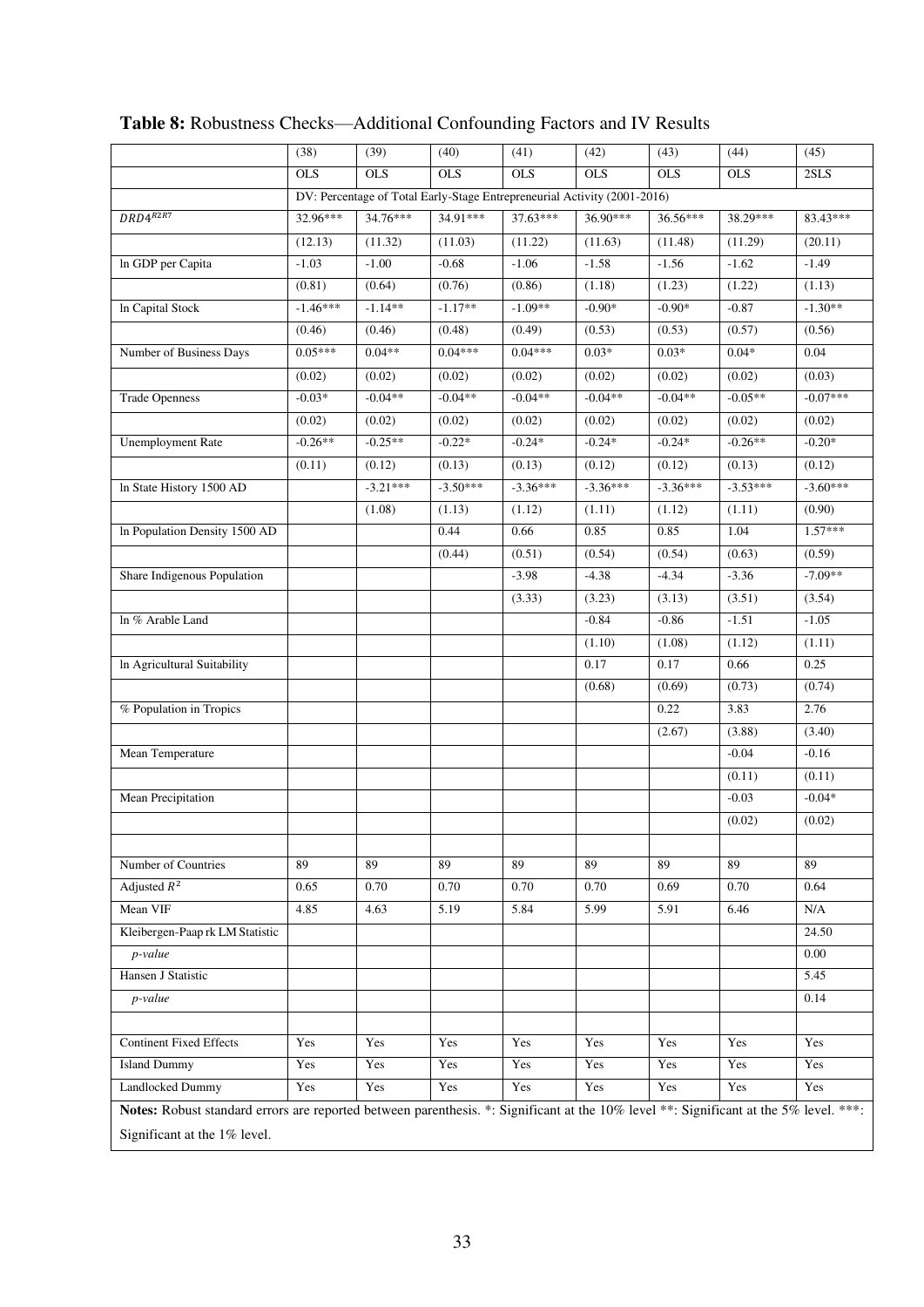|                                                                                                                                                  |         | Table 3, Column (7) |         | Table 4, Column (14) | Table 5, Column (23) |                | Table 6, Column (30) |                | Table 7, Column (37) |                | Table 8, Column (44) |                |
|--------------------------------------------------------------------------------------------------------------------------------------------------|---------|---------------------|---------|----------------------|----------------------|----------------|----------------------|----------------|----------------------|----------------|----------------------|----------------|
|                                                                                                                                                  | Shapley | Percent of          | Shapley | Percent of           | Shapley              | Percent of     | Shapley              | Percent of     | Shapley              | Percent of     | Shapley              | Percent of     |
|                                                                                                                                                  | Value   | Adjusted $R^2$      | Value   | Adjusted $R^2$       | Value                | Adjusted $R^2$ | Value                | Adjusted $R^2$ | Value                | Adjusted $R^2$ | Value                | Adjusted $R^2$ |
| $DRD4^{R2R7}$                                                                                                                                    | 0.06    | 9.42                | 0.04    | 5.40                 | 0.05                 | 7.49           | 0.08                 | 11.18          | 0.10                 | 15.02          | 0.04                 | 6.40           |
|                                                                                                                                                  |         |                     |         |                      |                      |                |                      |                |                      |                |                      |                |
| In GDP per Capita                                                                                                                                | 0.19    | 29.39               | 0.13    | 17.46                | 0.17                 | 24.53          | 0.09                 | 13.12          | 0.18                 | 26.33          | 0.13                 | 18.08          |
| In Capital Stock                                                                                                                                 | 0.07    | 11.50               | 0.06    | 7.81                 | 0.07                 | 9.77           | 0.01                 | 1.67           | 0.06                 | 8.61           | 0.06                 | 8.54           |
| Number of Business Days                                                                                                                          | 0.00    | 0.33                | 0.01    | 1.29                 | 0.00                 | 0.57           | 0.08                 | 11.09          | 0.01                 | 1.81           | 0.03                 | 4.59           |
| <b>Trade Openness</b>                                                                                                                            | 0.02    | 2.54                | 0.01    | 1.45                 | 0.01                 | 1.92           | 0.01                 | 1.65           | 0.01                 | 1.20           | 0.02                 | 2.41           |
| <b>Unemployment Rate</b>                                                                                                                         | 0.00    | 0.71                | $-0.00$ | $-0.07$              | 0.00                 | 0.61           | $-0.00$              | $-0.58$        | 0.03                 | 4.54           | 0.01                 | 1.70           |
|                                                                                                                                                  |         |                     |         |                      |                      |                |                      |                |                      |                |                      |                |
| Demographic Controls                                                                                                                             |         |                     | 0.31    | 42.22                |                      |                |                      |                |                      |                |                      |                |
| <b>Business Environment Controls</b>                                                                                                             |         |                     |         |                      | 0.12                 | 17.26          |                      |                |                      |                |                      |                |
| <b>Cultural Controls</b>                                                                                                                         |         |                     |         |                      |                      |                | 0.15                 | 22.17          |                      |                |                      |                |
| <b>Economic Preference Controls</b>                                                                                                              |         |                     |         |                      |                      |                |                      |                | 0.09                 | 13.13          |                      |                |
| <b>Historical Controls</b>                                                                                                                       |         |                     |         |                      |                      |                |                      |                |                      |                | 0.23                 | 32.45          |
|                                                                                                                                                  |         |                     |         |                      |                      |                |                      |                |                      |                |                      |                |
| <b>Regional Controls</b>                                                                                                                         | 0.29    | 46.09               | 0.18    | 24.43                | 0.26                 | 37.84          | 0.27                 | 39.69          | 0.20                 | 29.35          | 0.18                 | 25.83          |
|                                                                                                                                                  |         |                     |         |                      |                      |                |                      |                |                      |                |                      |                |
| Number of Countries                                                                                                                              |         | 97                  |         | 97                   |                      | 97             |                      | 58             |                      | 63             |                      | 89             |
| Adjusted $R^2$                                                                                                                                   |         | 0.63                |         | 0.72                 |                      | 0.67           |                      | 0.69           |                      | 0.69           |                      | 0.70           |
| Notes: This table shows the Shorrocks-Shapley decompostion of the adjusted $R^2$ across the full model specifications reported in Tables 3 to 8. |         |                     |         |                      |                      |                |                      |                |                      |                |                      |                |

**Table 9:** Relative Contribution of Regressors on Entrepreneurial Activity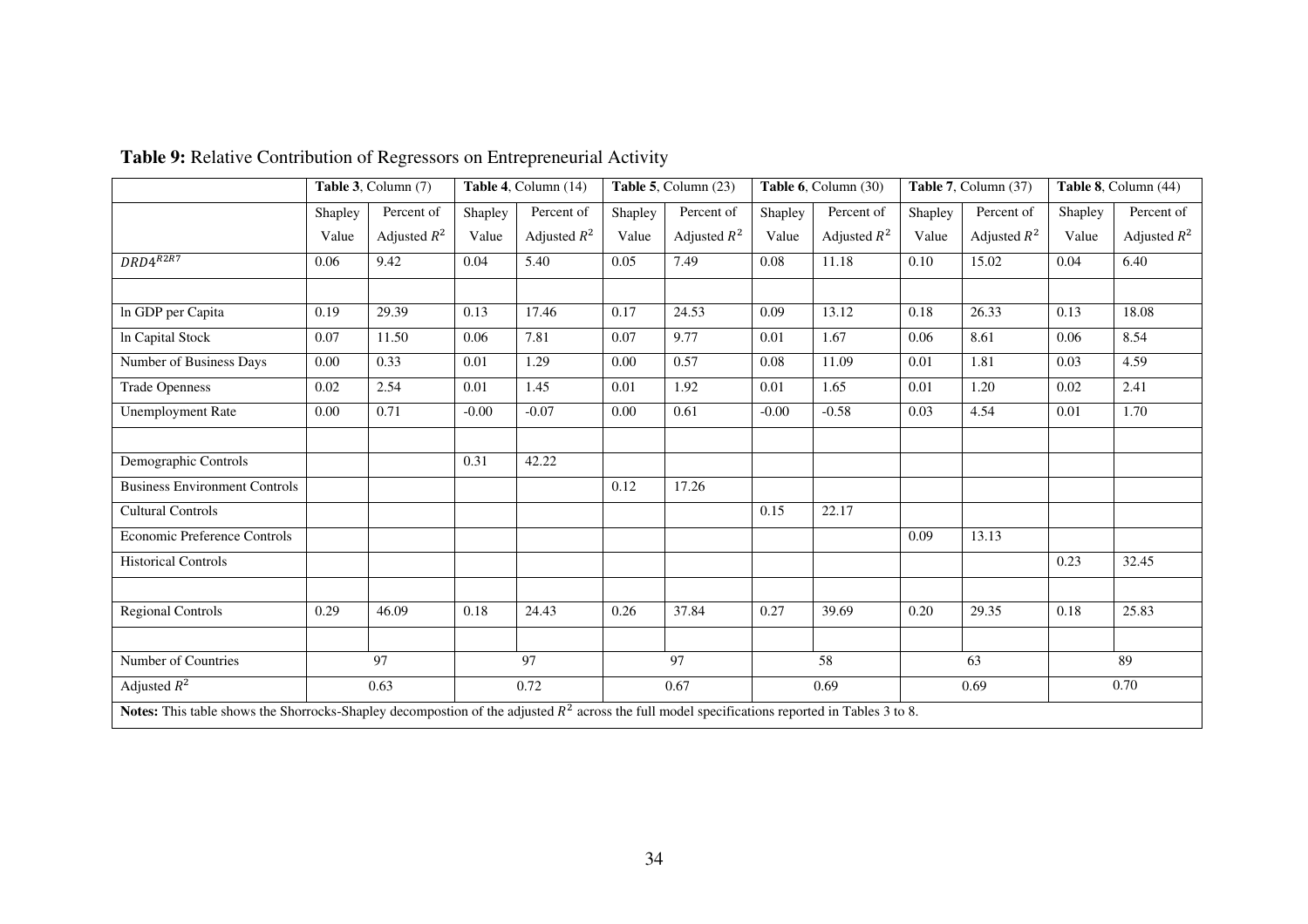|                                                                                                                           | (46)           | (47)     | (48)       | (49)       | (50)                                                         | (51)       | (52)       |
|---------------------------------------------------------------------------------------------------------------------------|----------------|----------|------------|------------|--------------------------------------------------------------|------------|------------|
|                                                                                                                           |                |          |            |            | DV: Percentage of Total Early-Stage Entrepreneurial Activity |            |            |
| $DRD4^{R2R7}$                                                                                                             | 45.09***       | 34.53*** | $27.04**$  | $28.61**$  | 27.91**                                                      | 30.59***   | 24.08**    |
|                                                                                                                           | (13.84)        | (12.22)  | (11.02)    | (10.98)    | (10.90)                                                      | (11.59)    | (11.39)    |
| In GDP per Capita                                                                                                         |                |          | $-3.53***$ | $-3.07***$ | $-2.77***$                                                   | $-2.44***$ | $-2.79***$ |
|                                                                                                                           |                |          | (0.72)     | (0.77)     | (0.78)                                                       | (0.87)     | (0.84)     |
| In Capital Stock                                                                                                          |                |          |            | $-0.54**$  | $-0.59**$                                                    | $-0.75**$  | $-0.86***$ |
|                                                                                                                           |                |          |            | (0.27)     | (0.29)                                                       | (0.34)     | (0.32)     |
| Number of Business Days                                                                                                   |                |          |            |            | 0.02                                                         | 0.02       | $0.03*$    |
|                                                                                                                           |                |          |            |            | (0.01)                                                       | (0.01)     | (0.01)     |
| <b>Trade Openness</b>                                                                                                     |                |          |            |            |                                                              | $-0.01$    | $-0.01$    |
|                                                                                                                           |                |          |            |            |                                                              | (0.01)     | (0.01)     |
| <b>Unemployment Rate</b>                                                                                                  |                |          |            |            |                                                              |            | $-0.27***$ |
|                                                                                                                           |                |          |            |            |                                                              |            | (0.10)     |
|                                                                                                                           |                |          |            |            |                                                              |            |            |
| Number of Observations                                                                                                    | 540            | 540      | 540        | 540        | $\overline{540}$                                             | 540        | 540        |
| Adjusted $R^2$                                                                                                            | 0.13           | 0.54     | 0.61       | 0.62       | 0.62                                                         | 0.63       | 0.65       |
| Mean VIF                                                                                                                  | 2.22           | 4.51     | 4.47       | 4.34       | 4.26                                                         | 4.31       | 4.19       |
|                                                                                                                           |                |          |            |            |                                                              |            |            |
| <b>Time Fixed Effects</b>                                                                                                 | Yes            | Yes      | Yes        | Yes        | Yes                                                          | Yes        | Yes        |
| <b>Continent Fixed Effects</b>                                                                                            | No             | Yes      | Yes        | Yes        | Yes                                                          | Yes        | Yes        |
| <b>Island Dummy</b>                                                                                                       | No             | Yes      | Yes        | Yes        | Yes                                                          | Yes        | Yes        |
| Landlocked Dummy                                                                                                          | N <sub>o</sub> | Yes      | Yes        | Yes        | Yes                                                          | Yes        | Yes        |
| Notes: Robust standard errors are reported between parenthesis. *: Significant at the 10% level **: Significant at the 5% |                |          |            |            |                                                              |            |            |
| level. ***: Significant at the 1% level.                                                                                  |                |          |            |            |                                                              |            |            |

## **Table 10:** Robustness Checks—Pooled OLS Estimates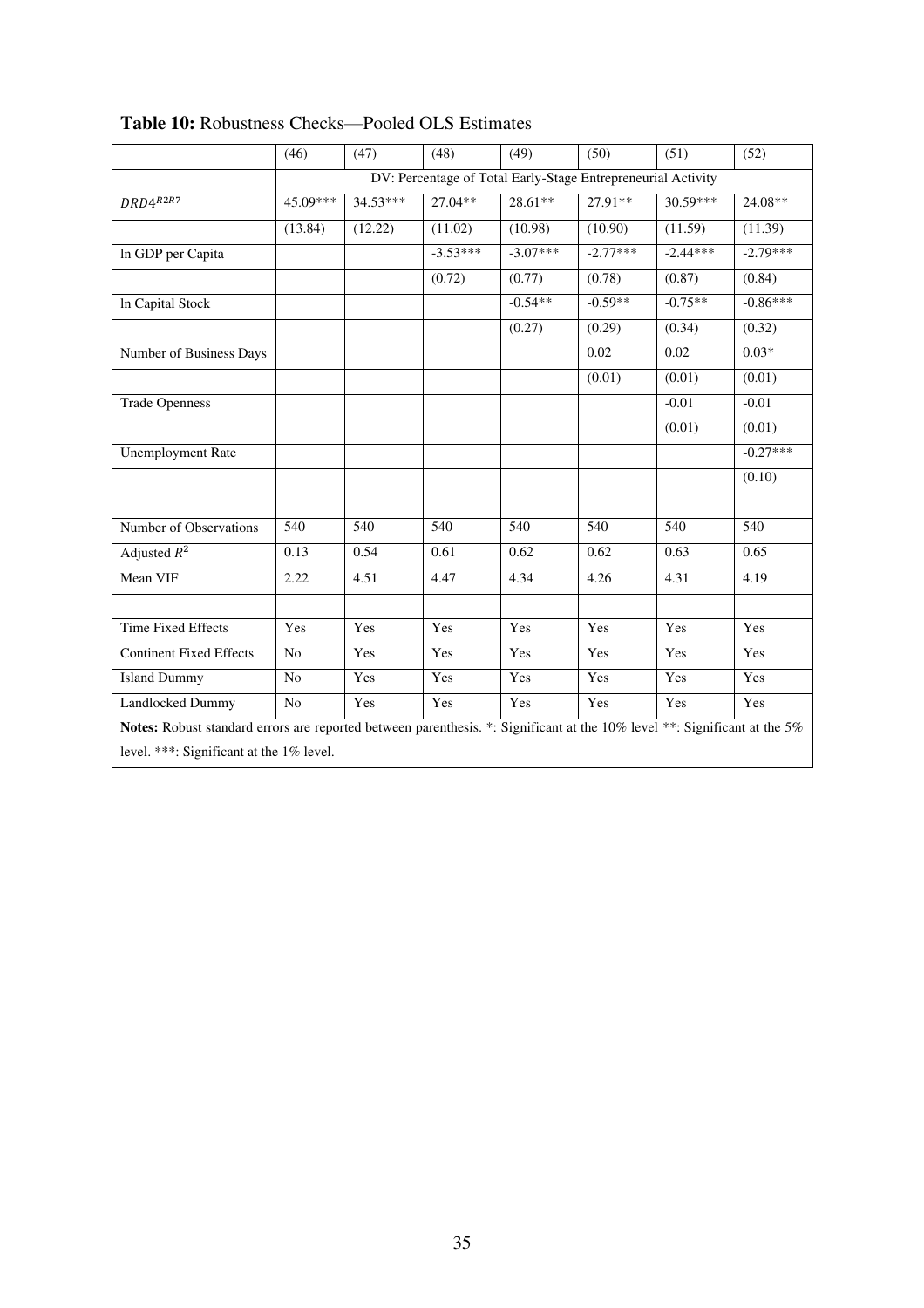|                                                                                                                                                                       | (53)             | (54)     | (55)                                                         | (56)       | (57)      | (58)      | (59)       |
|-----------------------------------------------------------------------------------------------------------------------------------------------------------------------|------------------|----------|--------------------------------------------------------------|------------|-----------|-----------|------------|
|                                                                                                                                                                       |                  |          | DV: Percentage of Total Early-Stage Entrepreneurial Activity |            |           |           |            |
| $DRD4^{R2R7}$                                                                                                                                                         | 38.79***         | 39.52*** | $33.71***$                                                   | $37.43***$ | 36.11***  | 37.08***  | 33.33***   |
|                                                                                                                                                                       | (10.48)          | (9.69)   | (9.27)                                                       | (9.24)     | (9.13)    | (9.89)    | (9.81)     |
| In GDP per Capita                                                                                                                                                     |                  |          | $-2.36***$                                                   | $-1.86**$  | $-1.68**$ | $-1.57*$  | $-2.04**$  |
|                                                                                                                                                                       |                  |          | (0.85)                                                       | (0.83)     | (0.76)    | (0.84)    | (0.86)     |
| In Capital Stock                                                                                                                                                      |                  |          |                                                              | $-0.75**$  | $-0.78**$ | $-0.85**$ | $-0.86***$ |
|                                                                                                                                                                       |                  |          |                                                              | (0.31)     | (0.31)    | (0.34)    | (0.33)     |
| Number of Business Days                                                                                                                                               |                  |          |                                                              |            | 0.02      | 0.02      | 0.02       |
|                                                                                                                                                                       |                  |          |                                                              |            | (0.02)    | (0.02)    | (0.02)     |
| <b>Trade Openness</b>                                                                                                                                                 |                  |          |                                                              |            |           | $-0.00$   | $-0.00$    |
|                                                                                                                                                                       |                  |          |                                                              |            |           | (0.01)    | (0.01)     |
| <b>Unemployment Rate</b>                                                                                                                                              |                  |          |                                                              |            |           |           | $-0.13**$  |
|                                                                                                                                                                       |                  |          |                                                              |            |           |           | (0.07)     |
|                                                                                                                                                                       |                  |          |                                                              |            |           |           |            |
| Number of Observations                                                                                                                                                | $\overline{540}$ | 540      | 540                                                          | 540        | 540       | 540       | 540        |
| Overall $R^2$                                                                                                                                                         | 0.13             | 0.55     | 0.61                                                         | 0.62       | 0.63      | 0.63      | 0.65       |
|                                                                                                                                                                       |                  |          |                                                              |            |           |           |            |
| <b>Time Fixed Effects</b>                                                                                                                                             | Yes              | Yes      | Yes                                                          | Yes        | Yes       | Yes       | Yes        |
| <b>Continent Fixed Effects</b>                                                                                                                                        | No               | Yes      | Yes                                                          | Yes        | Yes       | Yes       | Yes        |
| <b>Island Dummy</b>                                                                                                                                                   | N <sub>o</sub>   | Yes      | Yes                                                          | Yes        | Yes       | Yes       | Yes        |
| Landlocked Dummy                                                                                                                                                      | N <sub>o</sub>   | Yes      | Yes                                                          | Yes        | Yes       | Yes       | Yes        |
| Notes: Robust standard errors are reported between parenthesis. *: Significant at the 10% level **: Significant at the 5%<br>level. ***: Significant at the 1% level. |                  |          |                                                              |            |           |           |            |

## **Table 11:** Robustness Checks—Panel Random Effects Estimates